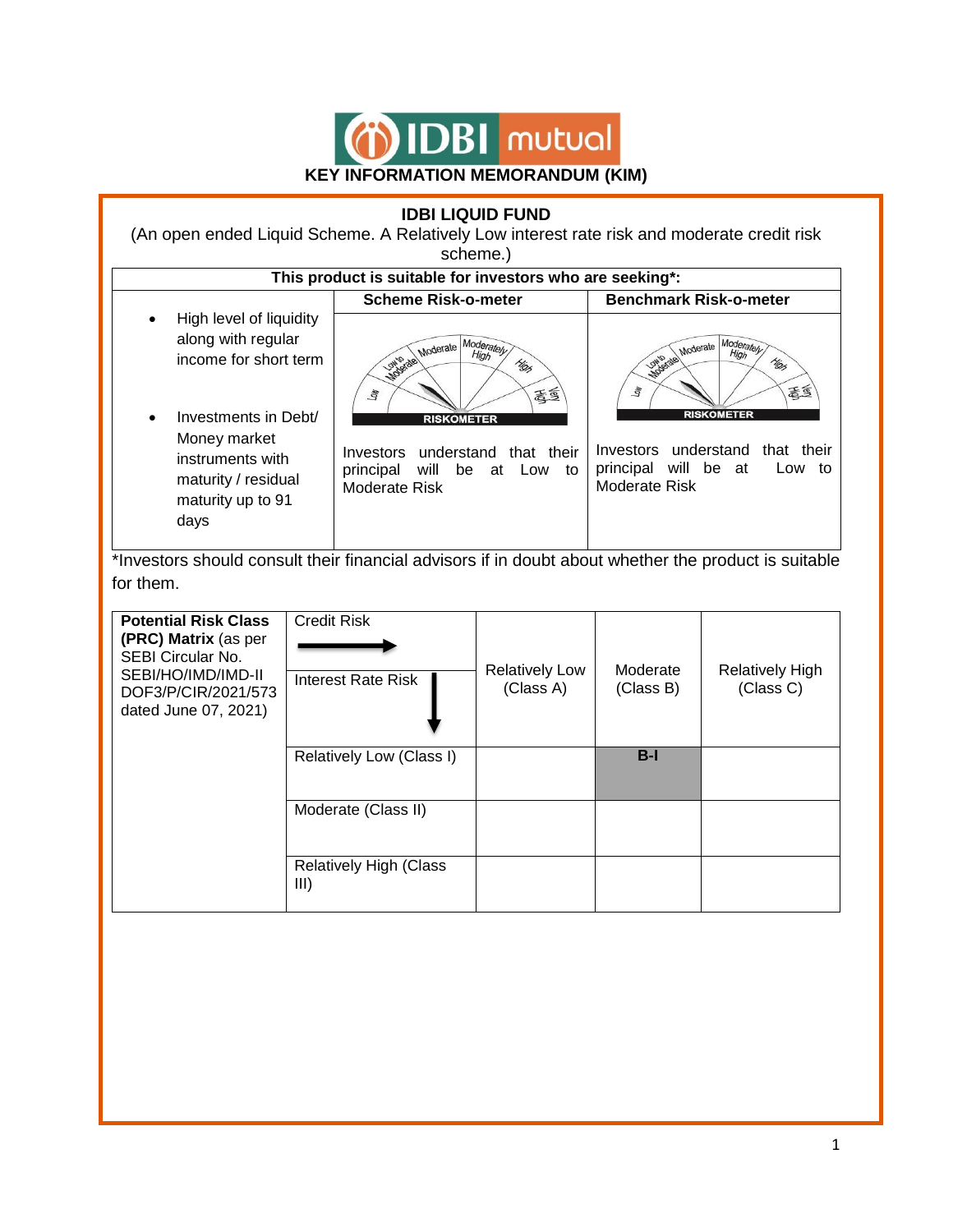| <b>Name of Mutual Fund</b>              | <b>IDBI Mutual Fund</b>                    |  |
|-----------------------------------------|--------------------------------------------|--|
| <b>Name of Asset Management Company</b> | <b>IDBI Asset Management Limited (AMC)</b> |  |
|                                         | (CIN: U65100MH2010PLC199319)               |  |
| <b>Name of Trustee Company</b>          | <b>IDBI MF Trustee Company Limited</b>     |  |
|                                         | (CIN: U65991MH2010PLC199326)               |  |
| <b>Address - Registered Office</b>      | IDBI Tower, WTC Complex, Cuffe Parade,     |  |
|                                         | Colaba Mumbai 400005                       |  |
| <b>Address - Corporate Office</b>       | 4th Floor, IDBI Tower, WTC Complex, Cuffe  |  |
|                                         | Parade, Colaba, Mumbai - 400<br>005,       |  |
|                                         | Maharashtra                                |  |
| <b>Website</b>                          | www.idbimutual.co.in                       |  |

Continuous offer for Units at applicable NAV related prices

This Key Information Memorandum (KIM) sets forth the information, which a prospective investor ought to know before investing. **For further details of the scheme/Mutual Fund, due diligence certificate by the AMC, Key Personnel, investors' rights & services, risk factors, penalties & pending litigations etc. investors should, before investment, refer to the Scheme Information Document and Statement of Additional Information available free of cost at any of the Investor Service Centres or distributors or from the website www. Idbimutual.co.in**

**The Scheme particulars have been prepared in accordance with Securities and Exchange Board of India (Mutual Funds) Regulations 1996, as amended till date, and filed with Securities and Exchange Board of India (SEBI). The units being offered for public subscription have not been approved or disapproved by SEBI, nor has SEBI certified the accuracy or adequacy of this KIM**.

The Key Information Memorandum is dated April 29, 2022.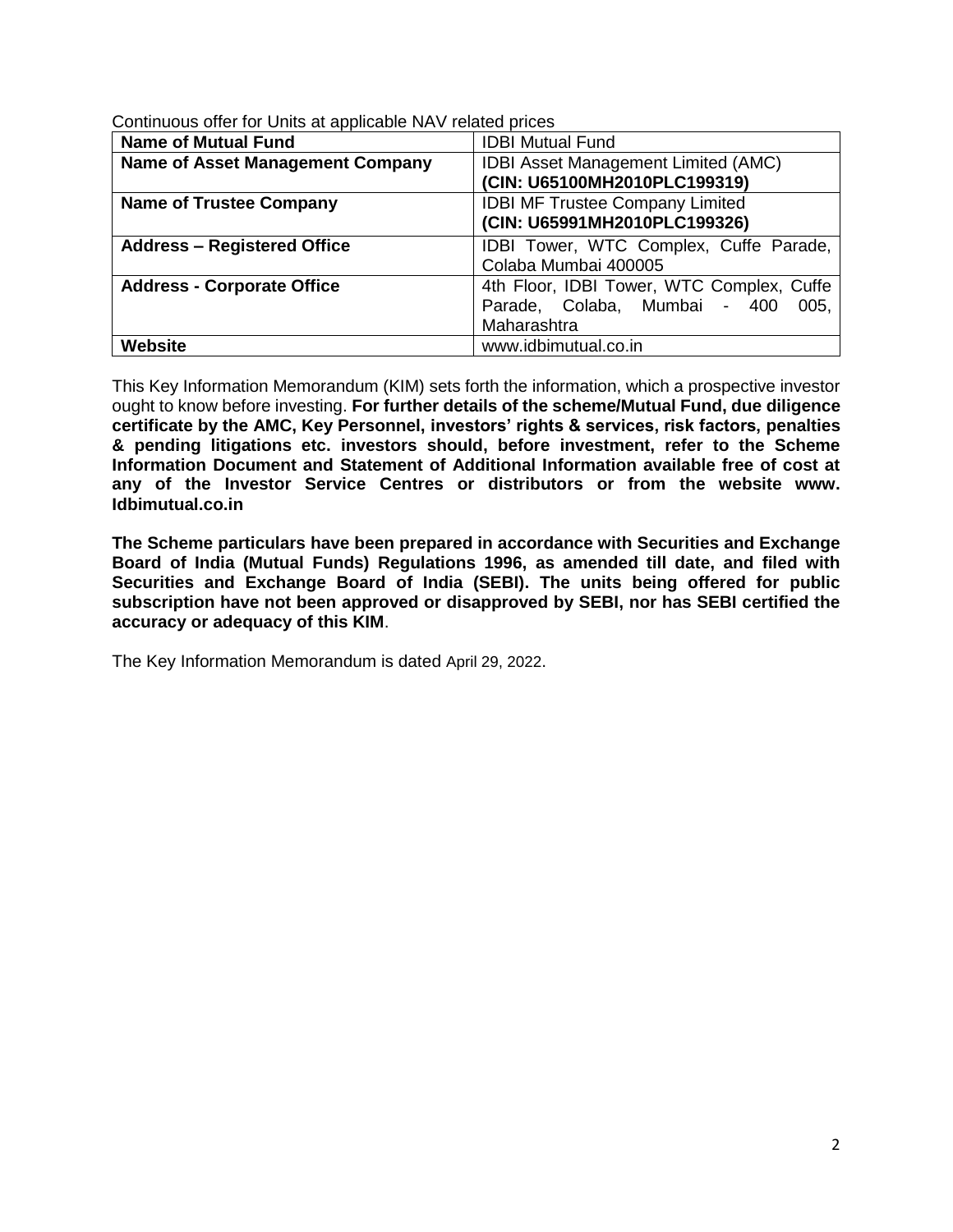| <b>Investment</b><br><b>Objective</b> | The investment objective of the Scheme will be to provide investors with high level<br>of liquidity along with regular income for their investment. The Scheme will endeavour<br>to achieve this objective through an allocation of the investment corpus in a low risk<br>portfolio of money market and debt instruments with maturity of up to 91 days.<br>However, there can be no assurance that the investment objective of the Scheme<br>will be realized.                                                                                                                                   |                              |                     |  |
|---------------------------------------|----------------------------------------------------------------------------------------------------------------------------------------------------------------------------------------------------------------------------------------------------------------------------------------------------------------------------------------------------------------------------------------------------------------------------------------------------------------------------------------------------------------------------------------------------------------------------------------------------|------------------------------|---------------------|--|
|                                       |                                                                                                                                                                                                                                                                                                                                                                                                                                                                                                                                                                                                    |                              |                     |  |
| <b>Asset</b>                          | Under normal circumstances the asset allocation pattern will be:                                                                                                                                                                                                                                                                                                                                                                                                                                                                                                                                   |                              |                     |  |
| allocation                            | <b>Instrument</b>                                                                                                                                                                                                                                                                                                                                                                                                                                                                                                                                                                                  | <b>Indicative Allocation</b> | <b>Risk Profile</b> |  |
| <b>Pattern</b>                        | Money market instruments with<br>maturity/residual maturity up to<br>91 days                                                                                                                                                                                                                                                                                                                                                                                                                                                                                                                       | Upto 100%                    | Low                 |  |
|                                       | *Investment in Securitized Debt not to exceed 50% of the net assets of the Scheme.<br>The Mutual Fund shall comply with the applicable provisions of SEBI Circular dated<br>January 7, 2014 and all other guidelines issued by SEBI, Exchanges and other<br>Governmental authorities with respect to transactions in securitized debt<br>instruments.                                                                                                                                                                                                                                              |                              |                     |  |
|                                       | Investment in Derivatives will be up to 50% of the net assets of the Scheme.<br>Investment in derivatives shall be for hedging, portfolio balancing and such other<br>purposes as maybe permitted from time to time. All investments in derivative<br>instruments shall be subject to the limits mentioned in SEBI circular ref. Cir/ IMD/ DF/<br>11/2010 dated August 18, 2010.                                                                                                                                                                                                                   |                              |                     |  |
|                                       | The Scheme does not propose to invest in ADRs/GDRs and foreign securities.                                                                                                                                                                                                                                                                                                                                                                                                                                                                                                                         |                              |                     |  |
|                                       | The Scheme may engage in short selling of securities in accordance with the<br>framework relating to Short Selling and securities lending and borrowing specified by<br>SEBI. The scheme shall not deploy more than 20% of its net asset in securities<br>lending and not more than 5% in securities lending to any single counterparty.<br>The Scheme may also invest in repo transactions (including reverse repo) in<br>corporate debt securities.                                                                                                                                              |                              |                     |  |
|                                       |                                                                                                                                                                                                                                                                                                                                                                                                                                                                                                                                                                                                    |                              |                     |  |
|                                       | Pursuant to SEBI circular No SEBI/IMD/CIR No. 13/150975/09 dated January 19,<br>2009, the Scheme shall make investments only in debt and money market<br>instruments with maturity of up to 91 days.                                                                                                                                                                                                                                                                                                                                                                                               |                              |                     |  |
|                                       | Short-term fixed deposits shall be held in the name of the Scheme and the duration<br>of such fixed deposit shall not exceed 91 days from the date of deposit.<br>It is the intent of the Scheme to maintain the average maturity of the portfolio within<br>a range of 30 days to 91 days depending on the fund manager's assessment of<br>various parameters including interest rate environment, liquidity and macro-<br>economic factors. However, the maturity profile of the scheme can undergo a change<br>in case the market conditions warrant and at the discretion of the fund manager. |                              |                     |  |
|                                       | The cumulative gross exposure through investment in securities under the scheme,<br>which includes Money market instruments, debt instruments including floating rate<br>debt instruments and securitized debt, and gross exposure to derivatives and other                                                                                                                                                                                                                                                                                                                                        |                              |                     |  |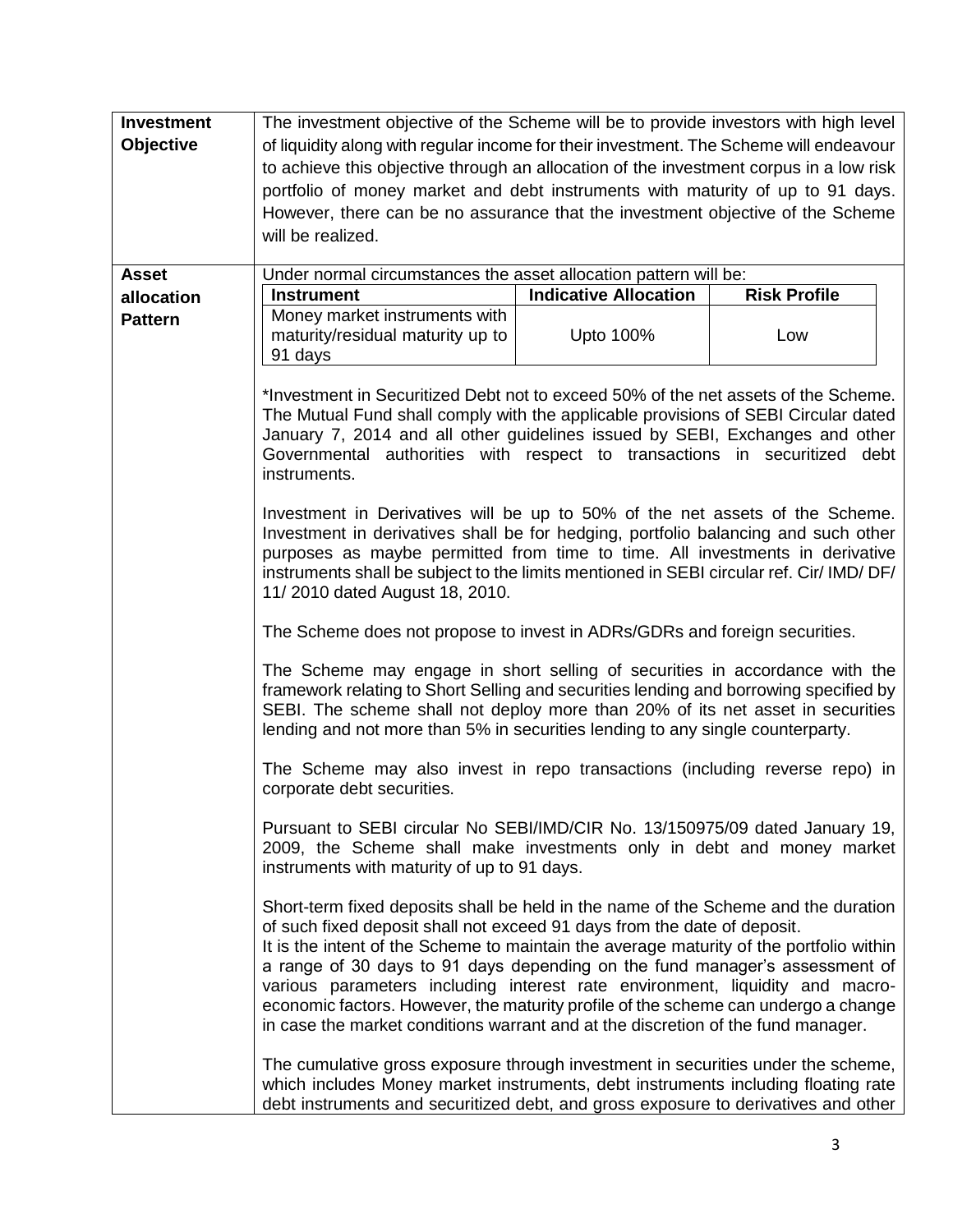|                                      | permitted securities/assets provided by SEBI will not exceed 100% of the net assets<br>of the scheme                                                                                                                                                                                                                                                                                                                                                                                                                                                                                                                          |
|--------------------------------------|-------------------------------------------------------------------------------------------------------------------------------------------------------------------------------------------------------------------------------------------------------------------------------------------------------------------------------------------------------------------------------------------------------------------------------------------------------------------------------------------------------------------------------------------------------------------------------------------------------------------------------|
|                                      | <b>Explanation:</b>                                                                                                                                                                                                                                                                                                                                                                                                                                                                                                                                                                                                           |
|                                      | a. In case of securities where the principal is to be repaid in a single payout, the<br>maturity of the securities shall mean residual maturity. In case the principal is to be<br>repaid in more than one payout then the maturity of the securities shall be calculated<br>on the basis of weighted average maturity of the security.                                                                                                                                                                                                                                                                                       |
|                                      | b. In case of securities with put and call options (daily or otherwise) the residual<br>maturity of the securities shall not be greater than 91 days.                                                                                                                                                                                                                                                                                                                                                                                                                                                                         |
|                                      | c. In case the maturity of the security falls on a Non Business Day, then settlement<br>of securities will take place on the next Business Day.                                                                                                                                                                                                                                                                                                                                                                                                                                                                               |
|                                      | It is the intent of the Scheme to maintain the average maturity of the portfolio within<br>a range of 30 days to 91 days depending on the fund manager's assessment of<br>various parameters including interest rate environment, liquidity and macro-<br>economic factors. However, the maturity profile of the scheme can undergo a change<br>in case the market conditions warrant and at the discretion of the fund manager.                                                                                                                                                                                              |
|                                      | In case the Schemes enters into repo transactions, in corporate debt securities at<br>any point in time, the gross exposure of the concerned Scheme to repo transactions<br>(including reverse repo) in corporate debt securities shall not be more than 10% of<br>the net assets of that Scheme.                                                                                                                                                                                                                                                                                                                             |
|                                      | At any point in time, the gross exposure of such Scheme to repo transactions<br>(including reverse repo) in corporate debt securities of a single issuer shall not be<br>more than 5% of its net assets.                                                                                                                                                                                                                                                                                                                                                                                                                      |
|                                      | In terms of SEBI Circular No. SEBI/HO/IMD/DF2/CIR/P/2019/101 dated September<br>20, 2019, the Scheme shall not park funds pending deployment in short term deposits<br>of scheduled commercial banks.                                                                                                                                                                                                                                                                                                                                                                                                                         |
|                                      | The Scheme may also participate in securities lending to augment its income.<br>Securities lending in the scheme will be in accordance with the guidelines on<br>securities lending and borrowing scheme issued by SEBI from time to time. The<br>scheme shall not deploy more than 20% of its net asset in securities lending and not<br>more than 5% in securities lending to any single counterparty.                                                                                                                                                                                                                      |
|                                      | In the event of asset allocation falling outside the limits specified in the asset<br>allocation table, the fund manager will endeavor to review and rebalance the same<br>within 30 days. If the rebalancing couldn't be completed within the 30 days, the details<br>of such instances will be reported to the Trustees for taking necessary remedial<br>measures. Though every endeavor will be made to achieve the objectives of the<br>Scheme, the AMC/Sponsors/Trustees do not guarantee that the investment<br>objectives of the Scheme will be achieved. No guaranteed returns are being offered<br>under the scheme. |
| <b>Risk Profile of</b><br>the Scheme | 1. The Trustees, AMC, Mutual Fund, their directors or their employees shall not be<br>liable for any tax consequences that may arise in the event that the scheme is<br>wound up for the reasons and in the manner provided under the Scheme<br>Information Document & Statement of Additional Information.                                                                                                                                                                                                                                                                                                                   |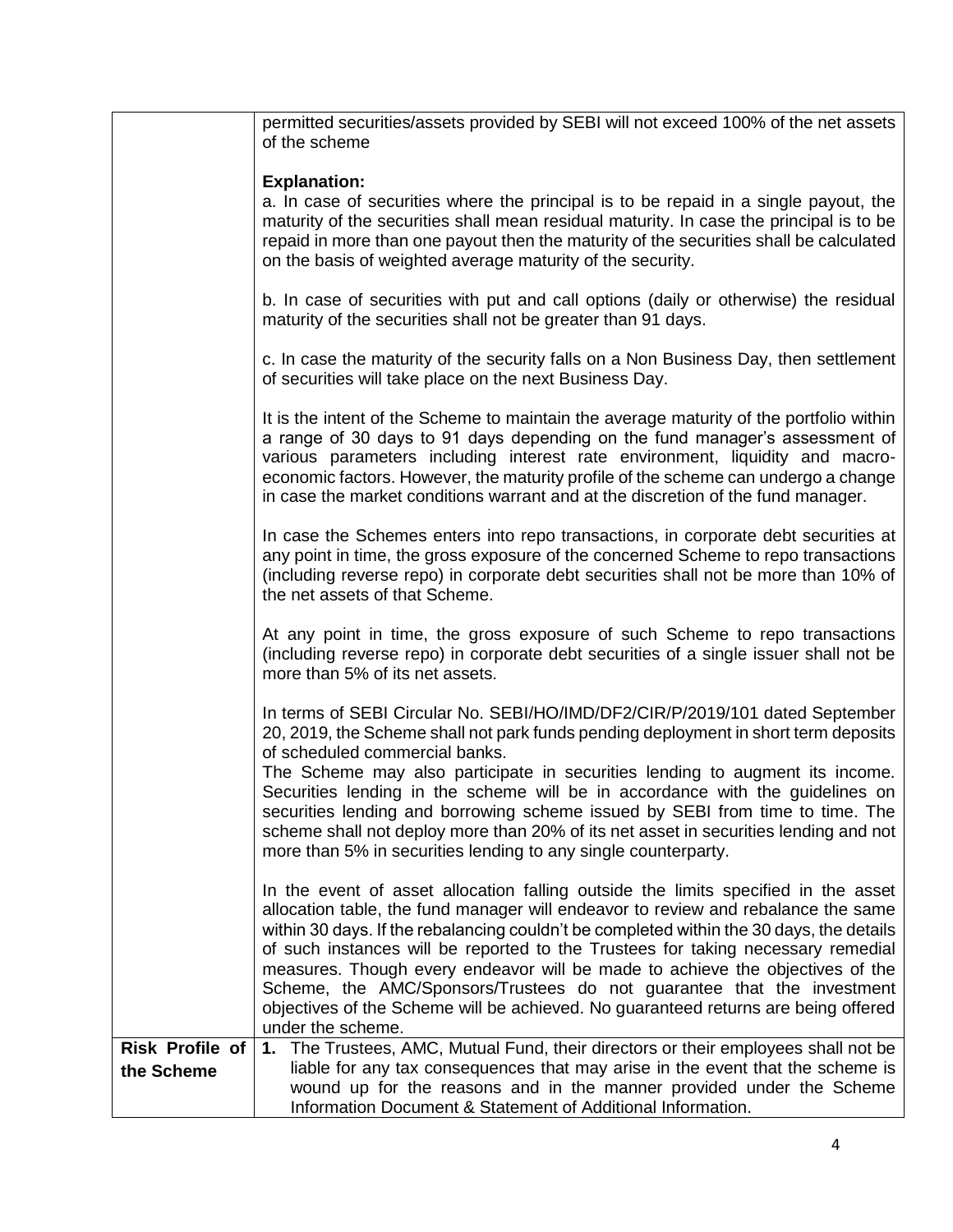| 2. IDBI Liquid Fund will seek to invest in credit instruments, Government Securities,<br>securitized debt, debt derivatives and money market instruments. Trading<br>volumes and settlement periods may inherently restrict the liquidity of the<br>scheme's investments. In the event of an inordinately large number of redemption<br>requests, or of a restructuring of the scheme's investment portfolio, these periods<br>may become significant. In view of the same, the Trustees have the right in their<br>sole discretion to limit redemptions (including suspending redemptions) under<br>certain circumstances. The Scheme shall make investments only in debt and<br>money market instruments with maturity/residual maturity of up to 91 days.                                                                         |
|--------------------------------------------------------------------------------------------------------------------------------------------------------------------------------------------------------------------------------------------------------------------------------------------------------------------------------------------------------------------------------------------------------------------------------------------------------------------------------------------------------------------------------------------------------------------------------------------------------------------------------------------------------------------------------------------------------------------------------------------------------------------------------------------------------------------------------------|
| 3. The Mutual Fund is not assuring any Income Distribution cum capital withdrawal<br>(IDCW) nor is it assuring that it will make any Income Distribution cum capital<br>withdrawal (IDCW) distributions. All Income Distribution cum capital withdrawal<br>(IDCW) distributions are subject to the availability of distributable surplus and<br>would depend on the performance of the scheme and will be at the discretion of<br>the AMC and Trustee Company.                                                                                                                                                                                                                                                                                                                                                                       |
| The tax benefits described in the SID of the scheme are as available under the<br>4.<br>present taxation laws and are available subject to relevant condition. The<br>information given is included only for general purpose and is based on advice<br>received by the AMC regarding the law and practice currently in force in India<br>and the Investors and Unit Holders should be aware that the relevant fiscal rules<br>or their interpretation may change. As in the case with any investment, there can<br>be no guarantee that the tax position or the proposed tax position prevailing at<br>the time of the investment in the Scheme(s) will endure indefinitely. In view of the<br>individual nature of tax consequences, each Investor / Unit holder is advised to<br>consult his/her/its own professional tax advisor. |
| 5. Different types of securities in which the Scheme/Plans would invest as given in<br>the SID carry different levels of risk. Accordingly the Scheme's/Plan's risk may<br>increase or decrease depending upon the investment pattern. For e.g. corporate<br>bonds carry a higher amount of risk than Government Securities. Further even<br>among corporate bonds, bonds, which are AAA rated, are comparatively less risk<br>than bonds, which are AA rated.                                                                                                                                                                                                                                                                                                                                                                       |
| 6. Redemption by the unit holders due to change in the fundamental attributes of<br>the scheme or due to any other reasons may entail tax consequences. The<br>Trustees, AMC, their directors or their employees shall not be liable for any tax<br>consequences that may arise.                                                                                                                                                                                                                                                                                                                                                                                                                                                                                                                                                     |
| The Sponsor is not responsible or liable for any loss or shortfall resulting from the<br>7.<br>operations of the scheme beyond the initial contribution of Rs.20 lakhs made by<br>it towards setting up the Fund and/or such other accretions / additions to the<br>same made from time to time                                                                                                                                                                                                                                                                                                                                                                                                                                                                                                                                      |
| Risks associated with investments in Money Market and Debt Securities<br>8.                                                                                                                                                                                                                                                                                                                                                                                                                                                                                                                                                                                                                                                                                                                                                          |
| i.<br><b>Credit risk:</b> This risk arises due to any uncertainty in counterparty's ability or<br>willingness to meet its contractual obligations. This risk pertains to the risk of<br>default of payment of principal and interest. Government Securities have zero                                                                                                                                                                                                                                                                                                                                                                                                                                                                                                                                                                |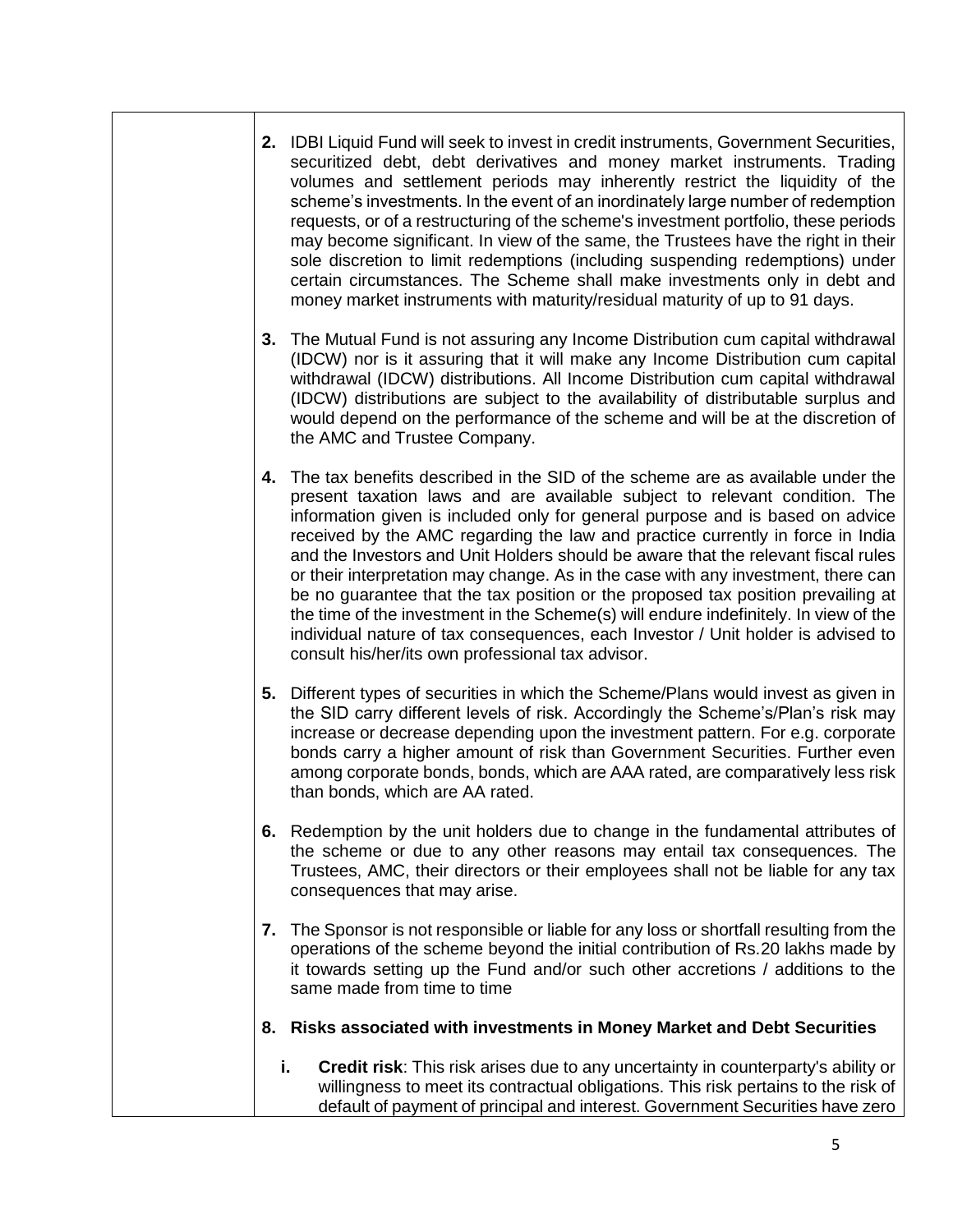|      | credit risk while other debt instruments are rated according to the issuer's<br>ability to meet the obligations.                                                                                                                                                                                                                                                                                                             |
|------|------------------------------------------------------------------------------------------------------------------------------------------------------------------------------------------------------------------------------------------------------------------------------------------------------------------------------------------------------------------------------------------------------------------------------|
|      | The AMC seek to manage credit risk by restricting investments only to<br>investment grade securities. Regular review of the issuer profile to monitor<br>and evaluate the credit quality of the issuer will be carried out.                                                                                                                                                                                                  |
| ii.  | Interest Rate risk:<br>This risk is associated with movements in interest rate, which depend on<br>various factors such as government borrowing, inflation, economic<br>performance etc. The values of investments will appreciate/depreciate if the<br>interest rates fall/rise.                                                                                                                                            |
|      | Interest rate risk mitigation will be through active duration management at the<br>portfolio level through regular monitoring of the interest rate environment in<br>the economy. IDBI Liquid Fund is a short duration product.                                                                                                                                                                                              |
| iii. | <b>Liquidity risk:</b> The liquidity of a bond may change depending on market<br>conditions leading to changes in the liquidity premium linked to the price of<br>the bond. At the time of selling the security, the security can become illiquid<br>leading to loss in the value of the portfolio.                                                                                                                          |
|      | The AMC will endeavour to mitigate liquidity risk by mapping investor profile<br>and potential redemption expectations into the portfolio construction to allow<br>the scheme to liquidate assets without significantly impacting portfolio<br>returns.                                                                                                                                                                      |
| iv.  | Reinvestment risk: This risk arises from uncertainty in the rate at which cash<br>flows from an investment may be reinvested. This is because the bond will<br>pay coupons, which will have to be reinvested. The rate at which the coupons<br>will be reinvested will depend upon prevailing market rates at the time the<br>coupons are received.                                                                          |
|      | The AMC will endeavour to manage this risk by diversifying investments in<br>instruments with appropriate maturity baskets.                                                                                                                                                                                                                                                                                                  |
| v.   | <b>Settlement risk</b> – Fixed income securities run the risk of settlement which<br>can adversely affect the ability of the fund house to swiftly execute trading<br>strategies which can lead to adverse movements in NAV.                                                                                                                                                                                                 |
|      | The AMC will endeavour to manage this risk by diversifying the investments<br>in instruments with appropriate maturity baskets.                                                                                                                                                                                                                                                                                              |
| vi.  | Spread Risk: In a floating rate security the coupon is expressed in terms of<br>a spread or mark up over the benchmark rate. In the life of the security this<br>spread may move adversely leading to loss in value of the portfolio. The yield<br>of the underlying benchmark might not change, but the spread of the security<br>over the underlying benchmark might increase leading to loss in value of the<br>security. |
|      |                                                                                                                                                                                                                                                                                                                                                                                                                              |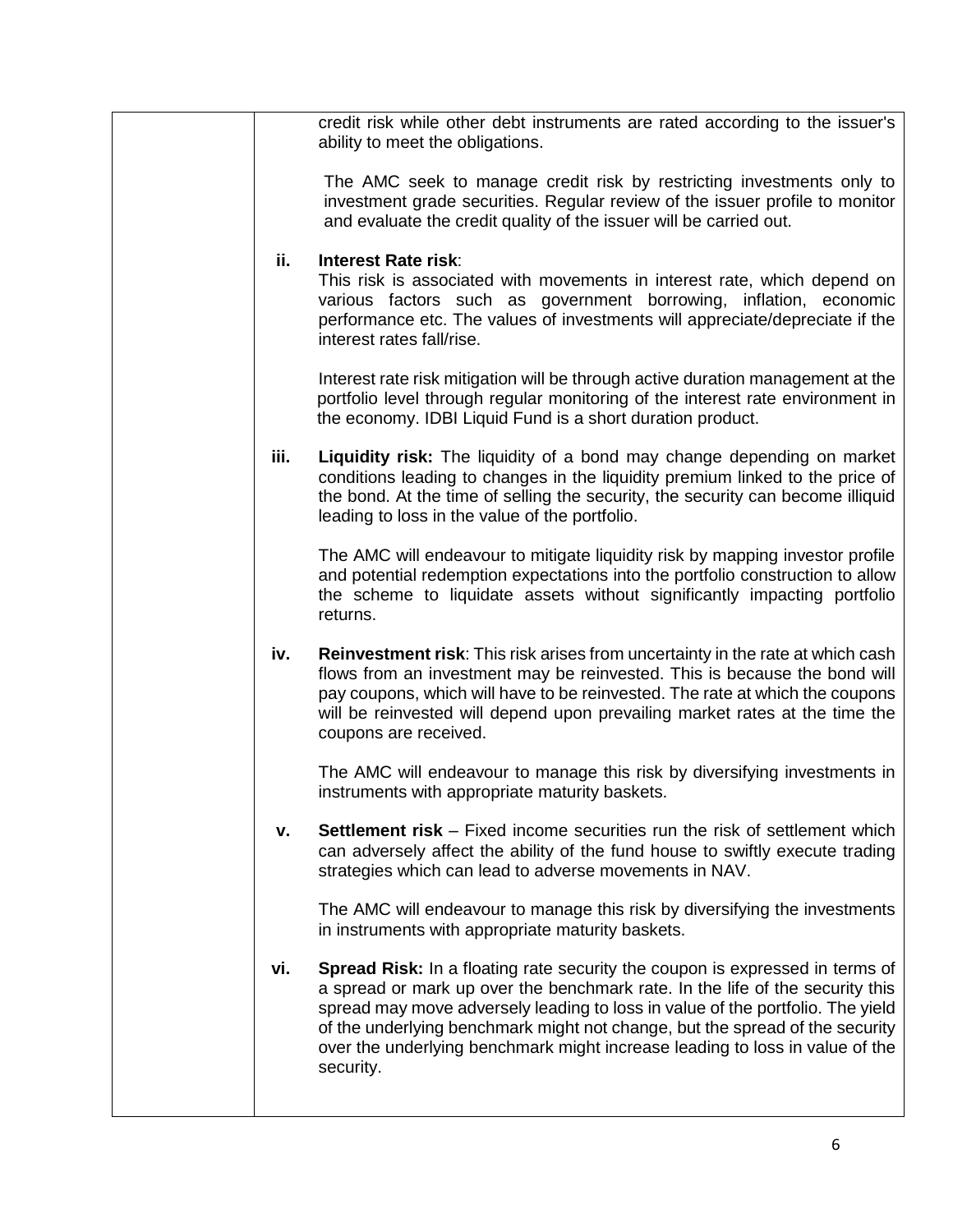### **9. Risks associated with Investing in Derivatives**

Derivative products are leveraged instruments and can provide disproportionate gains as well as disproportionate losses to the investor. Execution of such strategies depends upon the ability of the fund manager to identify such opportunities. Identification and execution of the strategies to be pursued by the fund manager involve uncertainty and decision of fund manager may not always be profitable. No assurance can be given that the fund manager will be able to identify or execute such strategies.

The Derivative products are specialized instruments that require investment techniques and risk analysis different from those associated with stocks. The use of a derivative requires an understanding not only of the underlying instrument but of the derivative itself. Derivatives require the maintenance of adequate controls to monitor the transactions entered into to assess the risk that a derivative adds to the portfolio and the ability to forecast price or interest rate movements correctly. There is a possibility that a loss may be sustained by the portfolio as a result of the failure of another party (usually referred to as the "counterparty") to comply with the terms of the derivatives contract. Other risks in using derivatives include the risk of mispricing or improper valuation of derivatives and the inability of derivatives to correlate perfectly with underlying assets, rates and indices, illiquidity risk whereby the Scheme may not be able to sell or purchase derivative quickly enough at a fair price. The risks associated with the use of derivatives are different from or possibly greater than, the risks associated with investing directly in securities and other traditional investments. The AMC may use various derivative products, as permitted and within the limits prescribed by SEBI and the RBI from time to time, in an attempt to optimize the value of the portfolio and enhance Unit holder's interest/value of the Scheme.

There are certain risks inherent in derivatives. These are:

- i. **Price Risk**: Despite the risk mitigation provided by various derivative instruments, there remains an inherent price risk which may result in losses exceeding actual underlying.
- ii. **Default Risk**: This is the risk that losses will be incurred due to default by counter party. This is also known as credit risk or counterparty risk.
- iii. **Basis Risk:** This risk arises when the derivative instrument used to hedge the underlying asset does not match the movement of the underlying being hedged for e.g. mismatch between the maturity date of the futures and the actual selling date of the asset.
- iv. **Limitations on upside:** Derivatives when used as hedging tool can also limit the profits from a genuine investment transaction.
- v. **Liquidity risk** pertains to how saleable a security is in the market. All securities/instruments irrespective of whether they are bonds or derivates may be exposed to liquidity risk (when the sellers outnumber buyers) which may impact returns while exiting opportunities.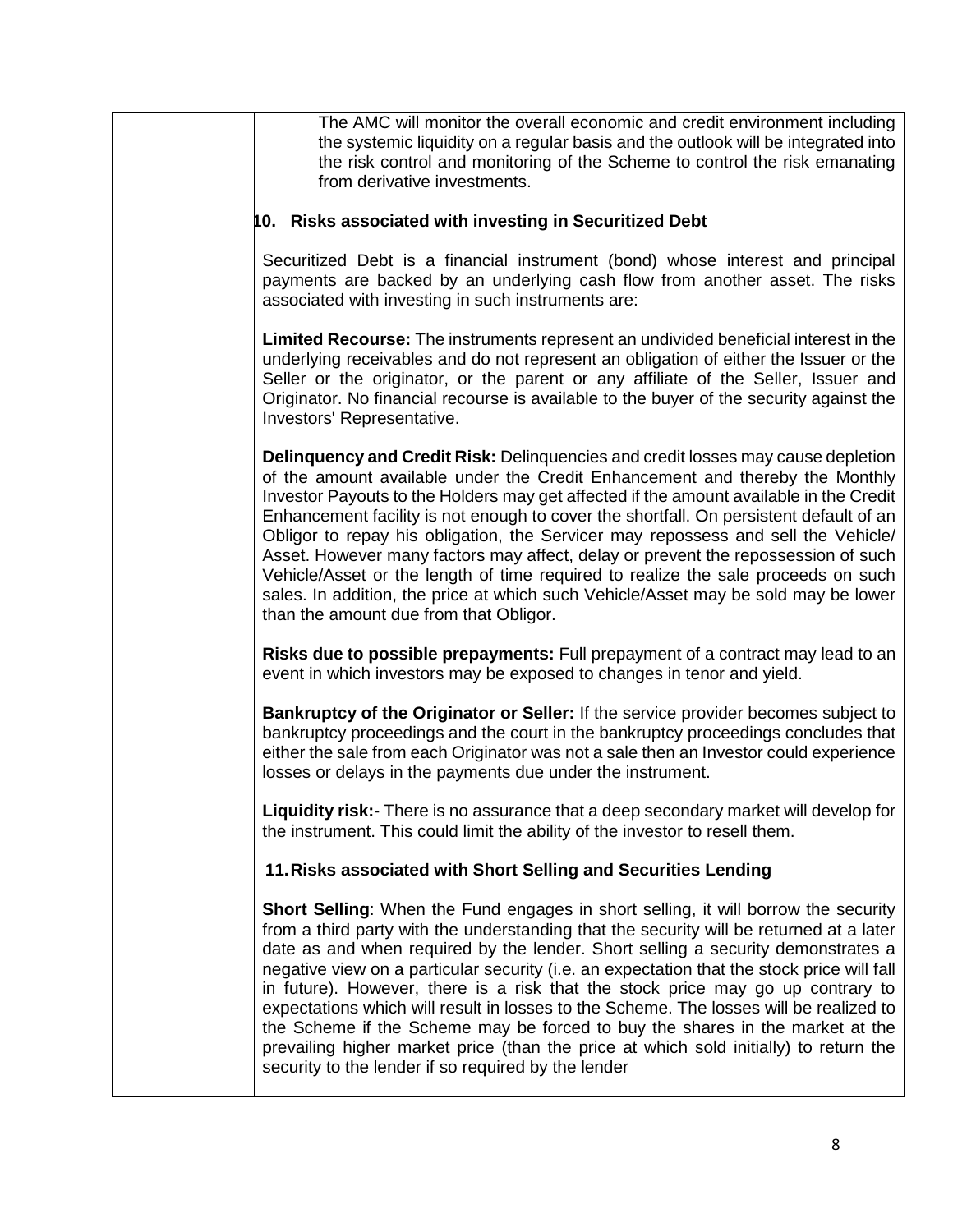| Securities lending: There are risks inherent to securities lending, including the risk<br>of failure or bankruptcy of the counter party, leading to non-compliance with the terms<br>of the agreement by the counterparty. Such failure can result in the possible loss of<br>rights to the collateral, the inability of the counterparty to return the securities<br>deposited by the lender and the possible loss of any corporate benefits accruing<br>thereon.                                                                                                                                                                                                                                                        |
|---------------------------------------------------------------------------------------------------------------------------------------------------------------------------------------------------------------------------------------------------------------------------------------------------------------------------------------------------------------------------------------------------------------------------------------------------------------------------------------------------------------------------------------------------------------------------------------------------------------------------------------------------------------------------------------------------------------------------|
| 12. Risks associated with segregated portfolio                                                                                                                                                                                                                                                                                                                                                                                                                                                                                                                                                                                                                                                                            |
| Investor holding units of segregated portfolio may not able to liquidate their<br>1.<br>holding till the time recovery of money from the issuer.<br>Security comprises of segregated portfolio may not realise any value.<br>2.<br>Listing of units of segregated portfolio in recognised stock exchange does<br>3.<br>not necessarily guarantee their liquidity. There may not be active trading of<br>units in the stock market. Further trading price of units on the stock market<br>may be significantly lower than the prevailing NAV.                                                                                                                                                                              |
| 13. Risk factors associated with investments in Perpetual Debt Instrument<br>(PDI)                                                                                                                                                                                                                                                                                                                                                                                                                                                                                                                                                                                                                                        |
| <b>Default risk-</b> This is the risk that losses will be incurred due to default by counter<br>party. This is also known as credit risk or counterparty risk. This risk pertains<br>to the risk of default of payment of principal and interest. Perpetual bonds<br>issued by banks too have no guarantee as these bonds are issued under Basel<br>norms to shore up the capital of banks. If a bank's capital dips below certain<br>thresholds, they can skip interest payments on these bonds and even write-down<br>their value. This makes them a lot closer in nature to equity than debt.                                                                                                                          |
| <b>Repayment date risk-</b> Maturity of these bonds is simply the Issuer's right to<br>repay the principal value. The Issuer is not bound to pay back the investors in<br>these bonds. They may choose not to repay the principal and simply keep paying<br>the interest.                                                                                                                                                                                                                                                                                                                                                                                                                                                 |
| <b>Interest rate risk-</b> Higher interest rates often follow a rise in inflation. When<br>interest rates rise, bond prices fall and vice-versa. The effect is particularly strong<br>for long-dated bonds such as perpetual bonds. A drop in the bond's price does<br>make much difference in case if the bond held till maturity. However, if in case of<br>sale of these bonds, the seller may get a lower price.                                                                                                                                                                                                                                                                                                      |
| <b>Risk on coupon servicing-</b> Banks As per the terms of the instruments,<br>Issuers of these bonds have discretion at all times to cancel distributions/<br>payment of coupons. Coupon can also be deferred (instead of being cancelled),<br>in case paying the coupon leads to breach of capital ratios.                                                                                                                                                                                                                                                                                                                                                                                                              |
| Risk of write-down or conversion into equity As per current RBI guidelines,<br>banks have to maintain a Common Equity Tier-1 (CET-1) ratio of minimum 5.5%<br>of Risk Weighted Assets (RWAs), failing which the AT-1 bonds can get written<br>down. Further, AT-1 Bonds are liable to be written down or converted to common<br>equity, at the discretion of RBI, in the event of Point of Non Viability Trigger<br>(PONV). PONV is a point, determined by RBI, when a bank is deemed to have<br>become non-viable unless there is a write off/ conversion to equity of AT-1 Bonds<br>or a public sector capital injection happens. The write off/conversion has to occur<br>prior to public sector injection of capital. |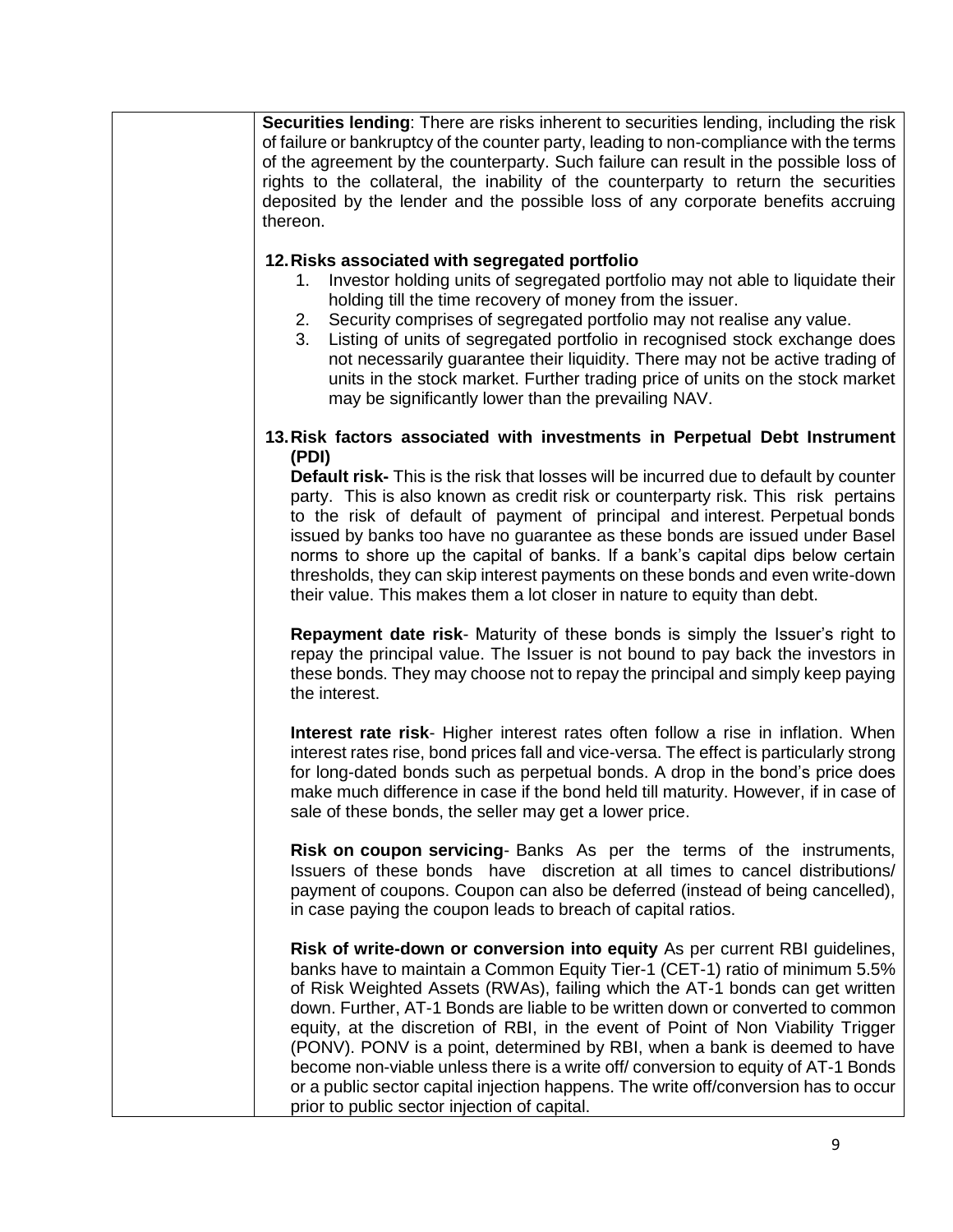|                                      |                | beyond the first call exercise date.             | Risk of instrument not being called by the Issuer Banks- The Issuers have an<br>option to call back the instrument after certain period from the date of issuance of<br>these instruments subject to meeting the necessary guidelines. However, if they<br>do not exercise call option, one may need to hold the instruments for a period                                                                    |
|--------------------------------------|----------------|--------------------------------------------------|--------------------------------------------------------------------------------------------------------------------------------------------------------------------------------------------------------------------------------------------------------------------------------------------------------------------------------------------------------------------------------------------------------------|
| <b>Product</b>                       |                | <b>Category of the Scheme</b>                    |                                                                                                                                                                                                                                                                                                                                                                                                              |
| differentiation                      | 1              | <b>IDBI Credit Risk Fund</b>                     | <b>Credit Risk Fund</b>                                                                                                                                                                                                                                                                                                                                                                                      |
| vis-à-vis other                      | $\overline{2}$ | <b>IDBI Gilt Fund</b>                            | <b>Gilt Fund</b>                                                                                                                                                                                                                                                                                                                                                                                             |
| debt funds and                       | 3              | <b>IDBI Dynamic Bond Fund</b>                    | <b>Dynamic Bond</b>                                                                                                                                                                                                                                                                                                                                                                                          |
| liquid fund of<br><b>IDBI Mutual</b> | $\overline{4}$ | <b>IDBI Short Term Bond</b><br>Fund              | <b>Short Duration Fund</b>                                                                                                                                                                                                                                                                                                                                                                                   |
| <b>Fund</b>                          | 5              | <b>IDBI Ultra Short Term</b><br>Fund             | <b>Ultra Short Duration Fund</b>                                                                                                                                                                                                                                                                                                                                                                             |
|                                      | 6              | <b>IDBI Liquid Fund</b>                          | Liquid Fund                                                                                                                                                                                                                                                                                                                                                                                                  |
|                                      |                | <b>Type of Scheme</b>                            |                                                                                                                                                                                                                                                                                                                                                                                                              |
|                                      | 1              | <b>IDBI Credit Risk Fund</b>                     | An open ended debt scheme predominantly<br>investing in AA and below rated corporate<br>bonds (excluding AA+ rated corporate<br>bonds). A relatively high interest rate risk<br>and Moderate credit risk scheme.                                                                                                                                                                                             |
|                                      | $\overline{2}$ | <b>IDBI Gilt Fund</b>                            | An open ended debt scheme investing in<br>government securities across maturities. A<br>high interest rate risk and<br>relatively<br>relatively low credit risk scheme.                                                                                                                                                                                                                                      |
|                                      | 3              | <b>IDBI Dynamic Bond Fund</b>                    | An open ended dynamic debt scheme<br>investing across duration. A relatively high<br>interest rate risk and relatively low credit<br>risk scheme.                                                                                                                                                                                                                                                            |
|                                      | $\overline{4}$ | <b>IDBI</b><br><b>Bond</b><br>Short Term<br>Fund | An open ended short term debt scheme<br>investing in instruments such that<br>the<br>Macaulay duration of the portfolio is<br>between 1 year ato 3 years (please refer<br>page no 24 of SID)#. A relatively high<br>interest rate risk and relatively low credit<br>risk.<br># please refer to the page number of offer<br>document on which the concept of<br>Macaulay's Duration has been explained.       |
|                                      | 5              | <b>IDBI</b><br>Short Term<br>Ultra<br>Fund       | An open ended ultra-short term debt<br>scheme investing in instruments such that<br>the Macaulay duration of the portfolio is<br>between 3 months to 6 months (please refer<br>page no 23 of SID)#. A relatively high<br>interest rate risk and moderate credit risk<br>scheme.<br># please refer to the page number of offer<br>document on which the concept of<br>Macaulay's Duration has been explained. |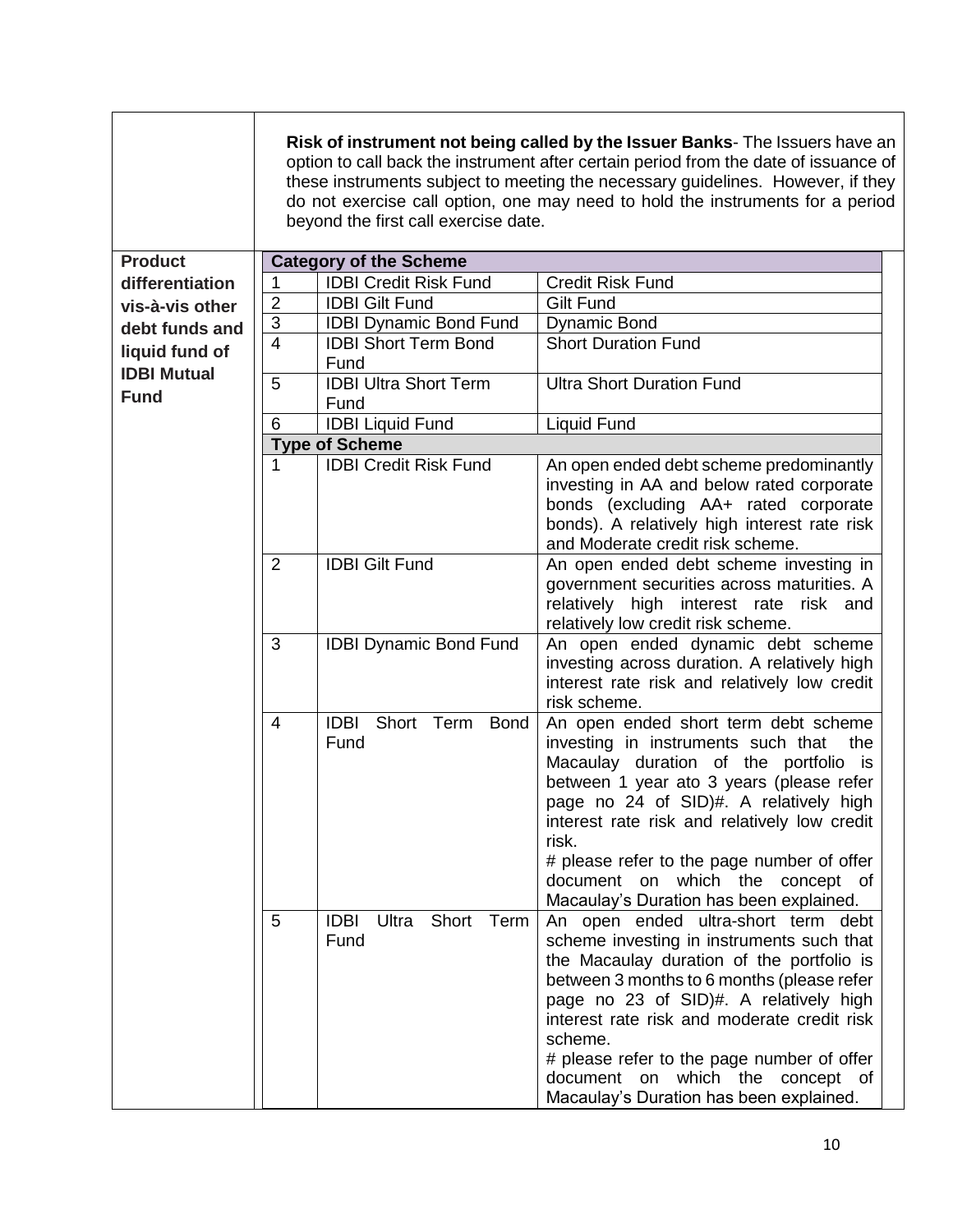| 6              | <b>IDBI Liquid Fund</b>                          | An open ended Liquid Scheme. A                                                                                                                                                                                                                                                                                                                                                                      |
|----------------|--------------------------------------------------|-----------------------------------------------------------------------------------------------------------------------------------------------------------------------------------------------------------------------------------------------------------------------------------------------------------------------------------------------------------------------------------------------------|
|                |                                                  | Relatively Low interest rate risk and                                                                                                                                                                                                                                                                                                                                                               |
|                |                                                  | moderate credit risk scheme.                                                                                                                                                                                                                                                                                                                                                                        |
|                | <b>Investment Universe</b>                       |                                                                                                                                                                                                                                                                                                                                                                                                     |
| 1              | <b>IDBI Credit Risk Fund</b>                     | Predominantly Investment in AA and Below                                                                                                                                                                                                                                                                                                                                                            |
|                |                                                  | rated corporate bonds across maturity                                                                                                                                                                                                                                                                                                                                                               |
| $\overline{2}$ | <b>IDBI Gilt Fund</b>                            | Investment<br>securities<br>Government<br>in.                                                                                                                                                                                                                                                                                                                                                       |
|                |                                                  | across maturities                                                                                                                                                                                                                                                                                                                                                                                   |
| 3              | <b>IDBI Dynamic Bond Fund</b>                    | in a wide variety of debt<br>Investment<br>instruments across duration                                                                                                                                                                                                                                                                                                                              |
| 4              | <b>IDBI</b> Short Term Bond<br>Fund              | Investment in Debt / Money Market<br>such that the Macaulay<br>instruments<br>duration of the portfolio is between 1 year -<br>3 years                                                                                                                                                                                                                                                              |
| 5              | Ultra Short Term<br><b>IDBI</b><br>Fund          | Investment in Debt / Money Market<br>instruments with relatively lower interest<br>rate risk such that the Macaulay duration of<br>the portfolio is between 3 months - 6<br>months                                                                                                                                                                                                                  |
| 6              | <b>IDBI Liquid Fund</b>                          | Investment in Debt and money market<br>securities with maturity/residual maturity up<br>to 91 days                                                                                                                                                                                                                                                                                                  |
|                | <b>Investment Objective</b>                      |                                                                                                                                                                                                                                                                                                                                                                                                     |
| 1              | <b>IDBI Credit Risk Fund</b>                     | The investment objective of the Scheme is<br>regular<br>generate<br>income<br>and<br>to<br>opportunities for capital appreciation by<br>investing predominantly in AA and below<br>rated corporate bonds across maturity                                                                                                                                                                            |
|                |                                                  | spectrum. However, there is no guarantee<br>or assurance that the investment objective<br>of the scheme will be achieved.                                                                                                                                                                                                                                                                           |
| $\overline{2}$ | <b>IDBI Gilt Fund</b>                            | The investment objective of the scheme<br>would be to provide regular income along<br>with opportunities for capital appreciation<br>through investments in a diversified basket<br>of central government dated securities,<br>state government securities and treasury<br>bills. However, there can be no assurance<br>that the investment objective of the scheme<br>will be realized / achieved. |
| 3              | <b>IDBI Dynamic Bond Fund</b>                    | The objective of the Scheme is to generate<br>regular income while maintaining liquidity<br>through active management of a portfolio<br>comprising of debt and money market<br>instruments. However, there can be no<br>assurance that the investment objective of<br>the scheme will be realized / achieved                                                                                        |
| 4              | <b>IDBI</b><br>Short Term<br><b>Bond</b><br>Fund | The investment objective of the Scheme is<br>to provide investors with regular income by<br>investing in debt and money market                                                                                                                                                                                                                                                                      |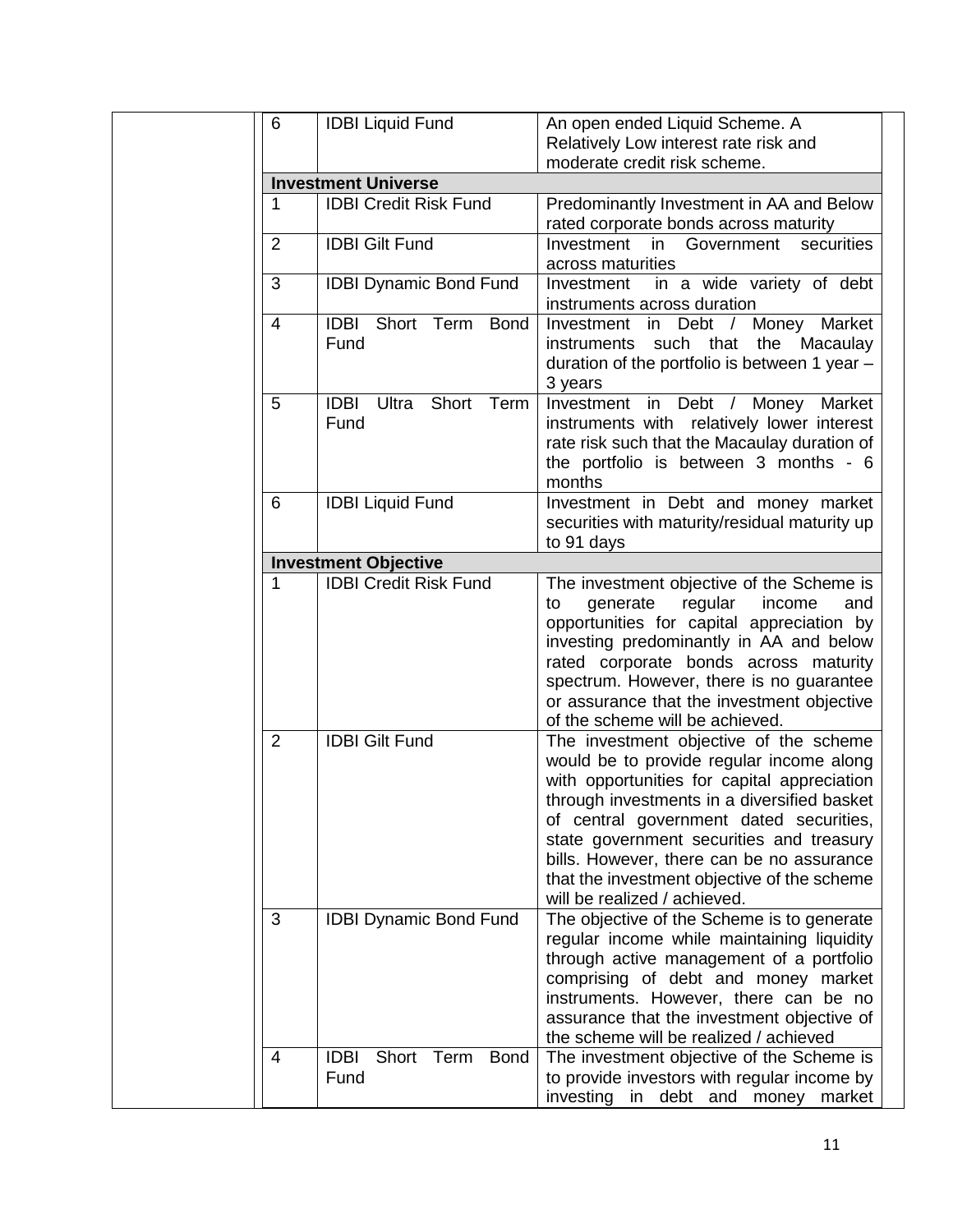|   |                                               | instruments, such that the Macaulay<br>duration of the portfolio is maintained            |
|---|-----------------------------------------------|-------------------------------------------------------------------------------------------|
|   |                                               | between 1 year and 3 years. However,                                                      |
|   |                                               | there can be no assurance that the                                                        |
|   |                                               | investment objective of the Scheme will be                                                |
|   |                                               | realized.                                                                                 |
| 5 | <b>IDBI</b><br>Short<br>Ultra<br>Term<br>Fund | The objective of the Scheme will be to                                                    |
|   |                                               | provide investors with regular income for<br>their investment by investing in debt and    |
|   |                                               | money market instruments with relatively                                                  |
|   |                                               | lower interest rate risk, such that the                                                   |
|   |                                               | Macaulay duration of the portfolio is                                                     |
|   |                                               | maintained between 3 months to 6 months.                                                  |
|   |                                               | However, there can be no assurance that                                                   |
|   |                                               | the investment objective of the Scheme will                                               |
|   |                                               | be realized.                                                                              |
| 6 | <b>IDBI Liquid Fund</b>                       | The investment objective of the Scheme will<br>be to provide investors with high level of |
|   |                                               | liquidity along with regular income for their                                             |
|   |                                               | investment. The Scheme will endeavour to                                                  |
|   |                                               | achieve this objective through an allocation                                              |
|   |                                               | of the investment corpus in a low risk                                                    |
|   |                                               | portfolio of money market and<br>debt                                                     |
|   |                                               | instruments with maturity of up to 91 days.                                               |
|   |                                               | However, there can be no assurance that                                                   |
|   |                                               | the investment objective of the Scheme will<br>be realized.                               |
|   | <b>Asset Allocation</b>                       |                                                                                           |
| 1 | <b>IDBI Credit Risk Fund</b>                  | 65%-100% AA and below rated Corporate                                                     |
|   |                                               | Bonds *\$                                                                                 |
|   |                                               | 0%-35% Other Debt Securities and Money                                                    |
|   |                                               | Market Instruments**                                                                      |
|   |                                               | 0%-10% units issued by Real Estate<br>Investment Trusts (REITs) & Investment &            |
|   |                                               | Infrastructure Investment Trusts (InvITs)                                                 |
|   |                                               |                                                                                           |
|   |                                               | \$ excludes AA+ rated corporate bonds                                                     |
|   |                                               | * Corporate Bonds means bonds which are                                                   |
|   |                                               | issued by entities other than Central or                                                  |
|   |                                               | <b>State Government.</b>                                                                  |
|   |                                               | ** Money market Instruments including but                                                 |
|   |                                               | not limited to CDs, CPs, T-Bills, Tri party<br>Repo,, Repo / Reverse Repo (including      |
|   |                                               | repo in corporate bonds), Liquid schemes                                                  |
|   |                                               | etc.                                                                                      |
|   |                                               | The Scheme intends to invest in debt                                                      |
|   |                                               | instruments with special features such as                                                 |
|   |                                               | subordination to equity (absorbs losses                                                   |
|   |                                               | before equity capital) and /or convertible to                                             |
|   |                                               | equity upon trigger of a pre-specified event                                              |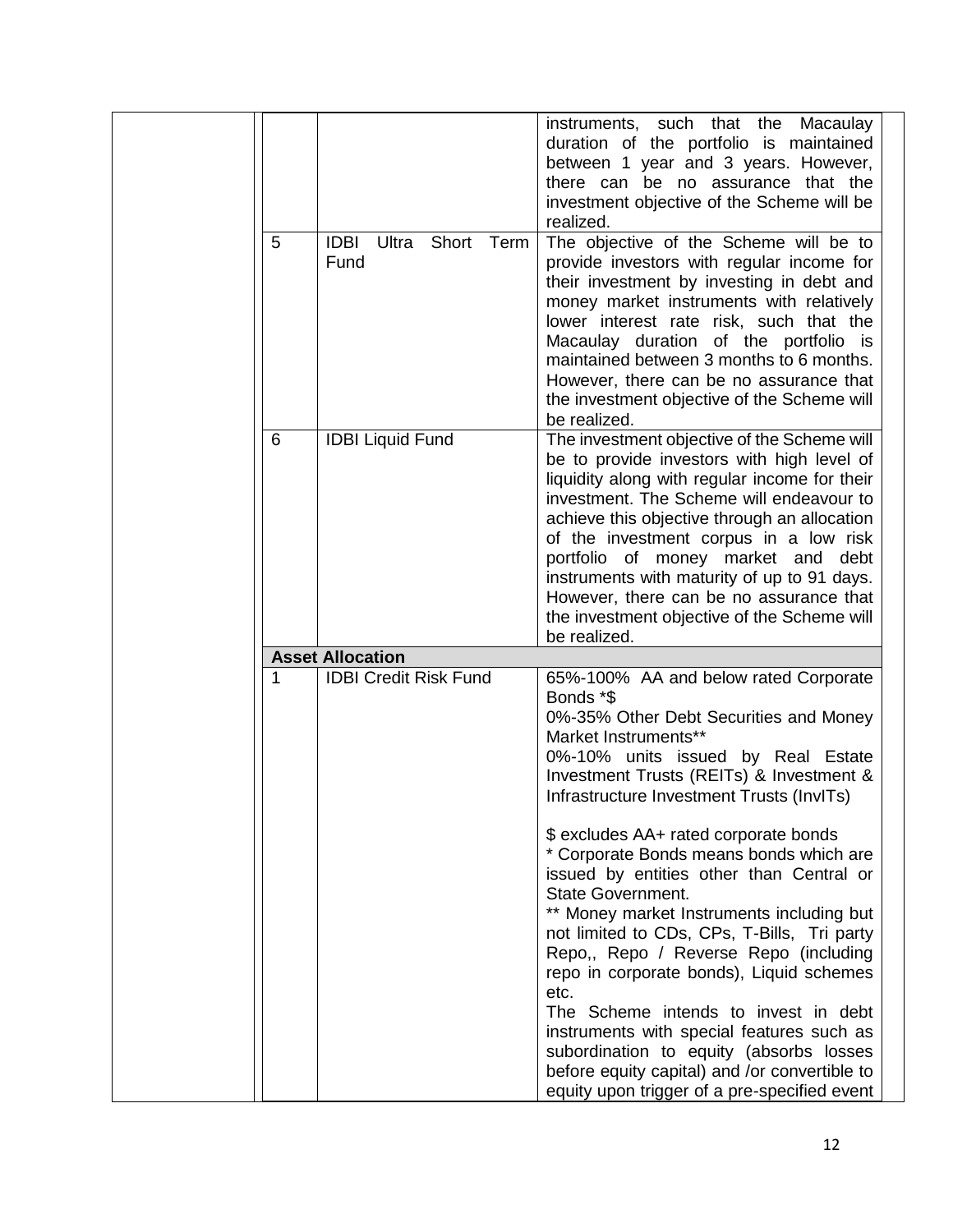|                     |                                   | for loss absorption ("hereinafter referred to                                         |
|---------------------|-----------------------------------|---------------------------------------------------------------------------------------|
|                     |                                   | as "perpetual debt instruments").                                                     |
| $\overline{2}$      | <b>IDBI Gilt Fund</b>             | 80%-100% Government of India dated                                                    |
|                     |                                   | <b>State</b><br>Government<br>Securities/<br>dated                                    |
|                     |                                   | Securities/ Government of India Treasury                                              |
|                     |                                   | Bills/<br>Cash<br>Management<br><b>Bills</b><br>of<br>Government of India             |
|                     |                                   |                                                                                       |
|                     |                                   | 0%-20% Tri party Repo and repo/reverse<br>repo in Central Government or a State       |
|                     |                                   | Government securities                                                                 |
| 3                   | <b>IDBI Dynamic Bond Fund</b>     | 0%-100% Debt instruments (including fixed                                             |
|                     |                                   | / floating rate debt instruments, government                                          |
|                     |                                   | securities and securitized debt)                                                      |
|                     |                                   | 0%-100% Money Market Instruments                                                      |
| 4                   | <b>IDBI</b> Short Term Bond       | Up to 100% Debt and Money Market                                                      |
|                     | Fund                              | Instruments*                                                                          |
|                     |                                   | Up to 10% Units issued by Real Estate                                                 |
|                     |                                   | Investment Trusts (REITs) & Investment &                                              |
|                     |                                   | Infrastructure Investment Trusts (InvITs)                                             |
|                     |                                   | *under normal circumstances, Macaulay                                                 |
|                     |                                   | duration of the portfolio will be maintained                                          |
|                     |                                   | between 1 year and 3 years                                                            |
| 5                   | <b>IDBI</b><br>Ultra Short Term   | Up to 100% Debt and Money Market                                                      |
|                     | Fund                              | Instruments*                                                                          |
|                     |                                   | Up to 10% Units issued by Real Estate                                                 |
|                     |                                   | Investment Trusts (REITs) & Investment &                                              |
|                     |                                   | Infrastructure Investment Trusts (InvITs)                                             |
|                     |                                   | *under normal circumstances, Macaulay<br>duration of the portfolio will be maintained |
|                     |                                   | between 3 months to 6 months                                                          |
| 6                   | <b>IDBI Liquid Fund</b>           | Up to 100% Debt and Money market                                                      |
|                     |                                   | securities with maturity / residual maturity of                                       |
|                     |                                   | up to 91 days                                                                         |
|                     | <b>Benchmark</b>                  |                                                                                       |
| 1                   | <b>IDBI Credit Risk Fund</b>      | <b>NIFTY Credit Risk Bond Index</b>                                                   |
| 2                   | <b>IDBI Gilt Fund</b>             | <b>CRISIL Dynamic Gilt Index</b>                                                      |
| 3                   | <b>IDBI Dynamic Bond Fund</b>     | <b>CRISIL Composite Bond Fund Index</b>                                               |
| $\overline{4}$      | <b>IDBI Short Term Bond</b>       | <b>CRISIL Short Term Bond Fund Index</b>                                              |
|                     | Fund                              |                                                                                       |
| 5                   | <b>IDBI Ultra Short Term</b>      | <b>CRISIL Ultra Short Term Debt Index</b>                                             |
|                     | Fund                              |                                                                                       |
| 6                   | <b>IDBI Liquid Fund</b>           | <b>CRISIL Liquid Fund Index</b>                                                       |
|                     | No of Folios as on March 31, 2022 |                                                                                       |
| 1                   | <b>IDBI Credit Risk Fund</b>      | 661                                                                                   |
| $\overline{2}$      | <b>IDBI Dynamic Bond Fund</b>     | 991                                                                                   |
| $\overline{3}$      | <b>IDBI Gilt Fund</b>             | 425                                                                                   |
| 4<br>$\overline{5}$ | <b>IDBI Liquid Fund</b>           | 4552                                                                                  |
|                     | <b>IDBI Short Term Bond</b>       | 1174                                                                                  |
|                     | Fund                              |                                                                                       |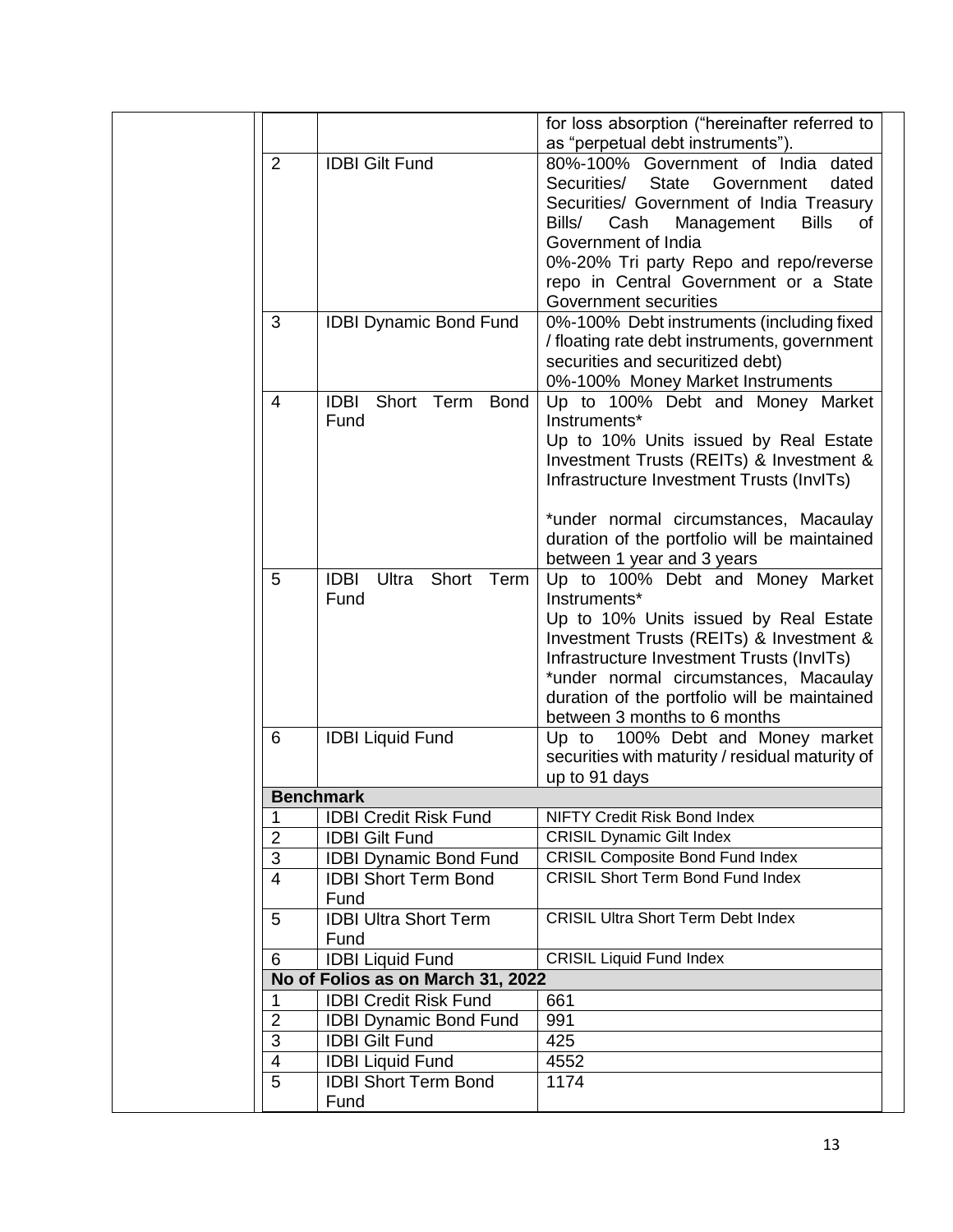|                  | 6                         | <b>IDBI Ultra Short Term</b>                                                              | 1941                                                   |                        |  |
|------------------|---------------------------|-------------------------------------------------------------------------------------------|--------------------------------------------------------|------------------------|--|
|                  |                           | Fund                                                                                      |                                                        |                        |  |
|                  |                           | AUM as on March 31, 2022 (in Rs Crores)                                                   |                                                        |                        |  |
|                  | 1                         | <b>IDBI Credit Risk Fund</b>                                                              | 34.15                                                  |                        |  |
|                  | $\overline{2}$            | <b>IDBI Gilt Fund</b>                                                                     | 19.13                                                  |                        |  |
|                  | $\ensuremath{\mathsf{3}}$ | <b>IDBI Dynamic Bond Fund</b>                                                             | 17.43                                                  |                        |  |
|                  | $\overline{4}$            | <b>IDBI Short Term Bond</b>                                                               | 876.68                                                 |                        |  |
|                  |                           | Fund                                                                                      |                                                        |                        |  |
|                  | 5                         | <b>IDBI Ultra Short Term</b>                                                              | 31.46                                                  |                        |  |
|                  |                           | Fund                                                                                      |                                                        |                        |  |
|                  | 6                         | <b>IDBI Liquid Fund</b>                                                                   | 318.68                                                 |                        |  |
| <b>Plans and</b> |                           | The Scheme offers the following Plans for investment -                                    |                                                        |                        |  |
| <b>Options</b>   |                           | <b>Regular Plan</b>                                                                       |                                                        |                        |  |
|                  | $\bullet$                 | <b>Direct Plan</b>                                                                        |                                                        |                        |  |
|                  |                           |                                                                                           |                                                        |                        |  |
|                  |                           | As per SEBI circular no CIR/IMD/DF/21/2012 dated September 13, 2012, a separate           |                                                        |                        |  |
|                  |                           | plan (Direct Plan) is provided to the investors for direct investments, i.e., investments |                                                        |                        |  |
|                  |                           | not routed through a distributor.                                                         |                                                        |                        |  |
|                  |                           |                                                                                           |                                                        |                        |  |
|                  |                           | The Scheme shall declare a separate NAV for all sub options under both direct and         |                                                        |                        |  |
|                  | regular plan.             |                                                                                           |                                                        |                        |  |
|                  |                           |                                                                                           |                                                        |                        |  |
|                  |                           | The Direct Plan shall have a lower expense ratio excluding distribution expenses,         |                                                        |                        |  |
|                  |                           | commission, etc., and no commission shall be paid from such plan.                         |                                                        |                        |  |
|                  |                           | The Regular and the Direct Plan will be maintained under a common portfolio.              |                                                        |                        |  |
|                  |                           |                                                                                           |                                                        |                        |  |
|                  |                           |                                                                                           | The Scheme offers the following Options for investment |                        |  |
|                  |                           | Income Distribution cum capital withdrawal (IDCW) Option                                  |                                                        |                        |  |
|                  | $\bullet$                 | <b>Growth Option</b>                                                                      |                                                        |                        |  |
|                  |                           |                                                                                           |                                                        |                        |  |
|                  |                           | The default Plan (Direct Plan/Regular Plan) under various scenarios, is mentioned         |                                                        |                        |  |
|                  | as below                  |                                                                                           |                                                        |                        |  |
|                  | <b>Scenario</b>           | <b>Broker Code</b>                                                                        | <b>Plan mentioned</b>                                  | <b>Default Plan to</b> |  |
|                  |                           | mentioned by the                                                                          | by the investor                                        | be captured            |  |
|                  |                           | investor                                                                                  |                                                        |                        |  |
|                  |                           |                                                                                           |                                                        |                        |  |
|                  | 1                         | Not mentioned                                                                             | Not mentioned                                          | Direct Plan            |  |
|                  |                           |                                                                                           |                                                        |                        |  |
|                  | $\overline{2}$            | Not mentioned                                                                             | <b>Direct</b>                                          | Direct Plan            |  |
|                  |                           |                                                                                           |                                                        |                        |  |
|                  | 3                         | Not mentioned                                                                             | Regular                                                | Direct Plan            |  |
|                  | $\overline{4}$            | Mentioned                                                                                 | <b>Direct</b>                                          | Direct Plan            |  |
|                  |                           |                                                                                           |                                                        |                        |  |
|                  | 5                         | <b>Direct</b>                                                                             | Not Mentioned                                          | Direct Plan            |  |
|                  |                           |                                                                                           |                                                        |                        |  |
|                  | 6                         | <b>Direct</b>                                                                             | Regular                                                | Direct Plan            |  |
|                  |                           |                                                                                           |                                                        |                        |  |
|                  | $\overline{7}$            | Mentioned                                                                                 | Regular                                                | Regular Plan           |  |
|                  | $\,8\,$                   | Mentioned                                                                                 | Not Mentioned                                          | Regular Plan           |  |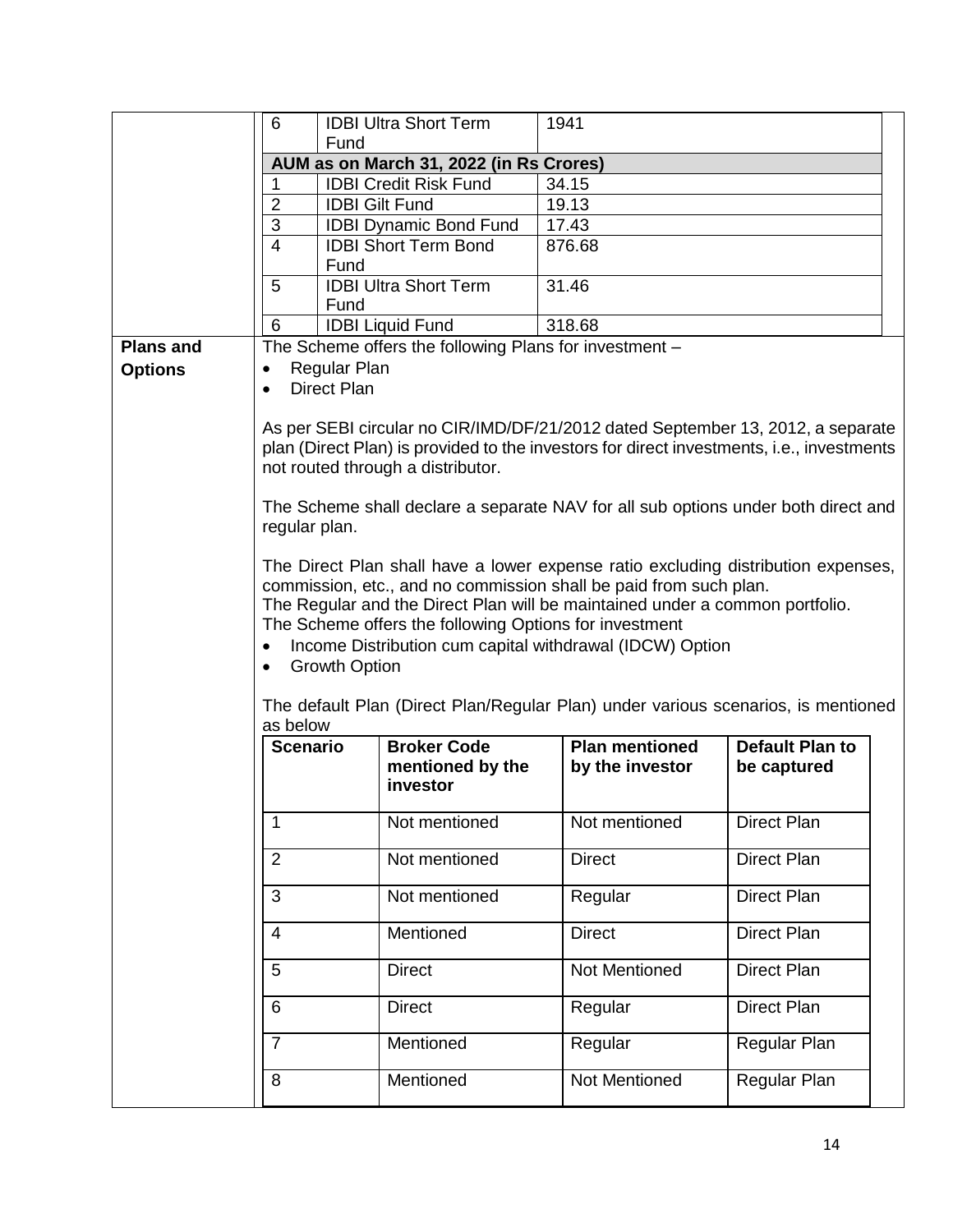|                                                                                                  | Direct Plan from the date of application without any exit load.                                                           | In cases of wrong / invalid / incomplete ARN codes (broker code) mentioned on the<br>application form, the application shall be processed under Regular Plan. The AMC<br>shall contact and obtain the correct ARN code within 30 calendar days of the receipt<br>of the application form from the investor / distributor. In case, the correct code is not<br>received within 30 calendar days, the AMC shall reprocess the transaction under |
|--------------------------------------------------------------------------------------------------|---------------------------------------------------------------------------------------------------------------------------|-----------------------------------------------------------------------------------------------------------------------------------------------------------------------------------------------------------------------------------------------------------------------------------------------------------------------------------------------------------------------------------------------------------------------------------------------|
| $\circ$ Growth option                                                                            | Within each Plan there are two options                                                                                    | o Income Distribution cum capital withdrawal (IDCW) option and                                                                                                                                                                                                                                                                                                                                                                                |
| (IDCW).                                                                                          |                                                                                                                           | The Growth option will not declare any Income Distribution cum capital withdrawal                                                                                                                                                                                                                                                                                                                                                             |
|                                                                                                  | the default Option will be the Growth Option.                                                                             | In cases where investors do not opt for a particular Option at the time of investment,<br>The Income Distribution cum capital withdrawal (IDCW) Option offers the following<br>frequency of Income Distribution cum capital withdrawal (IDCW) declaration                                                                                                                                                                                     |
| reinvestment)                                                                                    | o Weekly Income Distribution cum capital withdrawal (IDCW)<br>o Monthly Income Distribution cum capital withdrawal (IDCW) | $\circ$ Daily Income Distribution cum capital withdrawal (IDCW) (compulsory                                                                                                                                                                                                                                                                                                                                                                   |
| option.                                                                                          |                                                                                                                           | In such cases where the investors have opted for the Income Distribution cum capital<br>withdrawal (IDCW) option but not specified the sub-option (frequency), Daily Income<br>Distribution cum capital withdrawal (IDCW) would be treated as the default sub-                                                                                                                                                                                |
| withdrawal $(IDCW)$ –<br>$\circ$<br>$\circ$<br>$\circ$                                           | Income Distribution cum capital withdrawal (IDCW) Payout                                                                  | Investors can opt for any one of following modes of Income Distribution cum capital<br>Income Distribution cum capital withdrawal (IDCW) Reinvestment<br>Income Distribution cum capital withdrawal (IDCW) Transfer.                                                                                                                                                                                                                          |
|                                                                                                  | withdrawal (IDCW) will be 25 <sup>th</sup> of every month.                                                                | The record day for daily Income Distribution cum capital withdrawal (IDCW) is all<br>calendar days whereas for Weekly Income Distribution cum capital withdrawal<br>(IDCW), it will be Sunday. The record date of Monthly Income Distribution cum capital                                                                                                                                                                                     |
| <b>Income</b><br><b>Distribution</b><br>capital<br>cum<br>withdrawal<br>(IDCW)<br>Sub-<br>Option | Record date/day                                                                                                           | Mode of Income Distribution cum<br>capital withdrawal (IDCW)                                                                                                                                                                                                                                                                                                                                                                                  |
| Daily                                                                                            | All calendar days                                                                                                         | Compulsory<br>reinvestment.<br>No.<br>payout/transfer                                                                                                                                                                                                                                                                                                                                                                                         |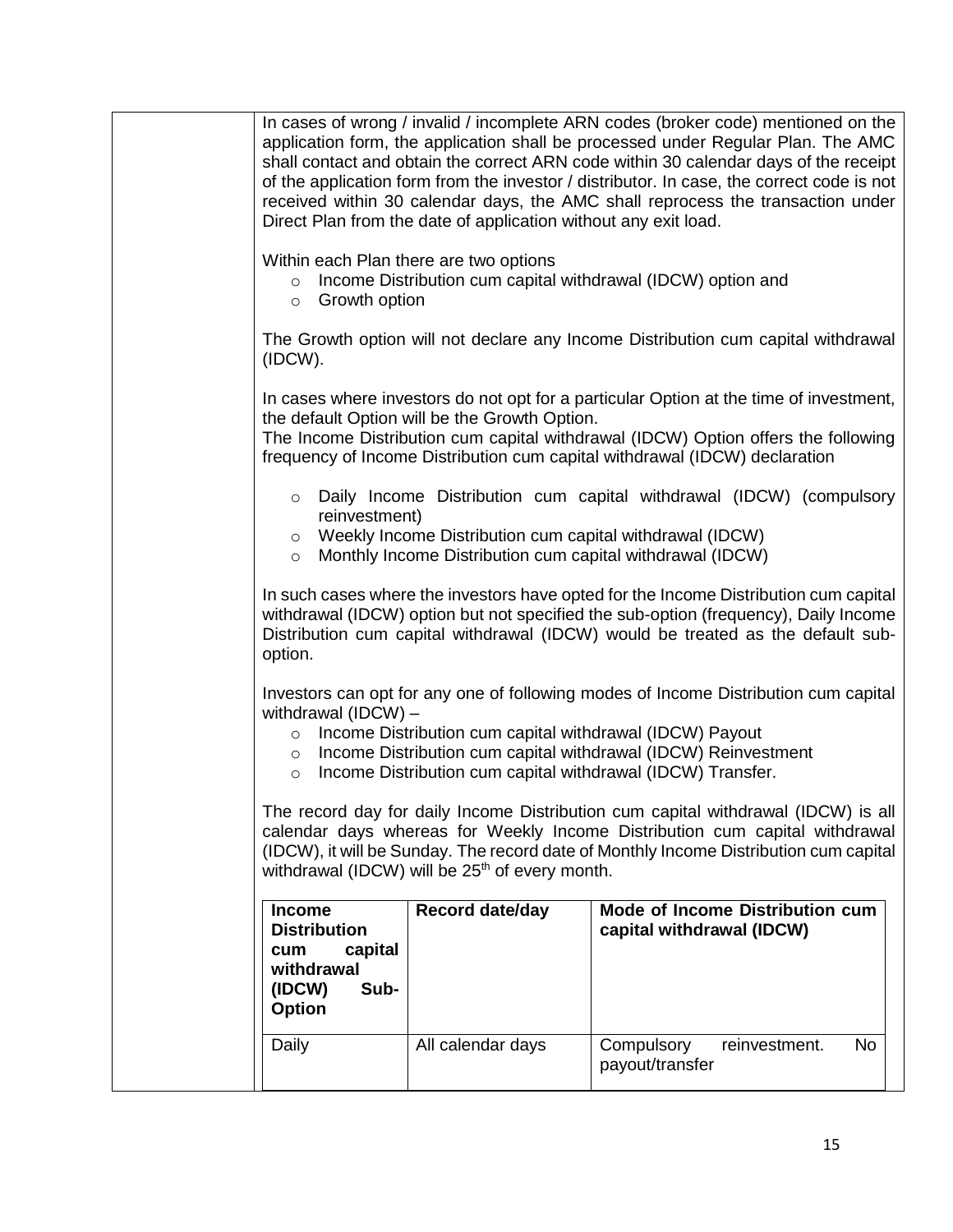| Weekly                       | Sunday                                                             | Payout/Reinvestment/<br>Income<br>Distribution cum capital withdrawal<br>(IDCW)Transfer                                                                                                                                                                                                                                                                                                                                                                                                                                                                                                                                                                                                                                                                                                                                                                      |
|------------------------------|--------------------------------------------------------------------|--------------------------------------------------------------------------------------------------------------------------------------------------------------------------------------------------------------------------------------------------------------------------------------------------------------------------------------------------------------------------------------------------------------------------------------------------------------------------------------------------------------------------------------------------------------------------------------------------------------------------------------------------------------------------------------------------------------------------------------------------------------------------------------------------------------------------------------------------------------|
| Monthly                      | 25th of every month                                                | Payout/Reinvestment/<br>Income<br>Distribution cum capital withdrawal<br>(IDCW)Transfer                                                                                                                                                                                                                                                                                                                                                                                                                                                                                                                                                                                                                                                                                                                                                                      |
| day will be the record date. |                                                                    | If the record date falls on a non-business day the immediately succeeding business                                                                                                                                                                                                                                                                                                                                                                                                                                                                                                                                                                                                                                                                                                                                                                           |
|                              | immediately preceding the first business day after Sunday.         | e.g. In case of Weekly Income Distribution cum capital withdrawal (IDCW) option- If<br>the day succeeding Sunday is not a business day; the record day for the weekly<br>Income Distribution cum capital withdrawal (IDCW) sub-option will be the day                                                                                                                                                                                                                                                                                                                                                                                                                                                                                                                                                                                                        |
|                              | the 25th of the month will be the record date.                     | In case of Monthly Income Distribution cum capital withdrawal (IDCW) option- If the<br>25th of the month is not a business day, the business day immediately succeeding                                                                                                                                                                                                                                                                                                                                                                                                                                                                                                                                                                                                                                                                                      |
| website of the Mutual Fund.  |                                                                    | Notwithstanding anything stated herein above, the record date can be changed /<br>modified by the AMC/Trustees at their discretion by disclosing the same in the                                                                                                                                                                                                                                                                                                                                                                                                                                                                                                                                                                                                                                                                                             |
|                              | withdrawal (IDCW) Transfer, the default mode will be reinvestment. | In cases, where investors have not specified the mode of Income Distribution cum<br>capital withdrawal (IDCW) i.e. payout, reinvestment, Income Distribution cum capital                                                                                                                                                                                                                                                                                                                                                                                                                                                                                                                                                                                                                                                                                     |
| (IDCW) payout will be made.  |                                                                    | If the Income Distribution cum capital withdrawal (IDCW) amount is less than Rs.<br>1000/-, the entire Income Distribution cum capital withdrawal (IDCW) amount shall<br>be compulsorily reinvested and no Income Distribution cum capital withdrawal                                                                                                                                                                                                                                                                                                                                                                                                                                                                                                                                                                                                        |
|                              |                                                                    | Under Income Distribution cum capital withdrawal (IDCW) Transfer Plan, All unit<br>holders in the Income Distribution cum capital withdrawal (IDCW) option of the<br>scheme can transfer their Income Distribution cum capital withdrawal (IDCW) to any<br>open ended schemes (as and when made available for subscription) of IDBI Mutual<br>Fund Under Income Distribution cum capital withdrawal (IDCW) Transfer Plan.<br>Minimum Income Distribution cum capital withdrawal (IDCW) in the scheme required<br>to avail Income Distribution cum capital withdrawal (IDCW) Transfer Plan is<br>Rs.1000/-. If an Investor has opted for Income Distribution cum capital withdrawal<br>(IDCW) Transfer Plan and amount is less than Rs.1000, the Income Distribution cum<br>capital withdrawal (IDCW) amount will be reinvested and no transfer will be made. |
| Plan / Option.               |                                                                    | If investors apply for subscription of units under any Plans / Options, the minimum<br>subscription limits for new purchases/additional purchases/SIP will apply to each                                                                                                                                                                                                                                                                                                                                                                                                                                                                                                                                                                                                                                                                                     |
|                              |                                                                    | Please note that the Scheme does not assure any Income Distribution cum capital<br>withdrawal (IDCW) under any sub-options in the Income Distribution cum capital                                                                                                                                                                                                                                                                                                                                                                                                                                                                                                                                                                                                                                                                                            |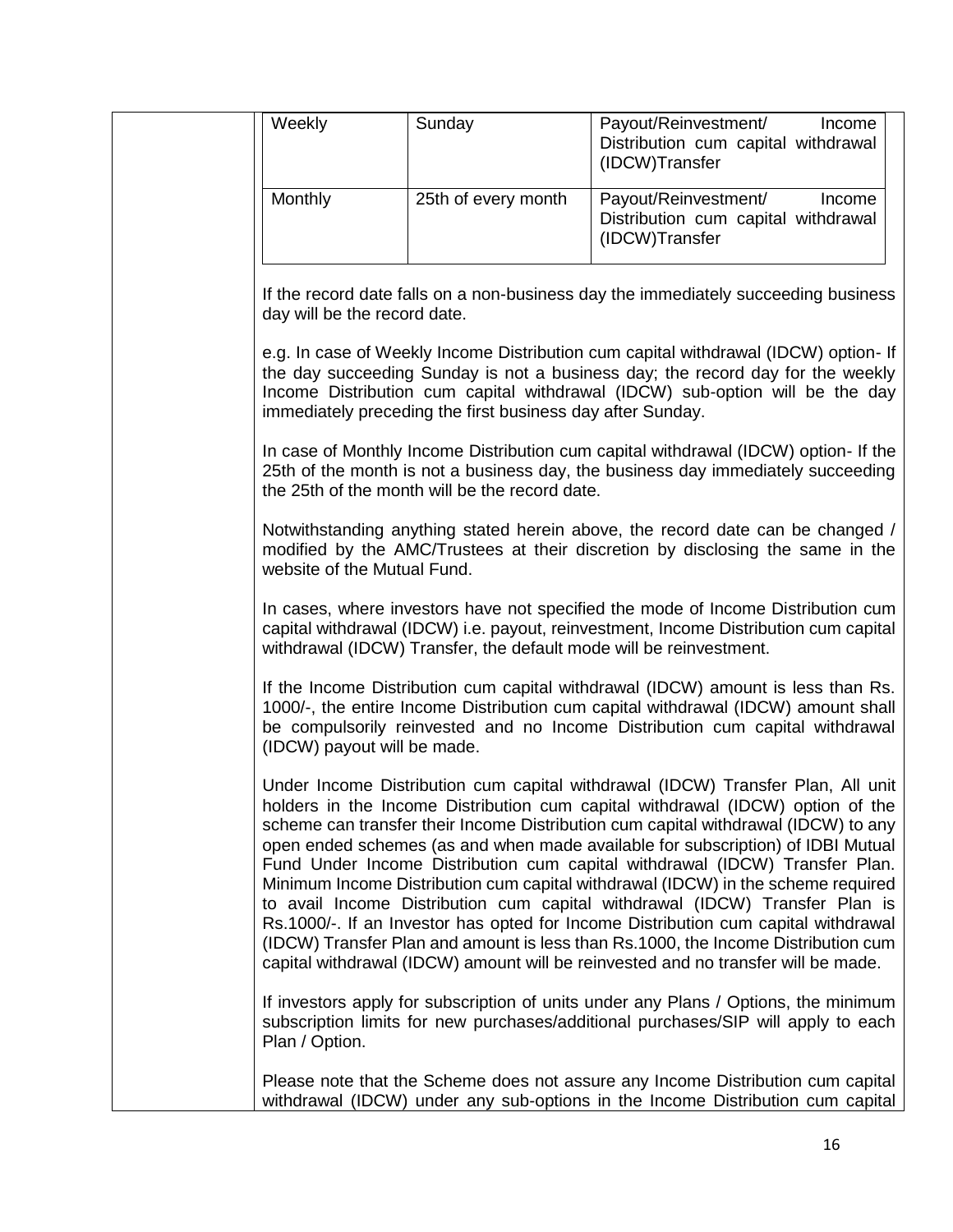|                                                  | withdrawal (IDCW) option. Declaration of Income Distribution cum capital withdrawal<br>(IDCW) is subject to the availability of distributable surplus, if any, in the scheme and<br>at the discretion of the AMC and Trustee Company.                                                                                                                                                                                                                                                                                                                                                                         |
|--------------------------------------------------|---------------------------------------------------------------------------------------------------------------------------------------------------------------------------------------------------------------------------------------------------------------------------------------------------------------------------------------------------------------------------------------------------------------------------------------------------------------------------------------------------------------------------------------------------------------------------------------------------------------|
| <b>Special</b><br><b>Facilities</b><br>available | Systematic Investment Plan (SIP), Systematic Withdrawal Plan (SWP), Systematic<br>Transfer Plan(STP)                                                                                                                                                                                                                                                                                                                                                                                                                                                                                                          |
| <b>Applicable</b><br><b>NAV</b>                  | Cut-off time is the time before which the Investor's Application Form(s) (complete in<br>all respects) should reach the Official Points of Acceptance to be entitled to the<br>Applicable NAV of that Business Day                                                                                                                                                                                                                                                                                                                                                                                            |
|                                                  | An application will be considered accepted on a Business Day, subject to it being<br>complete in all respects and received and time stamped upto the relevant Cut-off<br>time mentioned below, at any of the Official Points of Acceptance of transactions.<br>Where an application is received and the time stamping is done after the relevant<br>Cut-off time the request will be deemed to have been received on the next Business<br>Day.                                                                                                                                                                |
|                                                  | <b>Subscription including switch-in</b><br>The following cut-off timings shall be observed by a mutual fund for any application<br>amount in respect of purchase of units in the schemes and its plans / options, where<br>the following NAVs shall be applied for such purchase:<br>1. In respect of valid applications received up to 1.30 p.m. on a business day and<br>where the funds for the entire amount are available for utilization before the cut-off<br>time without availing any credit facility, whether, intra-day or otherwise - the closing<br>NAV of the Business Day shall be applicable. |
|                                                  | 2. In respect of valid applications received after 1.30 p.m. on a business day and<br>funds for the entire amount are available for utilization on the same day before the<br>cut-off time of the next Business Day without availing any credit facility, whether,<br>intra-day or otherwise – the closing NAV of the next business day shall be applicable.<br>and                                                                                                                                                                                                                                           |
|                                                  | 3. Irrespective of the time of receipt of application, where the funds for the entire<br>amount are not available for utilization before the cut-off time without availing any<br>credit facility, whether, intra-day or otherwise - the closing NAV of such business day<br>on which the funds are available for utilization before cut-off time shall be applicable.                                                                                                                                                                                                                                        |
|                                                  | For investments of any amount through systematic investment routes such as<br>Systematic Investment Plans (SIP), Systematic Transfer Plans (STP) Income<br>Distribution cum capital withdrawal (IDCW) Transfer etc., the units will be allotted as<br>per the closing NAV of the Business day on which the funds are available for<br>utilization before cut-off time, irrespective of the amount and installment date of the<br>SIP, STP or record date of Income Distribution cum capital withdrawal (IDCW) etc.                                                                                            |
|                                                  | <b>Redemption including switch-out:</b><br>The following cut-off timings shall be applicable with respect to repurchase of units<br>in the Scheme and the following NAVs shall be applied for such repurchase:                                                                                                                                                                                                                                                                                                                                                                                                |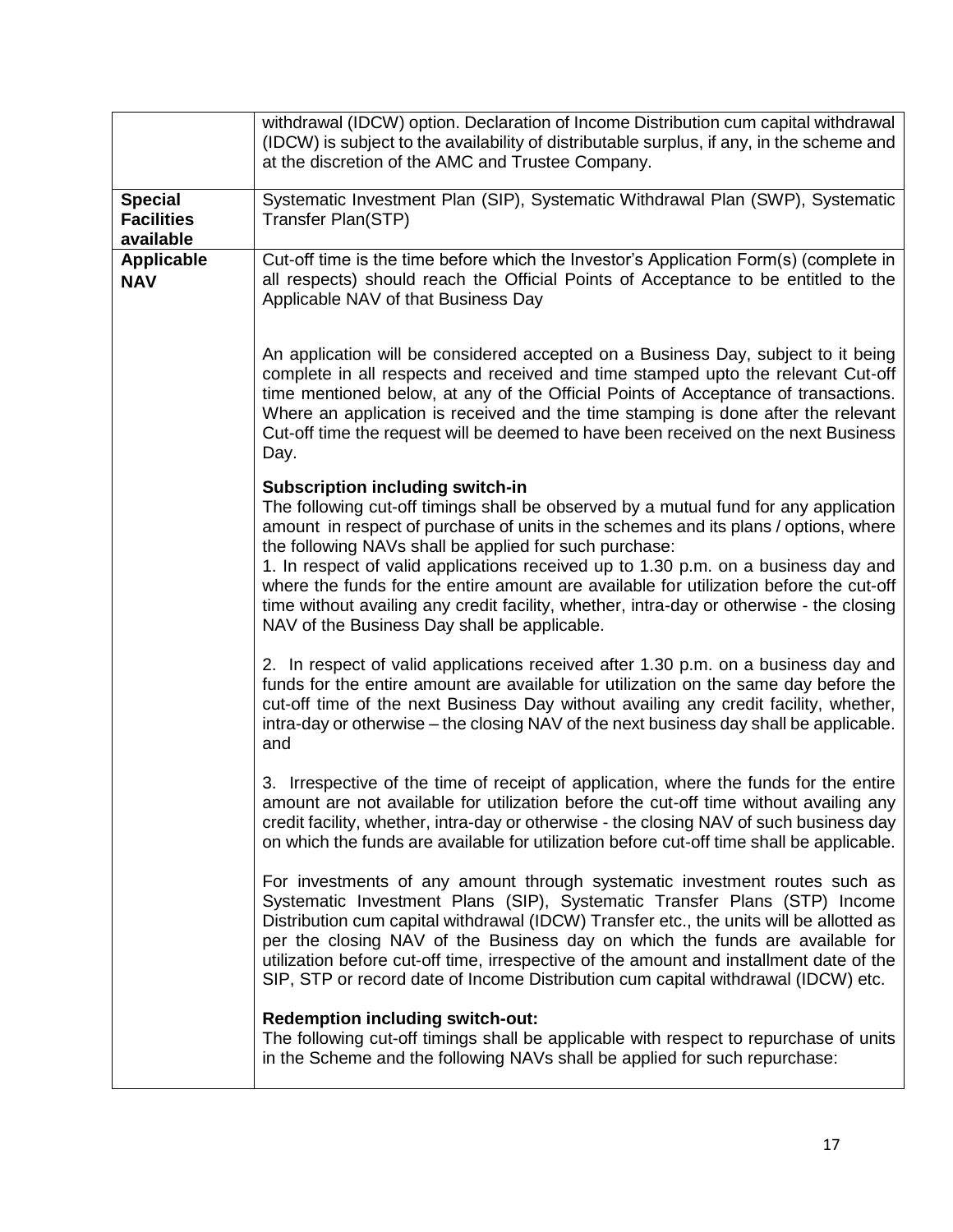|                               | a. Where a valid application is received up to 3.00 pm $-$ the closing NAV of day<br>immediately preceding the next business day; and                                                                                                                                                                                                                                                                                                                                                                                                                                                                                                  |                            |                                           |
|-------------------------------|----------------------------------------------------------------------------------------------------------------------------------------------------------------------------------------------------------------------------------------------------------------------------------------------------------------------------------------------------------------------------------------------------------------------------------------------------------------------------------------------------------------------------------------------------------------------------------------------------------------------------------------|----------------------------|-------------------------------------------|
|                               | b. Where a valid application is received after 3.00 pm $-$ the closing NAV of the next<br>business day.                                                                                                                                                                                                                                                                                                                                                                                                                                                                                                                                |                            |                                           |
|                               | <b>Switches:</b>                                                                                                                                                                                                                                                                                                                                                                                                                                                                                                                                                                                                                       |                            |                                           |
|                               | In case of 'switch' transactions from one scheme to another, the allotment shall be in<br>line with redemption payouts and realization of funds into the switch-in scheme<br>(where applicable).                                                                                                                                                                                                                                                                                                                                                                                                                                       |                            |                                           |
|                               | Transactions through online facilities / electronic modes:                                                                                                                                                                                                                                                                                                                                                                                                                                                                                                                                                                             |                            |                                           |
|                               | The time of transaction done through various online facilities / electronic modes<br>offered by the AMC, for the purpose of determining the applicability of NAV, would<br>be the time when the request for purchase / sale / switch of units is received in the<br>servers of AMC/RTA.                                                                                                                                                                                                                                                                                                                                                |                            |                                           |
|                               | In case of transactions through online facilities / electronic modes, there may be a<br>time lag of upto 1 to 3 banking days between the amount of subscription being<br>debited to investor's bank account and the subsequent credit into the respective<br>Scheme's bank account. This lag may impact the applicability of NAV for transactions<br>where NAV is to be applied, based on actual realization of funds by the Scheme.<br>Under no circumstances will IDBI Asset Management Limited or its bankers or its<br>service providers be liable for any lag / delay in realization of funds and consequent<br>pricing of units. |                            |                                           |
| <b>Minimum</b>                | <b>Purchase</b>                                                                                                                                                                                                                                                                                                                                                                                                                                                                                                                                                                                                                        | <b>Additional Purchase</b> | Repurchase                                |
|                               | For new purchases                                                                                                                                                                                                                                                                                                                                                                                                                                                                                                                                                                                                                      | Rs.1000<br>and<br>in       | Rs. 1000 or 1 unit                        |
| <b>Application</b><br>Amount/ | Rs. 5000 and in multiples of Rs. 1                                                                                                                                                                                                                                                                                                                                                                                                                                                                                                                                                                                                     | multiples of Re. 1         | or account balance                        |
| of<br><b>Number</b>           | thereafter                                                                                                                                                                                                                                                                                                                                                                                                                                                                                                                                                                                                                             |                            | whichever<br>is.                          |
| <b>Units</b>                  | For Systematic Investment Plan                                                                                                                                                                                                                                                                                                                                                                                                                                                                                                                                                                                                         |                            | lowest.                                   |
|                               | Monthly option - Rs.500 per month<br>$\bullet$                                                                                                                                                                                                                                                                                                                                                                                                                                                                                                                                                                                         |                            | the<br>In.<br>case                        |
|                               | for a minimum period of 12 months                                                                                                                                                                                                                                                                                                                                                                                                                                                                                                                                                                                                      |                            | Investor specifies                        |
|                               | or Rs.1000 per month for a                                                                                                                                                                                                                                                                                                                                                                                                                                                                                                                                                                                                             |                            | the number of units<br>and amount, the    |
|                               | minimum period of six months.<br>Quarterly Option - Rs.1500 per<br>$\bullet$                                                                                                                                                                                                                                                                                                                                                                                                                                                                                                                                                           |                            | number of Units                           |
|                               | quarter for a minimum period of 4                                                                                                                                                                                                                                                                                                                                                                                                                                                                                                                                                                                                      |                            | shall<br>be                               |
|                               | quarters.                                                                                                                                                                                                                                                                                                                                                                                                                                                                                                                                                                                                                              |                            | considered<br>for                         |
|                               | Investments above the minimum                                                                                                                                                                                                                                                                                                                                                                                                                                                                                                                                                                                                          |                            | redemption.<br>In                         |
|                               | amount mentioned, shall be made in                                                                                                                                                                                                                                                                                                                                                                                                                                                                                                                                                                                                     |                            | case<br>the<br>unit<br>holder does<br>not |
|                               | multiples of Rs.1 for all SIP irrespective<br>of frequency of SIP or the Option.                                                                                                                                                                                                                                                                                                                                                                                                                                                                                                                                                       |                            | specify both, i.e.                        |
|                               | The minimum application amounts                                                                                                                                                                                                                                                                                                                                                                                                                                                                                                                                                                                                        |                            | the number of units                       |
|                               | listed above does not apply in case of                                                                                                                                                                                                                                                                                                                                                                                                                                                                                                                                                                                                 |                            | and amount, the                           |
|                               | Distribution<br>Income<br>cum<br>capital                                                                                                                                                                                                                                                                                                                                                                                                                                                                                                                                                                                               |                            | request will not be                       |
|                               | withdrawal (IDCW) Reinvestment /                                                                                                                                                                                                                                                                                                                                                                                                                                                                                                                                                                                                       |                            | processed                                 |
|                               | Transfers.                                                                                                                                                                                                                                                                                                                                                                                                                                                                                                                                                                                                                             |                            |                                           |
|                               | Note - The provisions relating to Minimum Amount (including Additional Application<br>Amount) for subscription / purchase will not be applicable for investments made in                                                                                                                                                                                                                                                                                                                                                                                                                                                               |                            |                                           |
|                               |                                                                                                                                                                                                                                                                                                                                                                                                                                                                                                                                                                                                                                        |                            |                                           |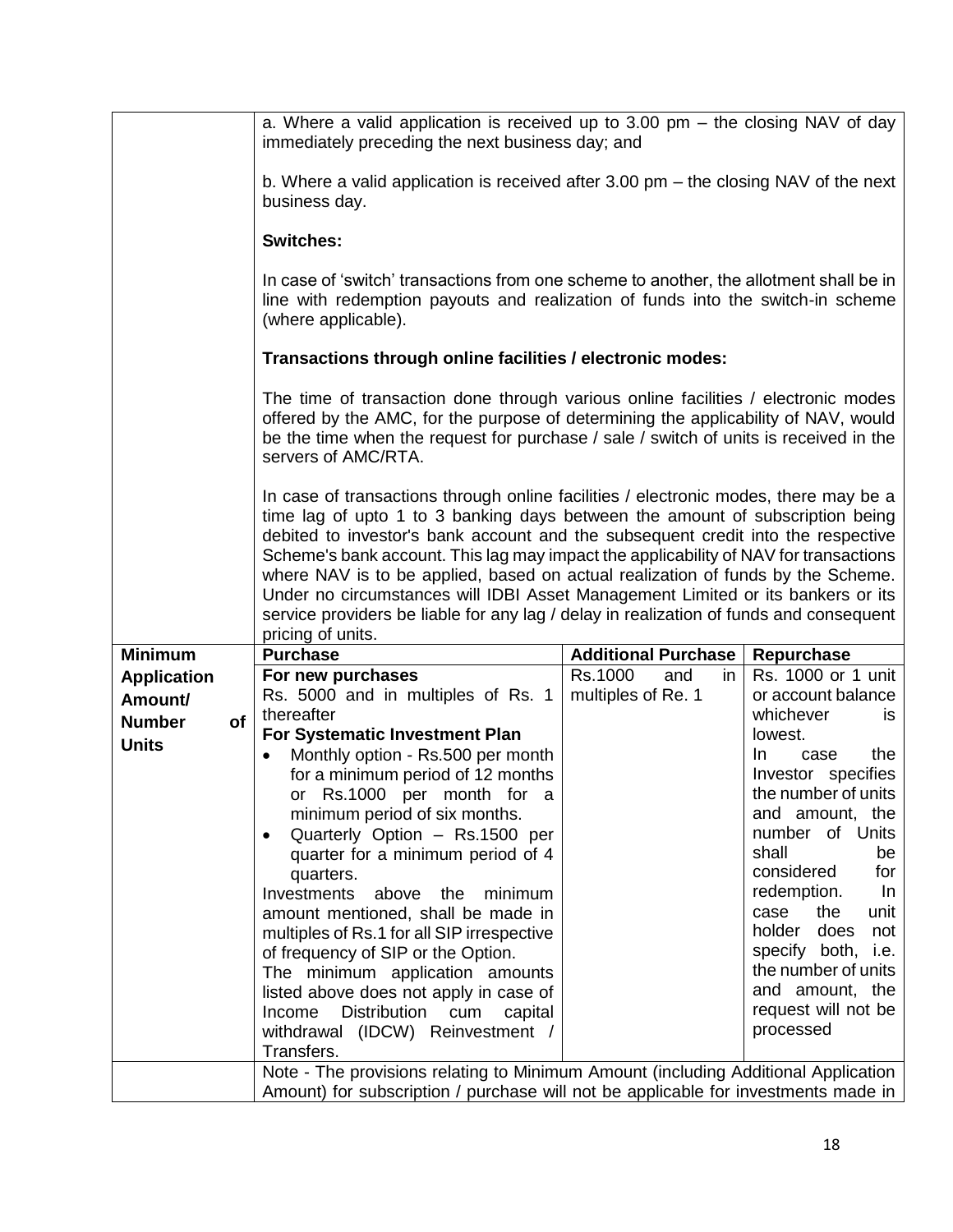| Dispatch of<br>Repurchase<br>(Redemption)<br><b>Request</b>                        | the name of Designated Employees of the AMC pursuant to SEBI circular vide<br>reference no. SEBI/HO/IMD/IMD-I/DOF-5/P/CIR/2021/553 dated April 28, 2021 read<br>along with SEBI circular vide reference no. SEBI/HO/IMD/IMD-I/DOF-<br>5/P/CIR/2021/629 dated September 20, 2021 (Alignment of interest of Designated<br>Employees of Asset Management Companies (AMCs) with the Unitholders of the<br>Mutual Fund Schemes).<br>The Mutual Fund will endeavor to dispatch the redemption proceeds not later than<br>10 business days from the date of acceptance of a valid redemption request. In case<br>the redemption proceeds are not dispatched within 10 business days of the date of<br>receipt of valid redemption request, the AMC will pay interest @ 15% p.a.                                                                                                                                                                                                                                                                                                                                                                                                                                                                                                                                                                                                                                                                                                                                                                                                                                                                                                                                                                                                                                                                                                                                                                                                                                                                                                                                                                                                                                                                                                        |
|------------------------------------------------------------------------------------|---------------------------------------------------------------------------------------------------------------------------------------------------------------------------------------------------------------------------------------------------------------------------------------------------------------------------------------------------------------------------------------------------------------------------------------------------------------------------------------------------------------------------------------------------------------------------------------------------------------------------------------------------------------------------------------------------------------------------------------------------------------------------------------------------------------------------------------------------------------------------------------------------------------------------------------------------------------------------------------------------------------------------------------------------------------------------------------------------------------------------------------------------------------------------------------------------------------------------------------------------------------------------------------------------------------------------------------------------------------------------------------------------------------------------------------------------------------------------------------------------------------------------------------------------------------------------------------------------------------------------------------------------------------------------------------------------------------------------------------------------------------------------------------------------------------------------------------------------------------------------------------------------------------------------------------------------------------------------------------------------------------------------------------------------------------------------------------------------------------------------------------------------------------------------------------------------------------------------------------------------------------------------------|
| <b>Restriction on</b><br><b>Redemption</b>                                         | Restrictions on redemptions, if any, shall be imposed only as per the stipulations of<br>SEBI circular No. SEBI/HO/IMD/DF2/CIR/P/2016/57 dated May 31, 2016. Such a<br>restriction may be imposed when there are circumstances leading to a systemic crisis<br>or event that severely constricts market liquidity or the efficient functioning of markets<br>such as:<br>i. Liquidity issues - when market at large becomes illiquid affecting almost all<br>securities rather than any issuer specific security. AMC should have in place sound<br>internal liquidity management tools for schemes. Restriction on redemption cannot<br>be used as an ordinary tool in order to manage the liquidity of a scheme. Further,<br>restriction on redemption due to illiquidity of a specific security in the portfolio of a<br>scheme due to a poor investment decision shall not be allowed.<br>ii. Market failures, exchange closures - when markets are affected by unexpected<br>events which impact the functioning of exchanges or the regular course of<br>transactions. Such unexpected events could also be related to political, economic,<br>military, monetary or other emergencies.<br>iii. Operational issues - when exceptional circumstances are caused by force<br>majeure, unpredictable operational problems and technical failures (e.g. a black out).<br>Such cases can only be considered if they are reasonably unpredictable and occur<br>in spite of appropriate diligence of third parties, adequate and effective disaster<br>recovery procedures and systems.<br>Restriction on redemption shall be imposed only with the approval of the Board of<br>AMC and Trustee Company. The same shall be immediately intimated to SEBI.<br>The restriction shall be imposed for a specified period of time not exceeding 10<br>working days in any 90 days period. When restriction on redemption is imposed,<br>following procedure shall be applied by AMC:<br>1. No redemption requests upto INR 2 lakh shall be subject to such restriction.<br>2. Where redemption requests are above INR 2 lakh, AMC shall redeem the first<br>INR 2 lakh without such restriction and remaining part over and above INR 2<br>lakh shall be subject to such restriction. |
| <b>Benchmark</b><br><b>Index</b>                                                   | <b>CRISIL Liquid Fund Index</b>                                                                                                                                                                                                                                                                                                                                                                                                                                                                                                                                                                                                                                                                                                                                                                                                                                                                                                                                                                                                                                                                                                                                                                                                                                                                                                                                                                                                                                                                                                                                                                                                                                                                                                                                                                                                                                                                                                                                                                                                                                                                                                                                                                                                                                                 |
| <b>Income</b><br><b>Distribution</b><br>cum capital<br>withdrawal<br>(IDCW) Policy | The Income Distribution cum capital withdrawal (IDCW) Policy for the Scheme will<br>be in line with the guidelines laid down by SEBI through its circular<br>SEBI/HO/IMD/DF2/CIR/P/2021/024 dated March 04, 2021 and SEBI/IMD/CIR No.1<br>/64057 / 06 dated April 4, 2006, the procedure for which will be as follows -<br>a. Quantum of Income Distribution cum capital withdrawal (IDCW) and the<br>record date shall be fixed by the trustees in their meeting. Income Distribution                                                                                                                                                                                                                                                                                                                                                                                                                                                                                                                                                                                                                                                                                                                                                                                                                                                                                                                                                                                                                                                                                                                                                                                                                                                                                                                                                                                                                                                                                                                                                                                                                                                                                                                                                                                          |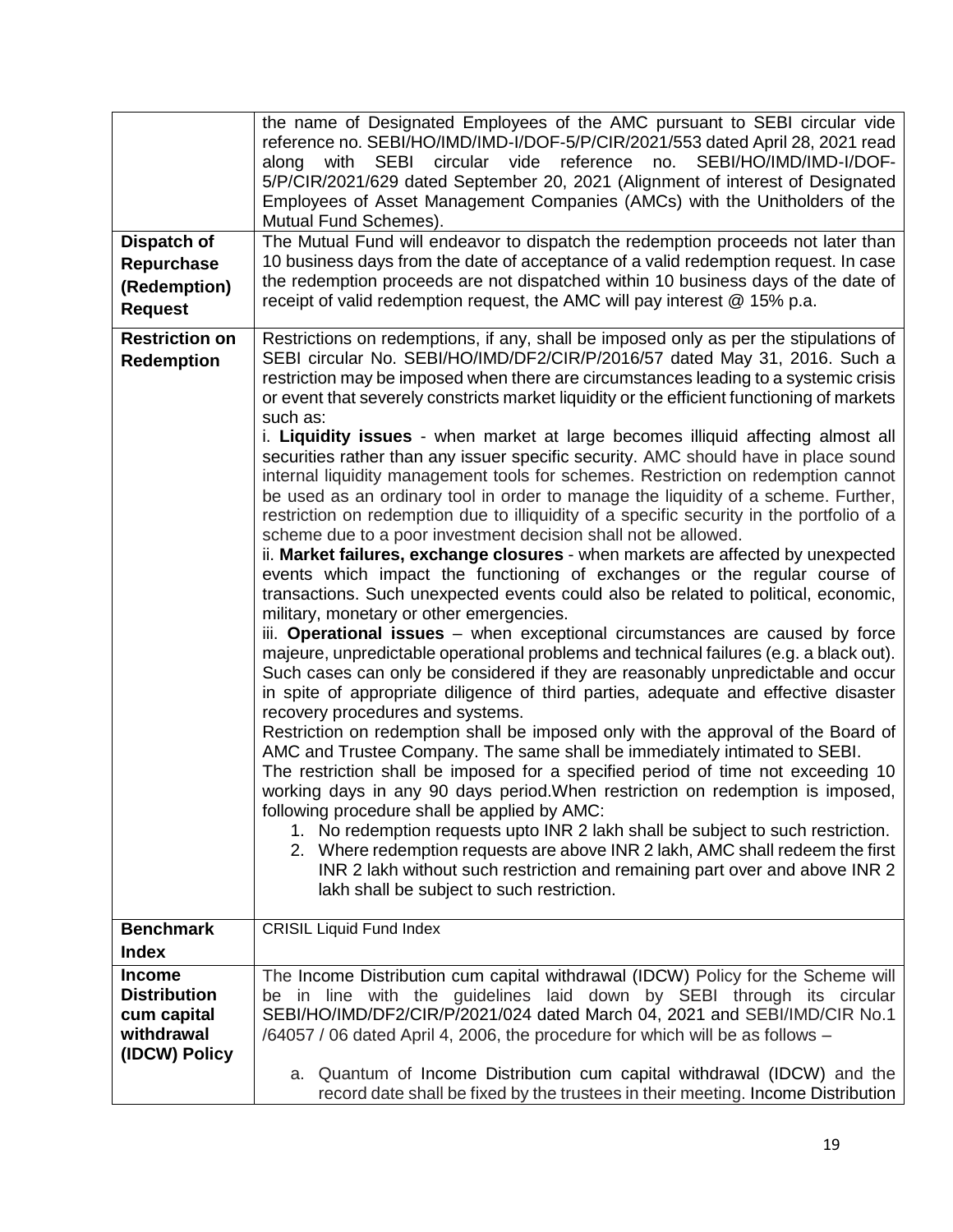|                                                                                    | cum capital withdrawal (IDCW) so decided shall be paid, subject to availability<br>of distributable surplus and at the discretion of the AMC and Trustee<br>Company                                                                                                                                                                                                                                                                                                                                                 |
|------------------------------------------------------------------------------------|---------------------------------------------------------------------------------------------------------------------------------------------------------------------------------------------------------------------------------------------------------------------------------------------------------------------------------------------------------------------------------------------------------------------------------------------------------------------------------------------------------------------|
|                                                                                    | b. Record date shall be the date which will be considered for the purpose of<br>determining the eligibility of investors whose names appear on the register of<br>unit holders for receiving Income Distribution cum capital withdrawal (IDCW).<br>Further, the NAV shall be adjusted to the extent of Income Distribution cum<br>capital withdrawal (IDCW) distribution and statutory levy, if any, at the close<br>of business hours on record date.                                                              |
|                                                                                    | c. Within one calendar day of the decision by the trustees, AMC shall issue<br>notice to the public communicating the decision including the record date.<br>The record date shall be 5 calendar days from the issue of notice.                                                                                                                                                                                                                                                                                     |
|                                                                                    | d. Such notice shall be given in one English daily newspaper having nationwide<br>circulation as well as in a newspaper published in the language of the region<br>where the head office of the mutual fund is situated.                                                                                                                                                                                                                                                                                            |
|                                                                                    | e. The notice shall, in font size 10, bold, categorically state that pursuant to<br>payment of Income Distribution cum capital withdrawal (IDCW), the NAV of<br>the scheme would fall to the extent of payout and statutory levy (if applicable).                                                                                                                                                                                                                                                                   |
|                                                                                    | f. Before the issue of such notice, no communication indicating the probable<br>date of Income Distribution cum capital withdrawal (IDCW) declaration in any<br>manner whatsoever may be issued by mutual fund or distributors of its<br>products.                                                                                                                                                                                                                                                                  |
|                                                                                    | The requirement of giving notice shall not be applicable for Income Distribution cum<br>capital withdrawal (IDCW) options having frequency of Income Distribution cum<br>capital withdrawal (IDCW) distribution from daily to monthly Income Distribution cum<br>capital withdrawal (IDCW). There is no assurance or guarantee to the Unit holders<br>as to the rate of Income Distribution cum capital withdrawal (IDCW) nor that will the<br>Income Distribution cum capital withdrawal (IDCW) be paid regularly. |
| Name of the<br><b>Fund Manager/</b><br><b>Tenure of</b><br>management<br>of Scheme | Mr. Raju Sharma /<br>Managing the Scheme since May 3, 2017                                                                                                                                                                                                                                                                                                                                                                                                                                                          |
| Name of the<br><b>Trustee</b><br>Company                                           | <b>IDBI MF Trustee Company Limited</b>                                                                                                                                                                                                                                                                                                                                                                                                                                                                              |
|                                                                                    |                                                                                                                                                                                                                                                                                                                                                                                                                                                                                                                     |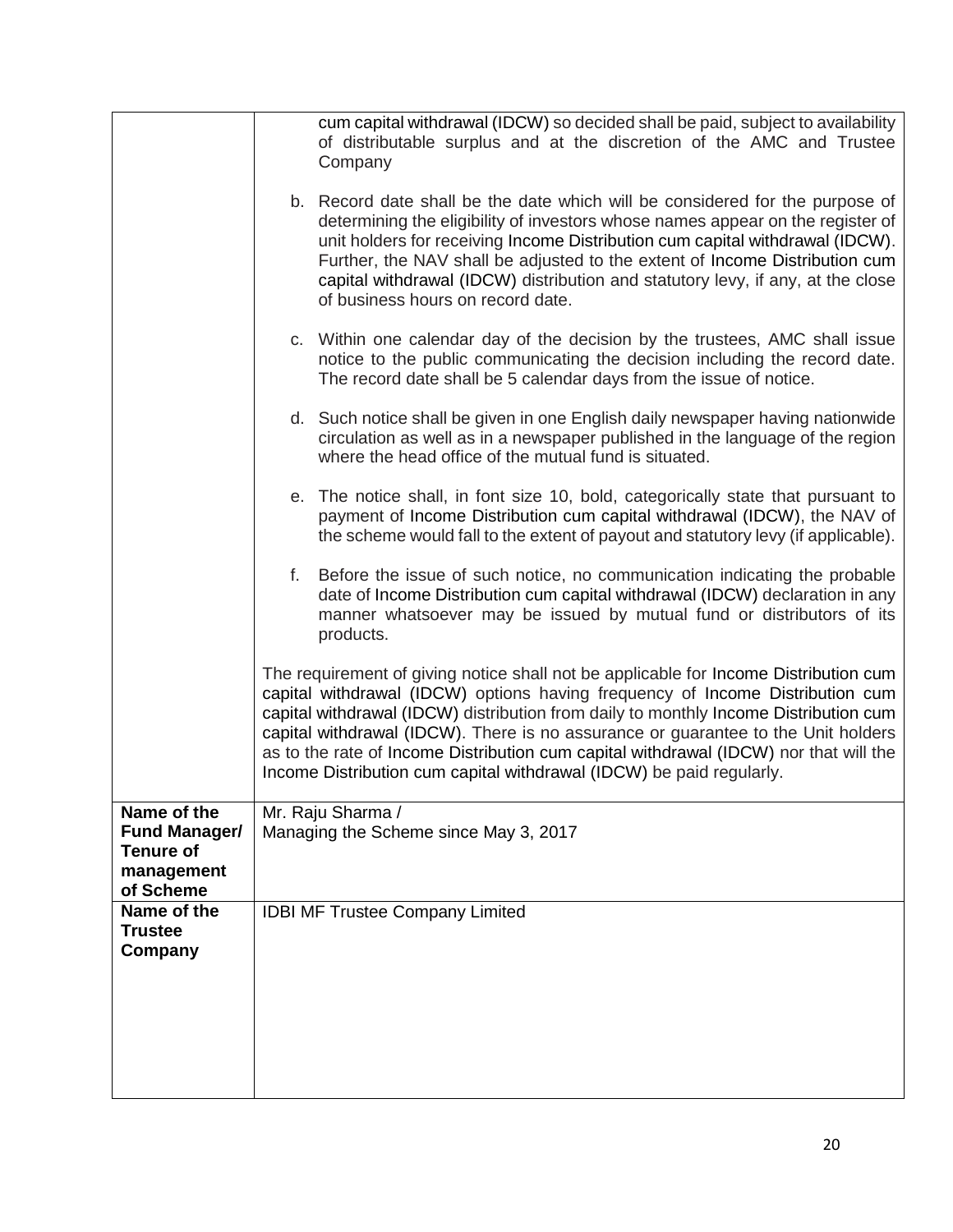| Compounded<br>Annualized<br>Returns (As on March 31,<br>2022) | <b>IDBI Liquid Fund</b><br>(Regular Plan)^ (%) | <b>CRISIL Liquid</b><br>Fund Index (%) |
|---------------------------------------------------------------|------------------------------------------------|----------------------------------------|
| Returns for the last 1 Year                                   | 3.4756                                         | 3.6825                                 |
| Returns for the last 3 Year                                   | 4.5219                                         | 4.7021                                 |
| Returns for the last 5 Year                                   | 5.5556                                         | 5.7077                                 |
| Returns Since Inception (9th<br>July, 2010)                   | 7.2465                                         | 7.1443                                 |

| Returns for the last 1 Year                 | 3.5171 | 3.6825 |
|---------------------------------------------|--------|--------|
| Returns for the last 3 Year                 | 4.5776 | 4.7021 |
| Returns for the last 5 Year                 | 5.6398 | 5.7077 |
| Returns Since Inception (9th July,<br>2010) | 6.9290 | 6.9286 |

\*Returns for one year are absolute returns and returns for more than one year are compounded annualized

**Absolute Returns for each financial year for the last 5 years (Regular Plan/ Growth Option)^**

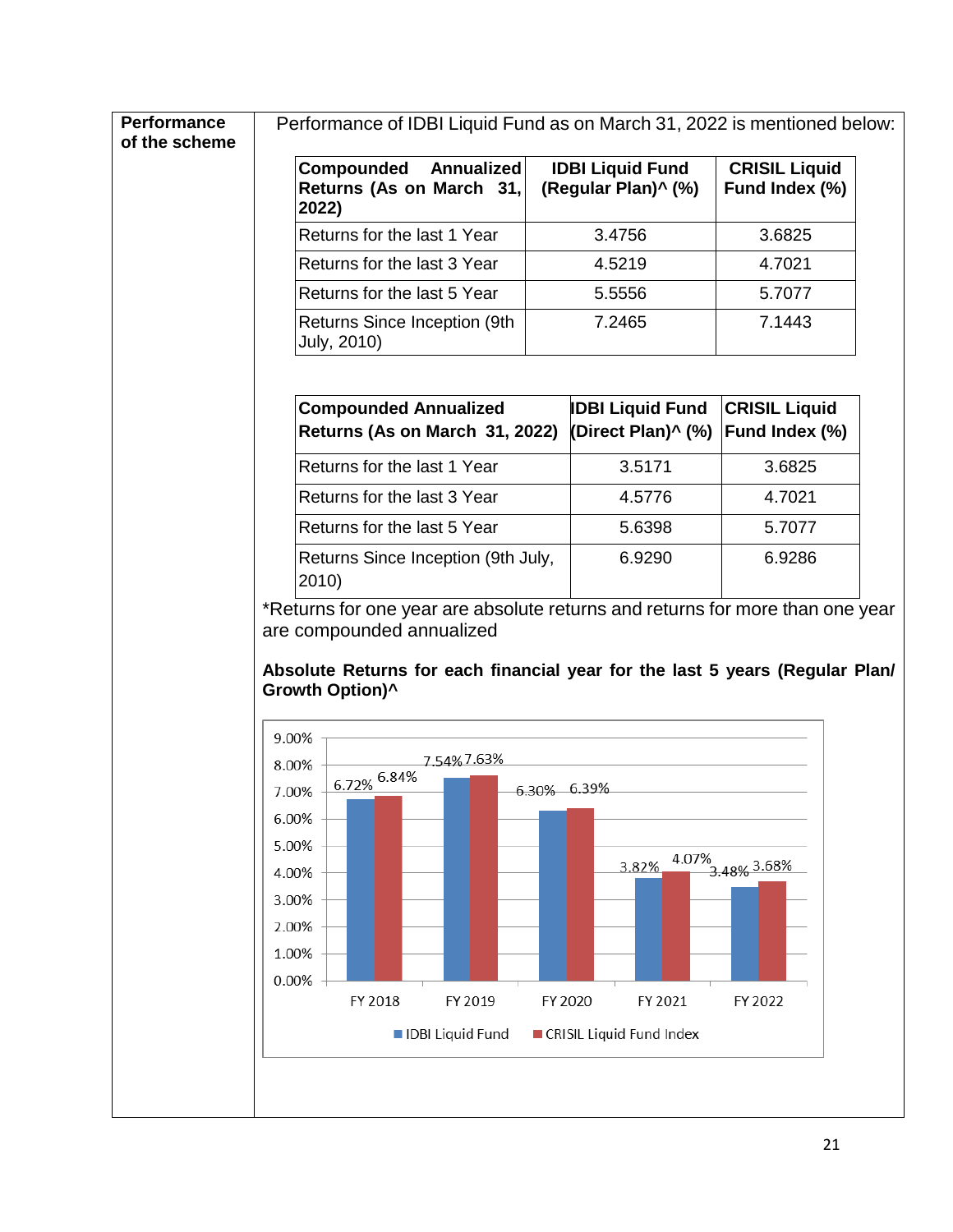

#### **Absolute Returns for each financial year for the last 5 years (Direct Plan/ Growth Option)^**

^ Past performance of the Scheme does not indicate future returns.

## **Scheme Related Disclosure**

## **(In compliance as per SEBI circular dated March 18, 2016)**

#### **a) Top 10 holdings by Issuer as on March 31, 2022**

| <b>Issuer Name</b>                           | % to NAV |
|----------------------------------------------|----------|
| GIC Housing Finance Ltd.                     | 8.48     |
| Reliance Retail Ventures Ltd.                | 5.66     |
| Housing Development Finance Corporation Ltd. | 5.66     |
| Reliance Jio Infocomm Ltd.                   | 5.66     |
| <b>ICICI Securities Ltd.</b>                 | 2.83     |
| Reliance Retail Ventures Ltd.                | 2.83     |
| <b>ICICI Securities Ltd.</b>                 | 2.83     |
| Axis Bank Ltd.                               | 8.49     |
| Indian Bank                                  | 8.48     |
| <b>HDFC Bank Ltd.</b>                        | 5.68     |

Rounded off to nearest two digit after decimal point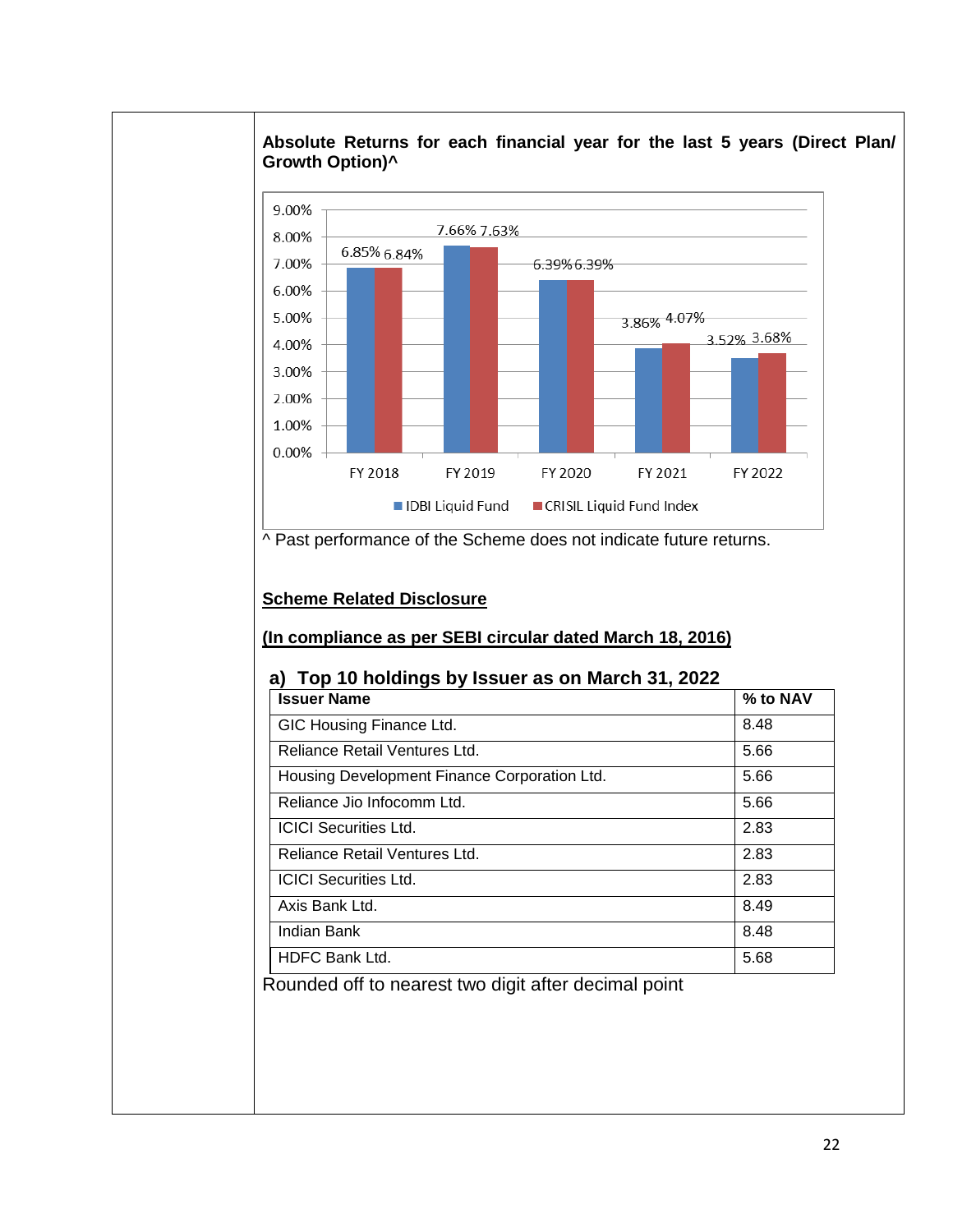| <b>Consumer Services</b><br><b>Financial Services</b><br>Sovereign | 8.49<br>42.46<br>34.85 |
|--------------------------------------------------------------------|------------------------|
|                                                                    |                        |
|                                                                    |                        |
|                                                                    |                        |
| Telecom                                                            | 5.66                   |
| CASH, CASH EQUIVALENTS AND OTHERS#                                 | 8.54                   |
| <b>Grand Total</b>                                                 | 100.00                 |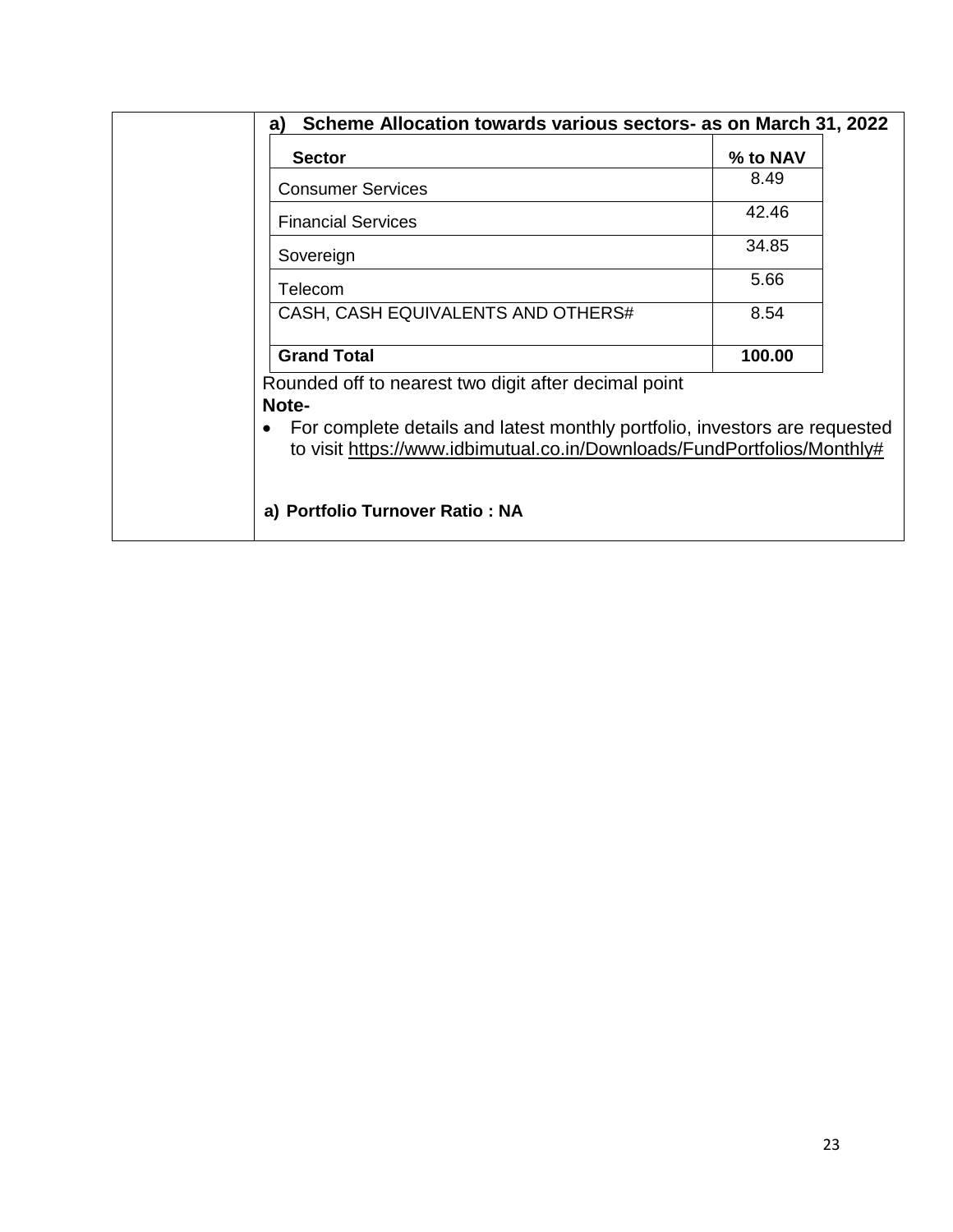| <b>Expenses of</b><br>the Scheme | i) Load Structure                                                                                                                                                        |                                                                                      |  |
|----------------------------------|--------------------------------------------------------------------------------------------------------------------------------------------------------------------------|--------------------------------------------------------------------------------------|--|
|                                  |                                                                                                                                                                          |                                                                                      |  |
| (i) Load<br><b>Structure</b>     | <b>Entry Load (For normal transactions / Switch-in and SIP)</b> – Not applicable                                                                                         |                                                                                      |  |
|                                  | SEBI vide its circular no. SEBI/IMD/CIR No. 4/ 168230/09 dated June 30, 2009 has                                                                                         |                                                                                      |  |
|                                  | decided that there shall be no entry Load for all Mutual Fund Schemes. The                                                                                               |                                                                                      |  |
|                                  |                                                                                                                                                                          |                                                                                      |  |
|                                  | commission, if any, as specified in the aforesaid circular to the ARN Holder (AMFI                                                                                       |                                                                                      |  |
|                                  | registered distributors), on the investment made by the investor will be paid by the<br>investor directly to the distributor, based on his assessment of various factors |                                                                                      |  |
|                                  | including the service rendered by the ARN Holder (AMFI registered distributors).                                                                                         |                                                                                      |  |
|                                  |                                                                                                                                                                          |                                                                                      |  |
|                                  | Exit Load (Redemption/ Switch-out/ Transfer/ SWP):                                                                                                                       |                                                                                      |  |
|                                  | <b>Units</b><br>redeemed/<br>switched-out                                                                                                                                | Exit load as a % of                                                                  |  |
|                                  |                                                                                                                                                                          |                                                                                      |  |
|                                  | within "X" days from the date of<br>allotment                                                                                                                            | redemption<br>proceeds/<br>switched-out amount                                       |  |
|                                  |                                                                                                                                                                          |                                                                                      |  |
|                                  | Day 1 (Refer Note 1 below)                                                                                                                                               | 0.0070%                                                                              |  |
|                                  | Day 2                                                                                                                                                                    | 0.0065%                                                                              |  |
|                                  | Day 3                                                                                                                                                                    | 0.0060%                                                                              |  |
|                                  | Day 4                                                                                                                                                                    | 0.0055%                                                                              |  |
|                                  | Day 5                                                                                                                                                                    | 0.0050%                                                                              |  |
|                                  | Day 6                                                                                                                                                                    | 0.0045%                                                                              |  |
|                                  | Day 7 onwards                                                                                                                                                            | Nil                                                                                  |  |
|                                  |                                                                                                                                                                          |                                                                                      |  |
|                                  | Note 1: For the purpose of levying exit load, if subscription (application & funds) is                                                                                   |                                                                                      |  |
|                                  | received within cut-off time on a day, Day 1 shall be considered to be the same day,                                                                                     |                                                                                      |  |
|                                  | else the day after the date of allotment of units shall be considered as Day 1. The exit                                                                                 |                                                                                      |  |
|                                  | load (if any) will be applicable for both normal transactions and SIP transactions. In                                                                                   |                                                                                      |  |
|                                  | case of Systematic Investment Plan (SIP) transactions, the date of allotment for                                                                                         |                                                                                      |  |
|                                  | each installment for subscription will be reckoned for charging exit load on                                                                                             |                                                                                      |  |
|                                  | redemption.                                                                                                                                                              |                                                                                      |  |
|                                  | SEBI vide circular Ref no: CIR/IMD/DF/21/2012 dated September 13, 2012 and                                                                                               |                                                                                      |  |
|                                  |                                                                                                                                                                          | notification dated September 26, 2012 requires, the exit load, if any, charged by    |  |
|                                  |                                                                                                                                                                          | mutual fund scheme to be credited to the respective scheme after debiting applicable |  |
|                                  | GST, if any on the next business day.                                                                                                                                    |                                                                                      |  |
|                                  |                                                                                                                                                                          | No exit load shall be levied for switching between Options (Growth/ Income           |  |
|                                  | Distribution cum capital withdrawal (IDCW)) under the same Plan (Regular/Direct)                                                                                         |                                                                                      |  |
|                                  | within a Scheme. Switch of investments from Regular Plan to Direct Plan under the                                                                                        |                                                                                      |  |
|                                  | same Scheme shall be subject to applicable exit load, unless the investments were                                                                                        |                                                                                      |  |
|                                  | made directly i.e. without any distributor code. However, any any subsequent switch-                                                                                     |                                                                                      |  |
|                                  | out or redemption of such investment from Regular Plan shall be subject to exit load                                                                                     |                                                                                      |  |
|                                  | based on the date of switch-in of investment into the Regular Plan.                                                                                                      |                                                                                      |  |
|                                  | No exit load will be levied on Units allotted on Dividend Re-investment.                                                                                                 |                                                                                      |  |
|                                  | <b>ii) Recurring Expenses</b>                                                                                                                                            |                                                                                      |  |
|                                  | As per regulation $52(6)(C)$ the total expenses of the scheme excluding issue or                                                                                         |                                                                                      |  |
|                                  |                                                                                                                                                                          | redemption expenses, whether initially borne by the Mutual Fund or by the AMC, but   |  |
|                                  |                                                                                                                                                                          | including the investment management and advisory fee shall be subject to the         |  |
|                                  | following limits :-                                                                                                                                                      |                                                                                      |  |
|                                  |                                                                                                                                                                          |                                                                                      |  |
|                                  |                                                                                                                                                                          | 2Δ                                                                                   |  |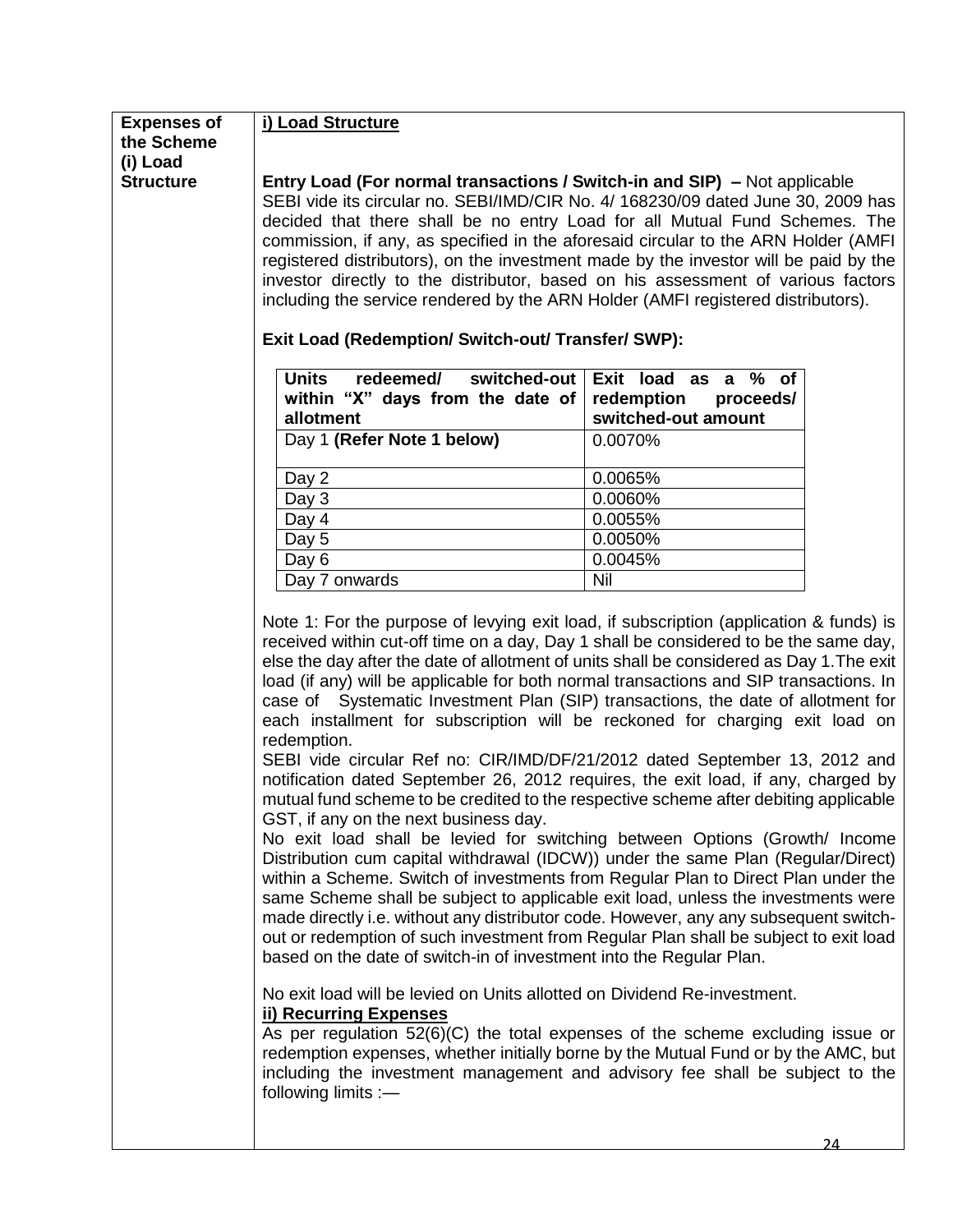No exit load will be levied on Units allotted on Income Distribution cum capital withdrawal (IDCW) Re-investment.

#### **ii) Recurring Expenses**

As per regulation 52(6)(C) the total expenses of the scheme excluding issue or redemption expenses, whether initially borne by the Mutual Fund or by the AMC, but including the investment management and advisory fee shall be subject to the following limits :—

| Assets under management Slab<br>(In Rs. Crore)          | <b>Total expense ratio limits</b>                                                                                       |
|---------------------------------------------------------|-------------------------------------------------------------------------------------------------------------------------|
| on the first Rs.500 crores of the daily<br>net assets   | 2.00%                                                                                                                   |
| on the next Rs.250 crores of the daily<br>net assets    | 1.75%                                                                                                                   |
| on the next Rs.1,250 crores of the daily<br>net assets  | 1.50%                                                                                                                   |
| on the next Rs.3,000 crores of the daily<br>net assets  | 1.35%                                                                                                                   |
| on the next Rs.5,000 crores of the daily<br>net assets  | 1.25%                                                                                                                   |
| On the next Rs.40,000 crores of the<br>daily net assets | Total expense ratio reduction of 0.05%<br>for every increase of Rs.5,000 crores of<br>daily net assets or part thereof. |
| On balance of the assets                                | 0.80%                                                                                                                   |

As per regulation 52(6A) of SEBI (MF) Regulations,1996, the AMC may charge the scheme with following additional expense.

a)expenses not exceeding of 0.30% of daily net assets, if the new inflows from beyond top 30 cities ( or such cities as specified by the Board from time to time) are at least -

(i) 30% of gross new inflows in the scheme,

or;

(ii) 15% of the average assets under management (year to date) of the scheme, Whichever is higher:

Provided that if inflows from such cities is less than the higher of sub-clause (i) or sub- clause (ii), such expenses on daily net assets of the scheme shall be charged on proportionate basis by using the following formula.

Daily net assets X 30 basis points X New inflows from beyond top 15 cities 365\* X Higher of (i) or (ii) above \* 366, wherever applicable.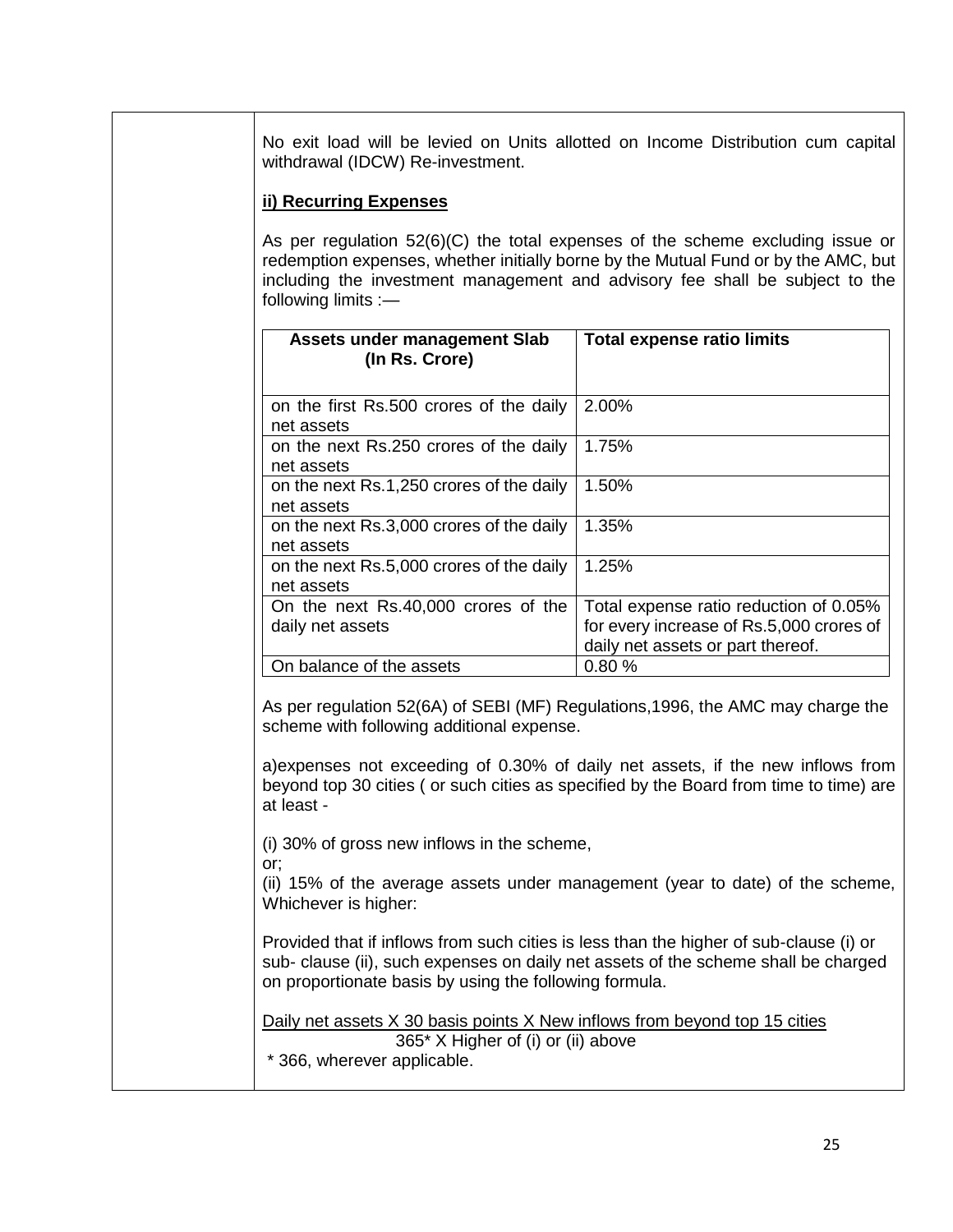|  | As per SEBI circular dated October 22, 2018 and March 25, 2019, inflows of amount<br>upto Rs 2,00,000/- per transaction, by individual investors shall be considered as<br>inflows from "retail investor".                                                                                                                                                                                                                                                                                                                                                                                                                                                                                                                                                       |
|--|------------------------------------------------------------------------------------------------------------------------------------------------------------------------------------------------------------------------------------------------------------------------------------------------------------------------------------------------------------------------------------------------------------------------------------------------------------------------------------------------------------------------------------------------------------------------------------------------------------------------------------------------------------------------------------------------------------------------------------------------------------------|
|  | Beyond Top 30 (B30) cities shall mean beyond top 30 cities based on Association of<br>Mutual Funds in India (AMFI) data on 'AUM by Geography - Consolidated Data for<br>Mutual Fund Industry' as at the end of the previous financial year.                                                                                                                                                                                                                                                                                                                                                                                                                                                                                                                      |
|  | Inflows from corporates and institutions from B-30 cities will not be considered for<br>computing the inflows from B-30 cities for the purpose of additional TER of 30 basis<br>points.                                                                                                                                                                                                                                                                                                                                                                                                                                                                                                                                                                          |
|  | Provided further that expenses charged under this clause shall be utilized for<br>distribution expenses incurred for bringing inflows from such cities:<br>Further that amount incurred as expense on account of inflows from such cities shall<br>be credited back to the scheme in case the said inflows are redeemed within a period<br>of one year from the date of investment;                                                                                                                                                                                                                                                                                                                                                                              |
|  | The top 30 cities shall mean top 30 cities based on Association of Mutual Funds in<br>India (AMFI) data on 'AUM by Geography - Consolidated Data for Mutual Fund<br>Industry' as at the end of the previous financial year.                                                                                                                                                                                                                                                                                                                                                                                                                                                                                                                                      |
|  | b) Additional expenses, incurred towards different heads mentioned under sub-<br>regulations (2) and (4) of regulation 52 of SEBI (Mutual Fund) (Second Amendment)<br>Regulations, 2012, not exceeding 0.05% of daily net assets of the scheme."                                                                                                                                                                                                                                                                                                                                                                                                                                                                                                                 |
|  | Investors making investments directly with the mutual fund under the direct plan will<br>be benefitted with a lower expense ratio excluding distribution expenses,<br>commission, etc and no commission shall be paid from such plans. The AMC has<br>estimated that annual recurring expenses of up to 2.05% p.a. (for the first 500 crores.)<br>of the daily net assets may be charged to Regular Plan of the Scheme without<br>including the additional expense incurred towards distribution of assets to cities<br>beyond Top 30 cities. The maximum expense including additional expense towards<br>distribution of assets to cities beyond Top 30 cities, if any, will not exceed 2.35% p.a<br>of the daily net assets that may be charged to the Scheme. |
|  | For the actual current expenses being charged, the investor should refer to the<br>website of the Mutual Fund (www.idbimutual.co.in). Further, any change in the<br>expense ratio will be updated on our website The same change will be communicated<br>to investor via SMS / e-mail 3 working days prior to the effective date of change (not<br>applicable for changes in TER due to change in AUM or due to various other<br>requirement).<br>regulatory<br>The<br>exact<br>web<br>link<br>for<br>TER.<br>is<br>https://www.idbimutual.co.in/statutory-disclosure/total-expense-ratio-of-mutual-<br>fund-schemes#                                                                                                                                            |
|  | <b>Investor Education and Awareness</b>                                                                                                                                                                                                                                                                                                                                                                                                                                                                                                                                                                                                                                                                                                                          |
|  | Mutual Funds/AMCs shall annually set apart at least 2 basis points (0.02%) on daily<br>net assets within the maximum limit of TER as per regulation 52 of the Regulations<br>for investor education and awareness initiatives                                                                                                                                                                                                                                                                                                                                                                                                                                                                                                                                    |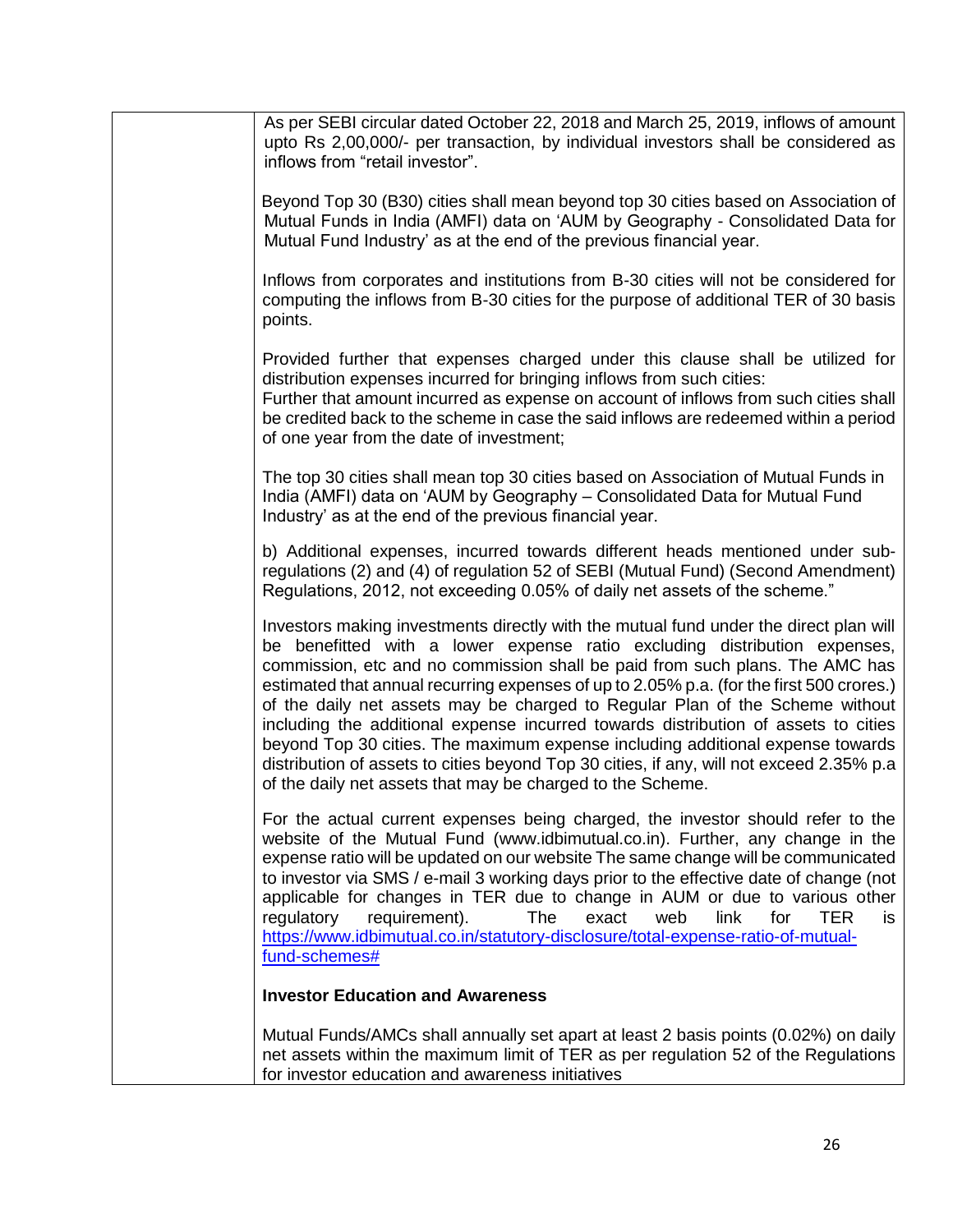|                                                            | provided below for the reference of the investors                                                                             |                         |                                                                           | The actual expense incurred by the Scheme in the previous financial year is also                                                                                                                                                                                         |  |
|------------------------------------------------------------|-------------------------------------------------------------------------------------------------------------------------------|-------------------------|---------------------------------------------------------------------------|--------------------------------------------------------------------------------------------------------------------------------------------------------------------------------------------------------------------------------------------------------------------------|--|
|                                                            | Actual expenses for the previous financial year ended March 2022 (p.a)                                                        |                         |                                                                           |                                                                                                                                                                                                                                                                          |  |
|                                                            | <b>Regular Plan</b>                                                                                                           |                         |                                                                           | <b>Direct Plan</b>                                                                                                                                                                                                                                                       |  |
|                                                            | 0.17%                                                                                                                         |                         |                                                                           | 0.13%                                                                                                                                                                                                                                                                    |  |
|                                                            | structure within the regulatory limits mentioned above.                                                                       |                         |                                                                           | The fees and expenses mentioned above are the maximum limits allowed under the<br>regulations and the AMC may at its absolute discretion adopt any fees/expense<br>For the actual current expenses being charged, the investor should refer to the                       |  |
|                                                            | website of the Mutual Fund.<br><b>Goods and Services Tax (GST)</b>                                                            |                         |                                                                           |                                                                                                                                                                                                                                                                          |  |
|                                                            | $\bullet$<br>Regulations.                                                                                                     |                         |                                                                           | The AMCs may charge GST on investment and advisory fees to the scheme<br>in addition to the maximum limit of TER as prescribed in regulation 52 of the                                                                                                                   |  |
|                                                            | Regulations.                                                                                                                  |                         |                                                                           | GST on other than investment and advisory fees, if any, shall be borne by<br>the scheme within the maximum limit of TER as per regulation 52 of the                                                                                                                      |  |
|                                                            | within the limit prescribed under regulation 52 of the Regulations.                                                           |                         |                                                                           | GST on brokerage and transaction cost paid for asset purchases, if any, shall be                                                                                                                                                                                         |  |
| <b>Waiver of Load</b><br>for Direct<br><b>Applications</b> | Not applicable                                                                                                                |                         |                                                                           |                                                                                                                                                                                                                                                                          |  |
| <b>Tax treatment</b><br>for the                            | <b>IDBI Liquid Fund</b>                                                                                                       | of Mutual Fund          | <b>Tax Position in Hand</b>                                               | <b>Tax Position in the hand</b><br>of Unit Holder                                                                                                                                                                                                                        |  |
| <b>Investors</b><br>(Unitholders)                          | <b>Tax</b><br><b>Income</b><br>on<br><b>Distribution</b><br>cum<br>withdrawal<br>capital<br>(IDCW)-                           | Mutual is<br><b>PAN</b> | liable to<br>deduct TDS @ 10% (if<br>not Furnished<br>then 20%) U/s 194K. | Dividend will add in the<br>total income of Unit Holder<br>and will be tax as per<br>investor tax status.                                                                                                                                                                |  |
|                                                            |                                                                                                                               | 5,000                   | <b>Threshold Limit is Rs</b>                                              |                                                                                                                                                                                                                                                                          |  |
|                                                            | <b>Short</b><br><b>Term</b><br><b>Capital</b><br>(if<br>period<br>Gain<br>of<br>holding<br>36<br>is<br>upto<br><b>Months)</b> | No Tax Implication      |                                                                           | Short Term Capital Gain<br>will be add in the total<br>income of Unit Holder and<br>will be tax as per investor<br>tax status.                                                                                                                                           |  |
|                                                            | <b>Long Term Capital Gain</b><br>(If period of holding is<br>greater than 36 Months)                                          | No Tax Implication      |                                                                           | Long Term Capital Gain<br>will be tax $@$ *20% with<br>Indexation.                                                                                                                                                                                                       |  |
|                                                            | *The above tax Rate (Excluding Surcharge and Education Cess)                                                                  |                         |                                                                           |                                                                                                                                                                                                                                                                          |  |
|                                                            |                                                                                                                               |                         |                                                                           | **For further details on taxation please refer to the Section on Taxation in the SAI<br>Investors are requested to consult their own tax advisors with respect to the specific<br>amount of tax and other implications arising out of their participation in the scheme. |  |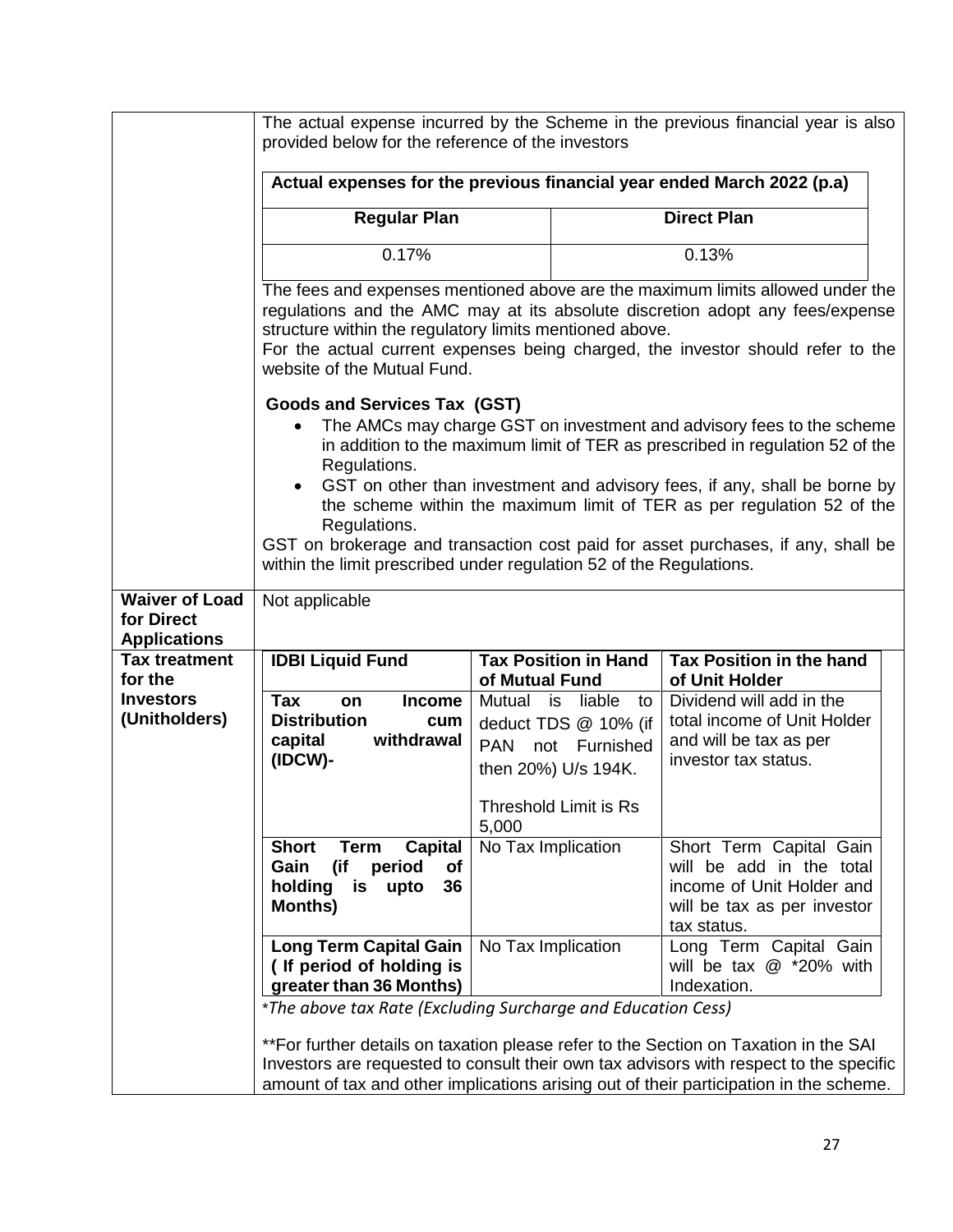| <b>Product</b>         | In terms of SEBI Circular no. SEBI/HO/IMD/DF3/CIR/P/2020/197 dated October 5,           |  |
|------------------------|-----------------------------------------------------------------------------------------|--|
|                        |                                                                                         |  |
| <b>Labeling/Risk-</b>  | 2020 and clarifications issued by SEBI in this regard, the product labeling /risk level |  |
| o-meter                | assigned for the Scheme during the New Fund Offer is based on internal assessment       |  |
|                        | of the Scheme's characteristics and the same may vary post New Fund Offer when          |  |
|                        | the actual investments are made.                                                        |  |
|                        |                                                                                         |  |
|                        | Further, the Mutual Fund/AMC shall evaluate the Risk-o-meter of the Scheme on a         |  |
|                        | monthly basis and shall disclose the same along with portfolio disclosure of the        |  |
|                        | Scheme on its website viz. www.idbimutual.co.in and on the website of AMFI viz.         |  |
|                        | www.amfiindia.com within 10 days from the close of each month. Further, any             |  |
|                        | change in Risk-o-meter shall be communicated by way of Notice-cum-Addendum              |  |
|                        | and by way of an e-mail or SMS to unitholders of the Scheme.                            |  |
| <b>Daily Net Asset</b> | NAV shall be calculated for all business days for all Plans/Options/ Sub Options        |  |
| Value (NAV)            | within the Scheme.                                                                      |  |
| <b>Publication</b>     |                                                                                         |  |
|                        | NAV can also be viewed on Mutual Fund's website (www.idbimutual.co.in) and              |  |
|                        | AMFI's website (www.amfiindia.com)                                                      |  |
|                        |                                                                                         |  |
|                        | The NAV of the Scheme will be rounded off to 4 decimal places. Units in the Scheme      |  |
|                        | will be rounded off to 3 decimals.                                                      |  |
| <b>Daily Net Asset</b> | NAV shall be calculated for all calendar days for all Plans/Options/ Sun Options        |  |
| Value (NAV)            | within the Scheme.                                                                      |  |
| <b>Publication</b>     | NAV can also be viewed on Mutual Fund's website (www.idbimutual.co.in) and              |  |
|                        | AMFI's website (www.amfiindia.com)                                                      |  |
|                        | The NAV of the Scheme will be rounded off to 4 decimal places. Units in the Scheme      |  |
|                        | will be rounded off to 3 decimals. The NAV of the Scheme will be rounded off to 4       |  |
|                        | decimal places. Units in the Scheme will be rounded off to 3 decimals.                  |  |
| <b>For Investor</b>    | Registrar                                                                               |  |
| Grievances,            |                                                                                         |  |
| please contact         | <b>KFin Technologies Limited</b>                                                        |  |
|                        | SEBI Registration Number: INR000000221                                                  |  |
|                        | Unit: IDBI Mutual Fund                                                                  |  |
|                        | Selenium Tower B, Plot Nos. 31 & 32                                                     |  |
|                        | <b>Financial District</b>                                                               |  |
|                        | Nanakramguda, Serilingampally Mandal                                                    |  |
|                        | Hyderabad - 500032   India                                                              |  |
|                        | Phone: 040-7961 1000                                                                    |  |
|                        | Email: idbimf.customercare@kfintech.com                                                 |  |
|                        |                                                                                         |  |
|                        | <b>IDBI Mutual Fund / IDBI Asset Management Limited</b>                                 |  |
|                        | In case of any queries / Service requests, please contact:                              |  |
|                        |                                                                                         |  |
|                        | Mr. Anil Dhawan                                                                         |  |
|                        | <b>Investor Relations Officer</b>                                                       |  |
|                        | <b>IDBI Asset Management Limited</b>                                                    |  |
|                        | 4th Floor, IDBI Tower, WTC Complex,                                                     |  |
|                        | Cuffe Parade, Colaba,                                                                   |  |
|                        | Mumbai - 400 005                                                                        |  |
|                        | Phone: 022-6644 2812;                                                                   |  |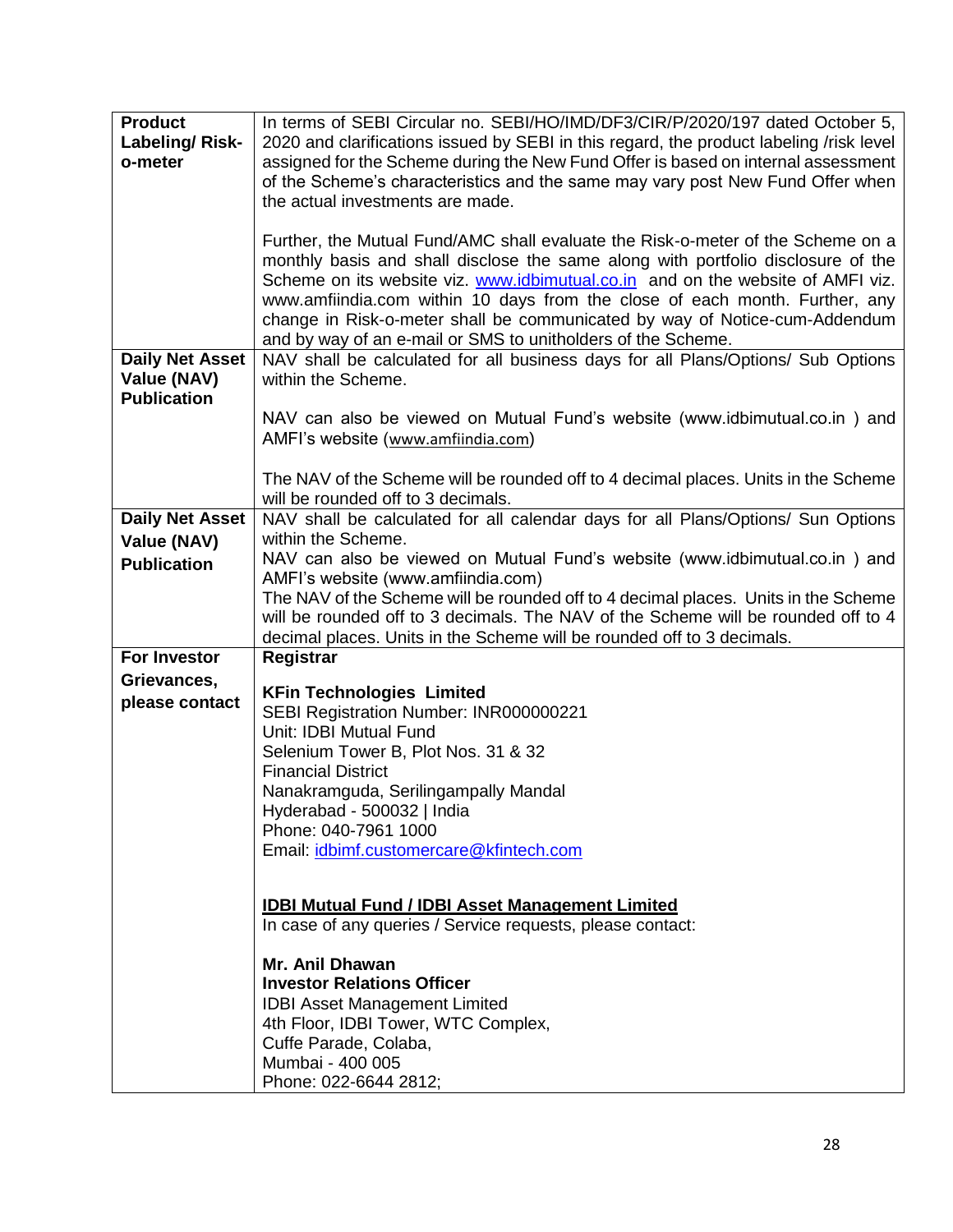| Fax: 022-6644 2801<br>Email: contactus@idbimutual.co.in.                                                                                           |
|----------------------------------------------------------------------------------------------------------------------------------------------------|
|                                                                                                                                                    |
|                                                                                                                                                    |
|                                                                                                                                                    |
| In case of any grievance / complaint against IDBI Mutual Fund / IDBI Asset                                                                         |
| Management Ltd, please contact:                                                                                                                    |
|                                                                                                                                                    |
|                                                                                                                                                    |
| Mr. Ajit Joshi                                                                                                                                     |
| <b>Company Secretary &amp; Compliance Officer</b>                                                                                                  |
| IDBI Asset Management Limited 4th Floor,                                                                                                           |
| IDBI Tower, WTC Complex, Cuffe Parade, Colaba, Mumbai - 400 005.                                                                                   |
| Phone No. 022-6644 2888                                                                                                                            |
| Email ID:-complianceofficer@idbimutual.co.in                                                                                                       |
|                                                                                                                                                    |
| You may also approach                                                                                                                              |
|                                                                                                                                                    |
| Mr. Raj Kishore Singh                                                                                                                              |
| <b>Managing Director &amp; Chief Executive Officer</b>                                                                                             |
| <b>IDBI Asset Management Limited</b>                                                                                                               |
| 4th Floor, IDBI Tower, WTC Complex,                                                                                                                |
| Cuffe Parade, Colaba, Mumbai - 400 005.                                                                                                            |
| Phone No. 022-6644 2822                                                                                                                            |
| email-id: ceodesk@idbimutual.co.in                                                                                                                 |
|                                                                                                                                                    |
| If not satisfied with the response of the intermediary you can lodge your grievances                                                               |
| with SEBI at http://scores.gov.in or you may also write to any of the offices of SEBI.                                                             |
| For any queries, feedback or assistance, please contact SEBI Office on Toll Free                                                                   |
|                                                                                                                                                    |
|                                                                                                                                                    |
| Helpline at 1800 22 7575 / 1800 266 7575.                                                                                                          |
|                                                                                                                                                    |
| Unitholders'<br>1. Account Statement                                                                                                               |
| <b>Information</b>                                                                                                                                 |
| Pursuant to Regulation 36 of SEBI (Mutual Funds) Regulations, 1996 and                                                                             |
| amendments thereto, read with SEBI Circular No. Cir/IMD/DF/16/ 2011 dated                                                                          |
| September 8, 2011 and SEBI Circular no. CIR/MRD/DP/31/2014 dated November                                                                          |
| 12, 2014, SEBI/HO/IMD/DF2/CIR/P/2016/42 dated March 18, 2016, and                                                                                  |
| SEBI/HO/IMD/DF2/CIR/P/2016/89 dated September 20, 2016 and SEBI Circular no.                                                                       |
| SEBI/HO/IMD/DF2/CIR/P/2018/137 dated October 22, 2018 and SEBI Circular                                                                            |
| SEBI/HO/IMD/DF2/CIR/P/2021/024 dated March 04, 2021; the investor whose                                                                            |
| transaction has been accepted by IDBI Asset Management Limited. / IDBI Mutual                                                                      |
| Fund shall receive the following:                                                                                                                  |
|                                                                                                                                                    |
| 1. A consolidated account statement (CAS) for each calendar month on or                                                                            |
| before 15th of the succeeding month shall be sent by email (wherever                                                                               |
| investor has provided email id) or physical account statement where investor                                                                       |
| has not provided email id., across the schemes of the mutual funds, to all the                                                                     |
|                                                                                                                                                    |
| investors in whose folio(s) transaction(s) has/have taken place during the                                                                         |
| month. The same shall be sent by the AMC or by the Agencies appointed by                                                                           |
| the AMC for non demat unit holders.                                                                                                                |
| 2. For the purpose of sending CAS, common investors across mutual funds                                                                            |
| shall be identified by their Permanent Account Number (PAN).<br>3. The CAS will not be received by the investors for the folio(s) not updated with |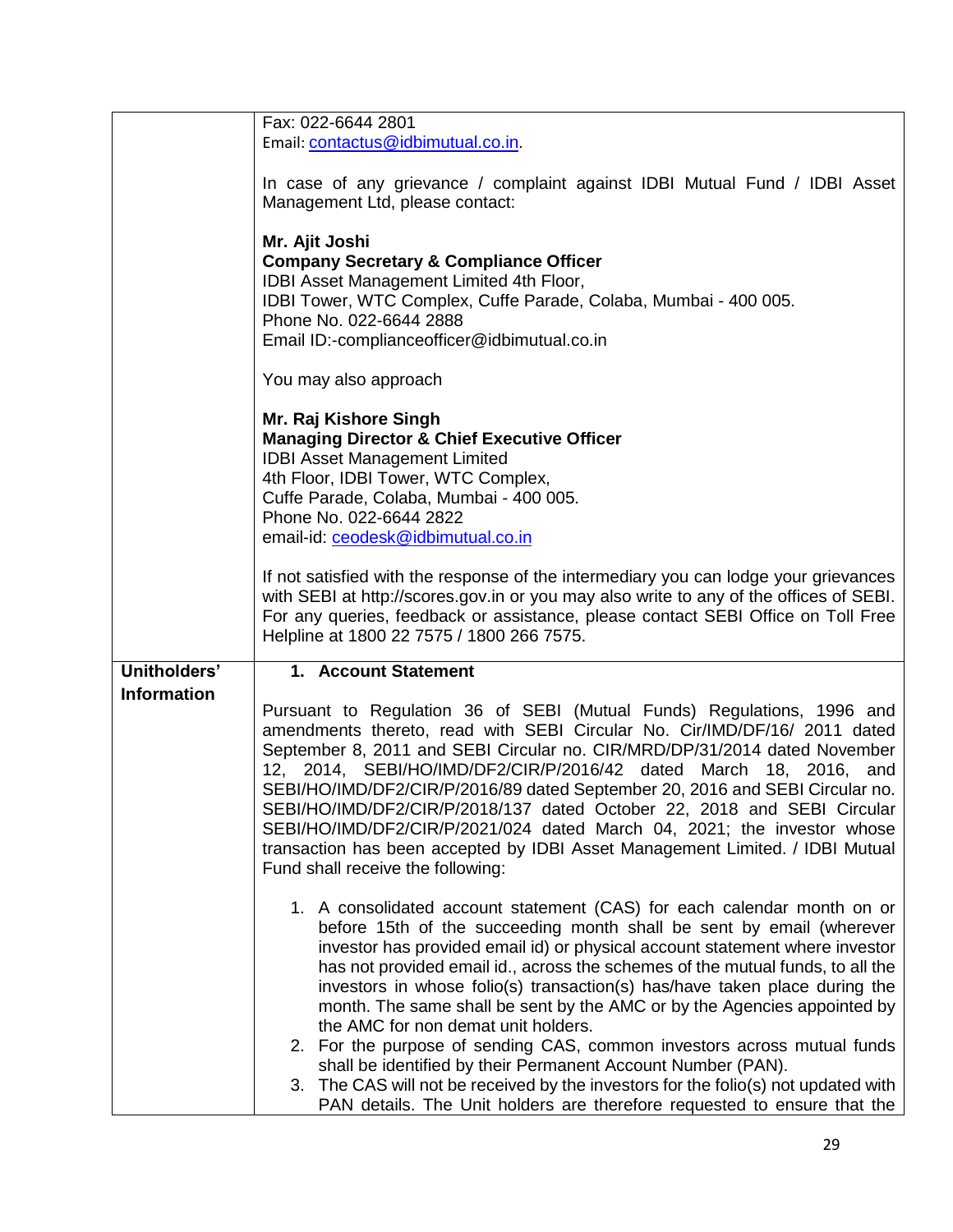| monthly account statement from IDBI Mutual Fund in respect of transactions<br>carried out in the schemes of IDBI Mutual Fund during the month.<br>4. Pursuant to SEBI Circular no. CIR /MRD /DP /31/2014 dated November 12,<br>2014 requiring Depositories to generate and dispatch a single consolidated<br>account statement for investors having mutual fund investments and holding<br>demat accounts, the following modifications are made to the existing<br>guidelines on issuance of CAS<br>Such Investors shall receive a single Consolidated Account Statement (CAS)<br>$\bullet$<br>from the Depository.<br>Consolidation shall be done on the basis of Permanent Account Number<br>(PAN). In case of multiple holding, it shall be PAN of the first holder and<br>pattern of holding.<br>In case an investor has multiple accounts across two depositories, the<br>depository with whom the Demat account has been opened earlier will be the<br>default depository which will consolidate the details across depositories and<br>MF investments and dispatch the CAS to the investor.<br>The CAS will be generated on monthly basis.<br>٠<br>If there is any transaction in any of the Demat accounts of the investor or in<br>any of his mutual fund folios, depositories shall send the CAS within fifteen<br>days from the month end. In case, there is no transaction in any of the mutual<br>fund folios and demat accounts, then CAS with holding details shall be sent<br>to the investor on half yearly basis.<br>The dispatch of CAS by the depositories shall constitute compliance by IDBI<br>AMC/ IDBI Mutual Fund with the requirements under Regulation 36(4) of<br>SEBI (Mutual Funds) Regulations, 1996<br>Further, a consolidated account statement shall be sent by Depositories<br>every half yearly (September/March), on or before 21st day of succeeding<br>month, providing the following information:<br>holding at the end of the six month<br>The amount of actual commission paid by AMCs/Mutual Funds (MFs) to<br>distributors (in absolute terms) during the half-year period against the<br>concerned investor's total investments in each MF scheme. The term<br>'commission' here refers to all direct monetary payments and other payments<br>made in the form of gifts / rewards, trips, event sponsorships etc. by<br>AMCs/MFs to distributors. Further, a mention may be made in such CAS<br>indicating that the commission disclosed is gross commission and does not<br>exclude costs incurred by distributors such as Goods and Services tax<br>(wherever applicable, as per existing rates), operating expenses, etc.<br>The scheme's average Total Expense Ratio (in percentage terms) along with<br>the break up between Investment and Advisory fees, Commission paid to the<br>distributor and Other expenses for the period for each scheme's applicable<br>plan (regular or direct or both) where the concerned investor has actually<br>invested in<br>5. Such half-yearly CAS shall be issued to all MF investors, excluding those<br>investors who do not have any holdings in MF schemes and where no<br>commission against their investment has been paid to distributors, during the<br>concerned half-year period. |                                                                           |
|--------------------------------------------------------------------------------------------------------------------------------------------------------------------------------------------------------------------------------------------------------------------------------------------------------------------------------------------------------------------------------------------------------------------------------------------------------------------------------------------------------------------------------------------------------------------------------------------------------------------------------------------------------------------------------------------------------------------------------------------------------------------------------------------------------------------------------------------------------------------------------------------------------------------------------------------------------------------------------------------------------------------------------------------------------------------------------------------------------------------------------------------------------------------------------------------------------------------------------------------------------------------------------------------------------------------------------------------------------------------------------------------------------------------------------------------------------------------------------------------------------------------------------------------------------------------------------------------------------------------------------------------------------------------------------------------------------------------------------------------------------------------------------------------------------------------------------------------------------------------------------------------------------------------------------------------------------------------------------------------------------------------------------------------------------------------------------------------------------------------------------------------------------------------------------------------------------------------------------------------------------------------------------------------------------------------------------------------------------------------------------------------------------------------------------------------------------------------------------------------------------------------------------------------------------------------------------------------------------------------------------------------------------------------------------------------------------------------------------------------------------------------------------------------------------------------------------------------------------------------------------------------------------------------------------------------------------------------------------------------------------------------------------------------------------------------------------------------------------------------------------------------------------------------------------------------------------------------------------------------------------------------------------------|---------------------------------------------------------------------------|
|                                                                                                                                                                                                                                                                                                                                                                                                                                                                                                                                                                                                                                                                                                                                                                                                                                                                                                                                                                                                                                                                                                                                                                                                                                                                                                                                                                                                                                                                                                                                                                                                                                                                                                                                                                                                                                                                                                                                                                                                                                                                                                                                                                                                                                                                                                                                                                                                                                                                                                                                                                                                                                                                                                                                                                                                                                                                                                                                                                                                                                                                                                                                                                                                                                                                                      | folio(s) are updated with their PAN and email id. Such investors will get |
|                                                                                                                                                                                                                                                                                                                                                                                                                                                                                                                                                                                                                                                                                                                                                                                                                                                                                                                                                                                                                                                                                                                                                                                                                                                                                                                                                                                                                                                                                                                                                                                                                                                                                                                                                                                                                                                                                                                                                                                                                                                                                                                                                                                                                                                                                                                                                                                                                                                                                                                                                                                                                                                                                                                                                                                                                                                                                                                                                                                                                                                                                                                                                                                                                                                                                      |                                                                           |
|                                                                                                                                                                                                                                                                                                                                                                                                                                                                                                                                                                                                                                                                                                                                                                                                                                                                                                                                                                                                                                                                                                                                                                                                                                                                                                                                                                                                                                                                                                                                                                                                                                                                                                                                                                                                                                                                                                                                                                                                                                                                                                                                                                                                                                                                                                                                                                                                                                                                                                                                                                                                                                                                                                                                                                                                                                                                                                                                                                                                                                                                                                                                                                                                                                                                                      |                                                                           |
|                                                                                                                                                                                                                                                                                                                                                                                                                                                                                                                                                                                                                                                                                                                                                                                                                                                                                                                                                                                                                                                                                                                                                                                                                                                                                                                                                                                                                                                                                                                                                                                                                                                                                                                                                                                                                                                                                                                                                                                                                                                                                                                                                                                                                                                                                                                                                                                                                                                                                                                                                                                                                                                                                                                                                                                                                                                                                                                                                                                                                                                                                                                                                                                                                                                                                      |                                                                           |
|                                                                                                                                                                                                                                                                                                                                                                                                                                                                                                                                                                                                                                                                                                                                                                                                                                                                                                                                                                                                                                                                                                                                                                                                                                                                                                                                                                                                                                                                                                                                                                                                                                                                                                                                                                                                                                                                                                                                                                                                                                                                                                                                                                                                                                                                                                                                                                                                                                                                                                                                                                                                                                                                                                                                                                                                                                                                                                                                                                                                                                                                                                                                                                                                                                                                                      |                                                                           |
|                                                                                                                                                                                                                                                                                                                                                                                                                                                                                                                                                                                                                                                                                                                                                                                                                                                                                                                                                                                                                                                                                                                                                                                                                                                                                                                                                                                                                                                                                                                                                                                                                                                                                                                                                                                                                                                                                                                                                                                                                                                                                                                                                                                                                                                                                                                                                                                                                                                                                                                                                                                                                                                                                                                                                                                                                                                                                                                                                                                                                                                                                                                                                                                                                                                                                      |                                                                           |
|                                                                                                                                                                                                                                                                                                                                                                                                                                                                                                                                                                                                                                                                                                                                                                                                                                                                                                                                                                                                                                                                                                                                                                                                                                                                                                                                                                                                                                                                                                                                                                                                                                                                                                                                                                                                                                                                                                                                                                                                                                                                                                                                                                                                                                                                                                                                                                                                                                                                                                                                                                                                                                                                                                                                                                                                                                                                                                                                                                                                                                                                                                                                                                                                                                                                                      |                                                                           |
|                                                                                                                                                                                                                                                                                                                                                                                                                                                                                                                                                                                                                                                                                                                                                                                                                                                                                                                                                                                                                                                                                                                                                                                                                                                                                                                                                                                                                                                                                                                                                                                                                                                                                                                                                                                                                                                                                                                                                                                                                                                                                                                                                                                                                                                                                                                                                                                                                                                                                                                                                                                                                                                                                                                                                                                                                                                                                                                                                                                                                                                                                                                                                                                                                                                                                      |                                                                           |
|                                                                                                                                                                                                                                                                                                                                                                                                                                                                                                                                                                                                                                                                                                                                                                                                                                                                                                                                                                                                                                                                                                                                                                                                                                                                                                                                                                                                                                                                                                                                                                                                                                                                                                                                                                                                                                                                                                                                                                                                                                                                                                                                                                                                                                                                                                                                                                                                                                                                                                                                                                                                                                                                                                                                                                                                                                                                                                                                                                                                                                                                                                                                                                                                                                                                                      |                                                                           |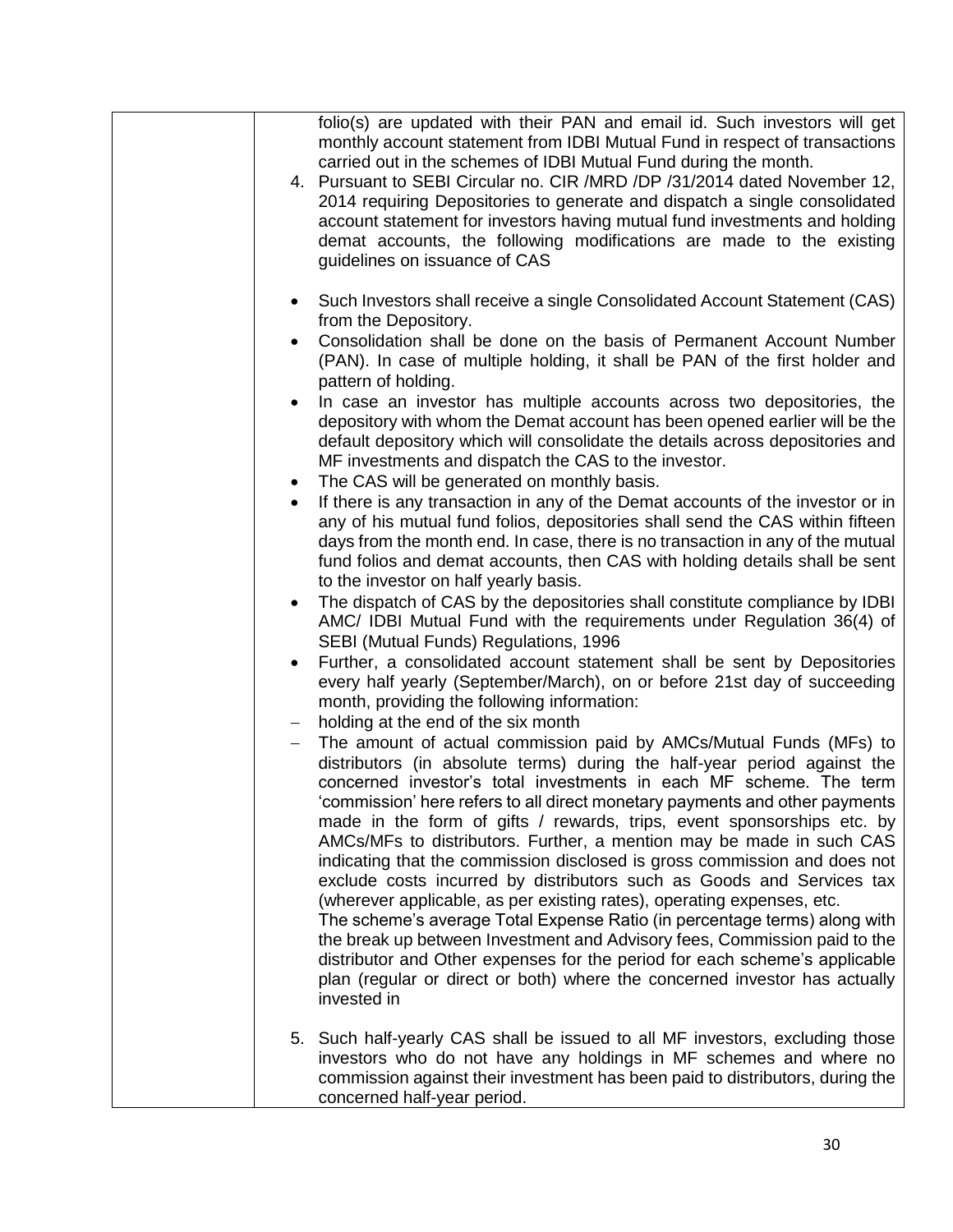| 6. In case of a specific request is received from the investors, IDBI Asset<br>Management Limited./ IDBI Mutual Fund will provide the physical account<br>statement to the investors.                                                                                                                                                                                                                                                                                                                                                                                                                                                                                                                                                                                                                                                                                                                                                                                                                                                                                                                                                                                                                                                                                                                       |
|-------------------------------------------------------------------------------------------------------------------------------------------------------------------------------------------------------------------------------------------------------------------------------------------------------------------------------------------------------------------------------------------------------------------------------------------------------------------------------------------------------------------------------------------------------------------------------------------------------------------------------------------------------------------------------------------------------------------------------------------------------------------------------------------------------------------------------------------------------------------------------------------------------------------------------------------------------------------------------------------------------------------------------------------------------------------------------------------------------------------------------------------------------------------------------------------------------------------------------------------------------------------------------------------------------------|
| 7. In case of units held in demat, on allotment, confirmation specifying the units<br>allotted shall be sent by way of email and/or SMS within 5 Business Days of<br>the closure of the NFO Period to the Unit holder's registered e-mail address<br>and/or mobile number The statement of holding of the beneficiary account<br>holder for units held in demat will be sent by the respective DPs periodically.                                                                                                                                                                                                                                                                                                                                                                                                                                                                                                                                                                                                                                                                                                                                                                                                                                                                                            |
| 8. An Account Statement may be sent to a Unitholder using e-mail. Account<br>Statements to be issued in lieu of Unit Certificates under the Scheme are non-<br>transferable. These Account Statements shall not be construed as proof of<br>title and are only computer printed statements, indicating the details of<br>transactions under the Scheme concerned.                                                                                                                                                                                                                                                                                                                                                                                                                                                                                                                                                                                                                                                                                                                                                                                                                                                                                                                                           |
| 9. Any discrepancy in the Account Statement / Unit Certificate should be brought<br>to the notice of the Fund/AMC immediately. Contents of the Account<br>Statement / Unit Certificate will be deemed to be correct if no error is reported<br>within 30 days from the date of Account Statement / Unit Certificate.                                                                                                                                                                                                                                                                                                                                                                                                                                                                                                                                                                                                                                                                                                                                                                                                                                                                                                                                                                                        |
| <b>Half Yearly Account Statement:</b>                                                                                                                                                                                                                                                                                                                                                                                                                                                                                                                                                                                                                                                                                                                                                                                                                                                                                                                                                                                                                                                                                                                                                                                                                                                                       |
| Asset management company will send consolidated account statement every<br>half yearly (September/ March), on or before twenty first day of succeeding<br>month, detailing holding at the end of the six month, across all schemes of all<br>mutual funds, to all such investors in whose folios no transaction has taken<br>place during that period. The Account Statement shall reflect the latest<br>closing balance and value of the Units prior to the date of generation of the<br>account statement.                                                                                                                                                                                                                                                                                                                                                                                                                                                                                                                                                                                                                                                                                                                                                                                                |
| The Account Statement shall reflect                                                                                                                                                                                                                                                                                                                                                                                                                                                                                                                                                                                                                                                                                                                                                                                                                                                                                                                                                                                                                                                                                                                                                                                                                                                                         |
| holding at the end of the six month<br>$\qquad \qquad -$<br>The amount of actual commission paid by AMCs/Mutual Funds (MFs) to<br>distributors (in absolute terms) during the half-year period against the<br>concerned investor's total investments in each MF scheme. The term<br>'commission' here refers to all direct monetary payments and other payments<br>made in the form of gifts / rewards, trips, event sponsorships etc. by<br>AMCs/MFs to distributors. Further, a mention may be made in such CAS<br>indicating that the commission disclosed is gross commission and does not<br>exclude costs incurred by distributors such as Goods and Services tax<br>(wherever applicable, as per existing rates), operating expenses, etc.<br>The scheme's average Total Expense Ratio (in percentage terms) along with<br>the break up between Investment and Advisory fees, Commission paid to the<br>distributor and Other expenses for the period for each scheme's applicable<br>plan (regular or direct or both) where the concerned investor has actually<br>invested in Such half-yearly CAS shall be issued to all MF investors,<br>excluding those investors who do not have any holdings in MF schemes and<br>where no commission against their investment has been paid to distributors, |
| during the concerned half-year period.                                                                                                                                                                                                                                                                                                                                                                                                                                                                                                                                                                                                                                                                                                                                                                                                                                                                                                                                                                                                                                                                                                                                                                                                                                                                      |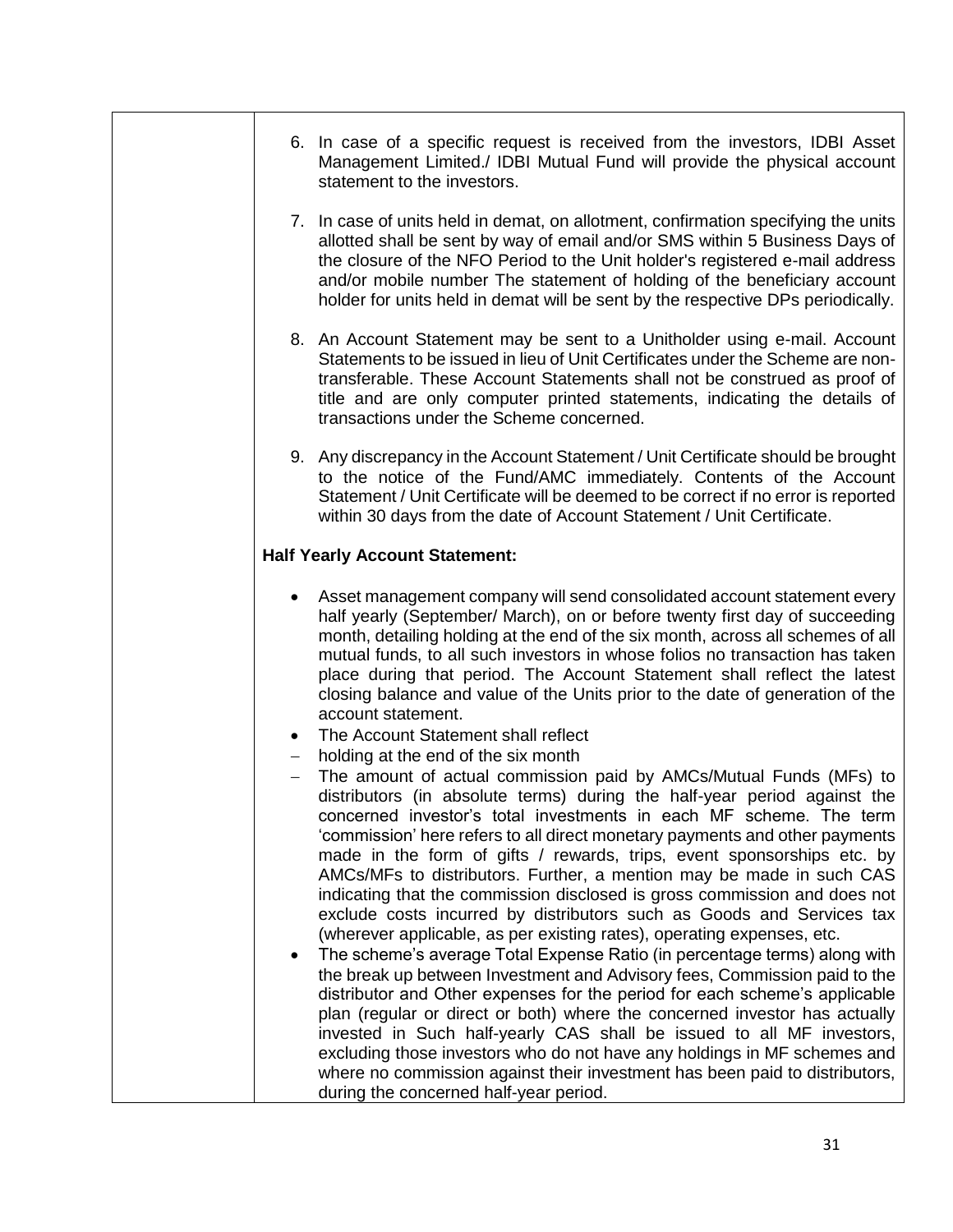| • The account statements in such cases may be generated and issued along<br>with the Portfolio Statement or Annual Report of the Scheme.<br>• Alternately, soft copy of the account statements shall be mailed to the<br>investors' e-mail address, instead of physical statement, if so mandated.                                                                                                                                                                                                  |
|-----------------------------------------------------------------------------------------------------------------------------------------------------------------------------------------------------------------------------------------------------------------------------------------------------------------------------------------------------------------------------------------------------------------------------------------------------------------------------------------------------|
| "Transaction" shall include purchase, redemption, switch, Payout of Income<br>Distribution cum capital withdrawal option (IDCW), Reinvestment of Income<br>Distribution cum capital withdrawal option (IDCW), systematic investment plan,<br>systematic withdrawal plan, systematic transfer plan and bonus transactions.                                                                                                                                                                           |
| 2. Portfolio<br>Mutual fund/AMC will disclose portfolio of the Scheme (along with ISIN) as on the<br>last day of the month/ half year for all their schemes in the format prescribed by SEBI<br>in its website within 10 days from the close of each month/ half year respectively in<br>a user-friendly and downloadable spreadsheet format.                                                                                                                                                       |
| In case of Unitholders whose e-mail addresses are registered, the Mutual Funds/<br>AMC shall send via email both the monthly and half-yearly statement of scheme<br>portfolio within 10 days from the close of each month/ half-year respectively.                                                                                                                                                                                                                                                  |
| Mutual Fund/ AMC shall publish an advertisement every half-year disclosing the<br>hosting of the half-yearly statement of its schemes portfolio on their respective<br>website and on the website of AMFI. Such advertisement shall be published in the<br>all India edition of at least two daily newspapers, one each in English and Hindi.                                                                                                                                                       |
| The Mutual Fund/ AMC shall dispatch an account statement within 5 Business Days<br>from the date of the receipt of request from the Unit holder.                                                                                                                                                                                                                                                                                                                                                    |
| An Unitholder can also request for a physical or electronic copy of the statement of<br>scheme portfolio through SMS, telephone, email or through letter. Mutual<br>Funds/AMCs shall provide a physical copy of the statement of it scheme portolio<br>without charging any cost, on specific request received from a Unitholder.                                                                                                                                                                   |
| 3. Half Yearly Results<br>The Mutual Fund and the AMC shall before the expiry of one month from the close<br>of each half year that is on 31st March and on 30th September, publish its unaudited<br>financial results in its website in a user friendly and downloadable format as per the<br>format prescribed by SEBI vide their Circular No. MFD/CIR/1/200/2001 dated April<br>20, 2001. The unaudited financial results will also be displayed on the website of IDBI<br>Mutual Fund and AMFI. |
| Mutual fund shall publish an advertisement disclosing the hosting of such financial<br>results on their website, in one English daily newspaper having nationwide circulation<br>and in a newspaper having wide circulation published in the language of the region<br>where the head office of the mutual fund is situated.                                                                                                                                                                        |
| 4. Annual Report or Abridged Annual Report:<br>The Scheme wise Annual Report or an abridged summary thereof shall be mailed to<br>all Unitholders within four months from the date of closure of the relevant accounts<br>year i.e. 31st March each year. The annual report or Abridged Scheme wise Annual                                                                                                                                                                                          |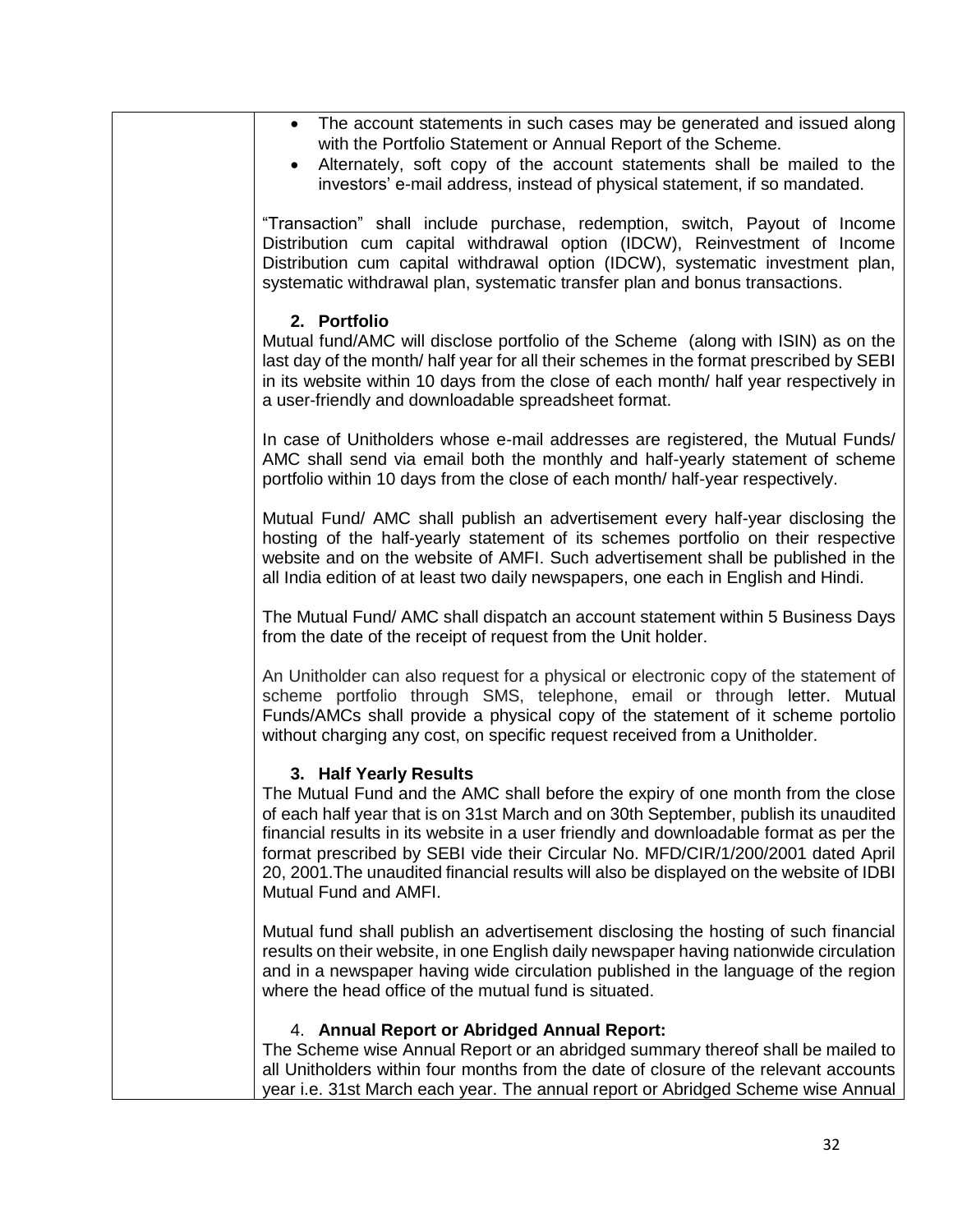|                                      | Report will be sent in electronic form on their registered email address in the manner<br>specified by the Board.                                                                                                                                                                                                                                                                                |
|--------------------------------------|--------------------------------------------------------------------------------------------------------------------------------------------------------------------------------------------------------------------------------------------------------------------------------------------------------------------------------------------------------------------------------------------------|
|                                      | The AMC shall also display the link of the full scheme wise annual report prominently<br>in its website and also in the website of AMFI.                                                                                                                                                                                                                                                         |
|                                      | Mutual Funds/AMCs shall provide a physical copy of the abridged summary of the<br>Annual Report without charging any cost, on specific request received from a<br>Unitholder.                                                                                                                                                                                                                    |
|                                      | Mutual Fund/ AMC shall publish an advertisement every year disclosing the hosting<br>of the scheme wise annual report on its website and on the website of AMFI. and the<br>modes such as SMS, telephone, email or written request (letter) etc through which<br>Unitholders can submit a request for a physical or electronic copy of scheme wise<br>annual report or abridged summary thereof. |
|                                      | Such advertisement shall be published in all India edition of at least 2 daily<br>newspapers, one each in English and Hindi.                                                                                                                                                                                                                                                                     |
|                                      | The audited financial statements of the schemes shall form part of the Annual Report.<br>The statutory auditors appointed by the Trustees for the audit of Mutual Fund are M/s<br>JCR & Co., Chartered Accountants, Mumbai                                                                                                                                                                       |
| <b>Transaction</b><br><b>Charges</b> | As per SEBI circular Cir/ IMD/ DF/13/ 2011 dated August 22, 2011 the distributor is<br>entitled to charge a transaction charge per subscription of Rs. 10,000/- and above.<br>However, there shall be no transaction charges on direct investments. The<br>transaction charge shall be subject to the following:                                                                                 |
|                                      | i.<br>For existing investors in a Mutual Fund, the distributor may be paid<br>Rs.100/- as transaction charge per subscription of Rs. 10,000/- and<br>above.                                                                                                                                                                                                                                      |
|                                      | ii.<br>The distributor may be paid Rs.150/- as transaction charge for a first<br>time investor in Mutual Funds.                                                                                                                                                                                                                                                                                  |
|                                      | iii.<br>The transaction charge, if any, shall be deducted by the AMC from the<br>subscription amount and paid to the distributor; and the balance shall<br>be invested.                                                                                                                                                                                                                          |
|                                      | The AMCs shall be responsible for any malpractice/mis-selling by the<br>iv.<br>distributor while charging transaction costs.                                                                                                                                                                                                                                                                     |
|                                      | There shall be no transaction charge on subscription below Rs.10, 000/-<br>v.                                                                                                                                                                                                                                                                                                                    |
|                                      | In case of SIPs, the transaction charge shall be applicable only if the<br>vi.<br>total commitment through SIPs amounts to Rs. 10,000/- and above. In<br>such cases the transaction charge shall be recovered in 3-4<br>installments.                                                                                                                                                            |
|                                      | There shall be no transaction charge on transactions other than<br>vii.                                                                                                                                                                                                                                                                                                                          |
|                                      | purchases/ subscriptions relating to new inflows.<br>The statement of account shall clearly state that the net investment as<br>viii.                                                                                                                                                                                                                                                            |
|                                      | gross subscription less transaction charge and the number of units<br>allotted against the net investment.                                                                                                                                                                                                                                                                                       |
|                                      | Distributors shall be able to choose to opt out of charging the<br>ix.                                                                                                                                                                                                                                                                                                                           |
|                                      | transaction charge. However, the 'opt-out' shall be at distributor level<br>and not investor level i.e. a distributor shall not charge one investor and<br>choose not to charge another investor. Further, Distributors shall have                                                                                                                                                               |